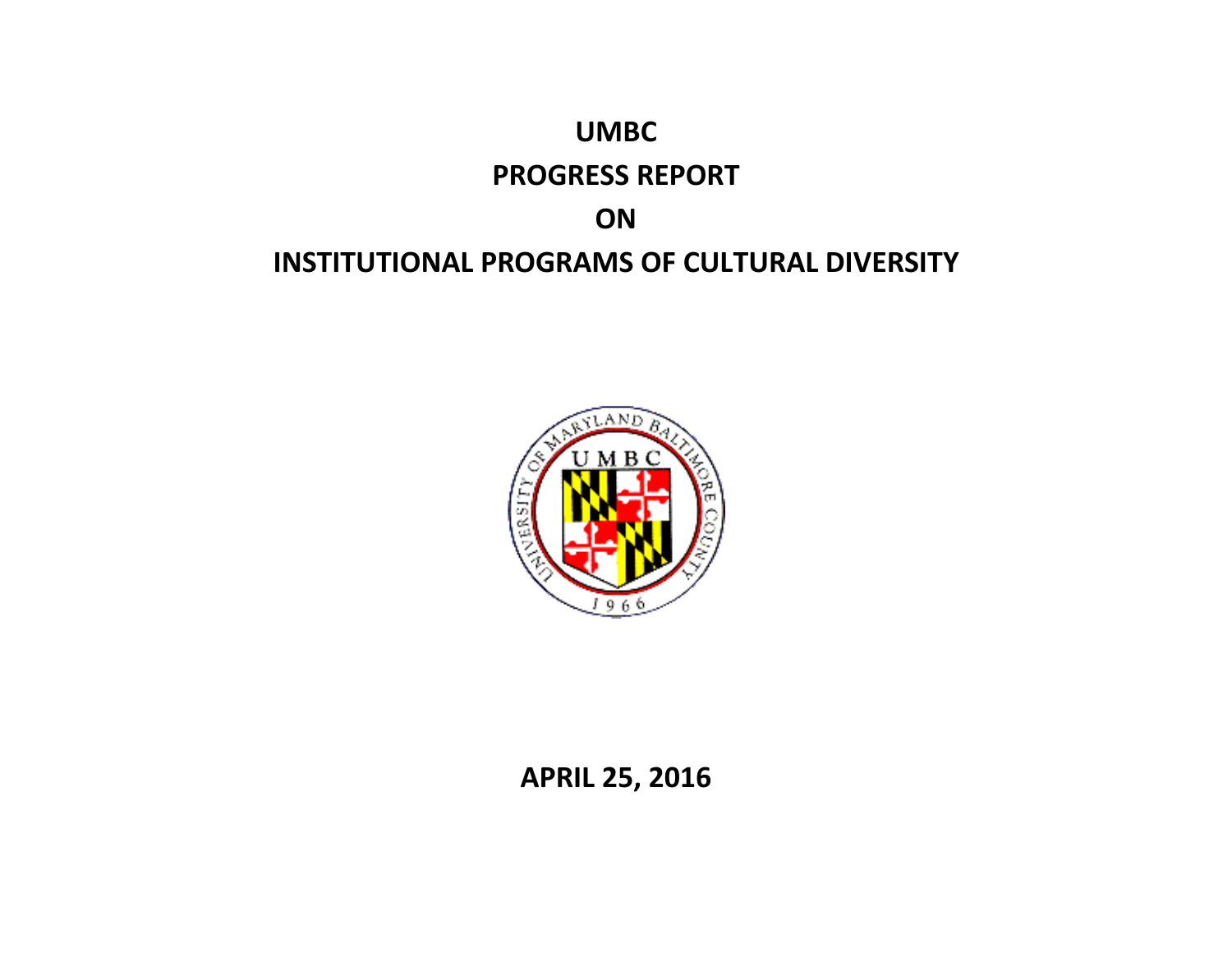|                       | 2015-2016 USM Annual Report on Institutional Programs of Cultural Diversity                                                         |                                                                                                                                           |                                                                                                                                                                                                                                                                                                                                                                                                                                                                                                                                                                                                                                                                                                                                                                                                                                                                                                                                                                                                        |                                    |                                                                                                                                                                                                                                                                                                                                                                                                                                                                                                                                                                                                                                                                                                                                                                                                                       |                                                       |  |
|-----------------------|-------------------------------------------------------------------------------------------------------------------------------------|-------------------------------------------------------------------------------------------------------------------------------------------|--------------------------------------------------------------------------------------------------------------------------------------------------------------------------------------------------------------------------------------------------------------------------------------------------------------------------------------------------------------------------------------------------------------------------------------------------------------------------------------------------------------------------------------------------------------------------------------------------------------------------------------------------------------------------------------------------------------------------------------------------------------------------------------------------------------------------------------------------------------------------------------------------------------------------------------------------------------------------------------------------------|------------------------------------|-----------------------------------------------------------------------------------------------------------------------------------------------------------------------------------------------------------------------------------------------------------------------------------------------------------------------------------------------------------------------------------------------------------------------------------------------------------------------------------------------------------------------------------------------------------------------------------------------------------------------------------------------------------------------------------------------------------------------------------------------------------------------------------------------------------------------|-------------------------------------------------------|--|
|                       | Cultural Diversity Plan, Implementation Strategy, and Timeline for Meeting Goals within Plan                                        |                                                                                                                                           |                                                                                                                                                                                                                                                                                                                                                                                                                                                                                                                                                                                                                                                                                                                                                                                                                                                                                                                                                                                                        |                                    |                                                                                                                                                                                                                                                                                                                                                                                                                                                                                                                                                                                                                                                                                                                                                                                                                       |                                                       |  |
|                       | <b>University of Maryland, Baltimore County</b>                                                                                     |                                                                                                                                           |                                                                                                                                                                                                                                                                                                                                                                                                                                                                                                                                                                                                                                                                                                                                                                                                                                                                                                                                                                                                        |                                    |                                                                                                                                                                                                                                                                                                                                                                                                                                                                                                                                                                                                                                                                                                                                                                                                                       |                                                       |  |
|                       | B                                                                                                                                   | $\mathbf C$                                                                                                                               | D                                                                                                                                                                                                                                                                                                                                                                                                                                                                                                                                                                                                                                                                                                                                                                                                                                                                                                                                                                                                      | Е                                  | F                                                                                                                                                                                                                                                                                                                                                                                                                                                                                                                                                                                                                                                                                                                                                                                                                     | ${\bf G}$                                             |  |
| <b>Diversity Plan</b> | <b>Goals and Timeline</b>                                                                                                           | <b>Implemetation Strategies</b>                                                                                                           | <b>Areas of Emphasis/Targeted Services</b><br>for Specific Populations                                                                                                                                                                                                                                                                                                                                                                                                                                                                                                                                                                                                                                                                                                                                                                                                                                                                                                                                 | <b>Evaluation</b><br>of<br>Program | <b>Goal Progress Compared to</b><br><b>Base Year: 2009-2010</b>                                                                                                                                                                                                                                                                                                                                                                                                                                                                                                                                                                                                                                                                                                                                                       | <b>Areas of Needed</b><br><b>Improvements</b>         |  |
| $Y = Yes/N = No$      | A. Cite # of goals (inclusive year(s))<br>B. Cite goals that are the focus of this report                                           | Cite relevant strategies used<br>for<br>students, faculty, and staff                                                                      | State specific area institution uses for<br>each targeted population                                                                                                                                                                                                                                                                                                                                                                                                                                                                                                                                                                                                                                                                                                                                                                                                                                                                                                                                   | Y or N<br>(annual/biennial)        | Improved Goal # by % or Static                                                                                                                                                                                                                                                                                                                                                                                                                                                                                                                                                                                                                                                                                                                                                                                        | Name specific areas in<br>need of improvement         |  |
| <b>EXAMPLE</b>        |                                                                                                                                     |                                                                                                                                           |                                                                                                                                                                                                                                                                                                                                                                                                                                                                                                                                                                                                                                                                                                                                                                                                                                                                                                                                                                                                        |                                    |                                                                                                                                                                                                                                                                                                                                                                                                                                                                                                                                                                                                                                                                                                                                                                                                                       |                                                       |  |
| Y                     | A. 7 Goals 2016-2010<br><b>B.</b> Goal 1: Increase diversity of faculty to reflect<br>diversity of campus community                 | <b>Expanded scope of faculty recruitment initiatives to</b><br>include resources not previously used such as online<br><i>nublicaions</i> | Recruitment and retention of a more<br>Y (biennial)<br>diverse faculty                                                                                                                                                                                                                                                                                                                                                                                                                                                                                                                                                                                                                                                                                                                                                                                                                                                                                                                                 |                                    | <b>Improved Goal #1 by 5% over</b><br><b>biennium</b>                                                                                                                                                                                                                                                                                                                                                                                                                                                                                                                                                                                                                                                                                                                                                                 | Cite area and reason<br>for improvement, if<br>needed |  |
| Y                     | 2016-2022                                                                                                                           |                                                                                                                                           |                                                                                                                                                                                                                                                                                                                                                                                                                                                                                                                                                                                                                                                                                                                                                                                                                                                                                                                                                                                                        |                                    |                                                                                                                                                                                                                                                                                                                                                                                                                                                                                                                                                                                                                                                                                                                                                                                                                       |                                                       |  |
|                       | Goal 1: To ensure access to educational<br>and employment opportunities for a<br>diverse, student, faculty, and staff<br>community. |                                                                                                                                           | *Interfolio<br>An online faculty search software that<br>assists in improving our faculty diversity<br>recruitment efforts. This software receives<br>faculty job applications and allows the<br>Dean to monitor the aggregate diversity of<br>the pool for each active search.<br>*Faculty Search Committee Implicit Bias<br><b>Training</b><br>All faculty search committee chairs are<br>required to attend this training on best<br>practices for recruiting a diverse pool of<br>applicants, developing and using fair<br>metrics for the evaluation of candidates,<br>and minimizing the impact of inherent<br>racial and gender bias throughout the<br>hiring process<br>*UMBC-STRIDE<br>(Committee on Strategies and Tactics for<br>Recruiting to Improve Diversity and<br><b>Excellence)</b> is a faculty-led group that<br>provides peer-to-peer training on the<br>ways that overt discrimination, implicit<br>bias, accumulated advantage and<br>disadvantage, and the influence of gender |                                    | *CWIT - served 99 scholars - up<br>from 83 scholars in 2014. 68% are<br>women, compared to 53% women in<br>previous year.<br>*Meyerhoff Graduate Fellows<br>Program UR enrollment has grown<br>from 76 students in 2014 to 81<br>students in 2015<br>*The IMSD Graduate Fellows<br>Program has had a dramatic impact<br>on PhD-level training of<br>Underrepresented (UR) students at<br>The University of Maryland,<br>Baltimore County (UMBC). Since its<br>inception in 1997, UR participation<br>in supported departments (biology,<br>chemistry, biochemistry, chemical/<br>mechanical engineering, human<br>services psychology, and physics)<br>has increased from 0%, 1%, 0%, 1%,<br>8%, and 0%, respectively, to 13%,<br>16%, 17%, 16%, 21%, and 3%,<br>respectively.<br>*The Dean of each college offers an |                                                       |  |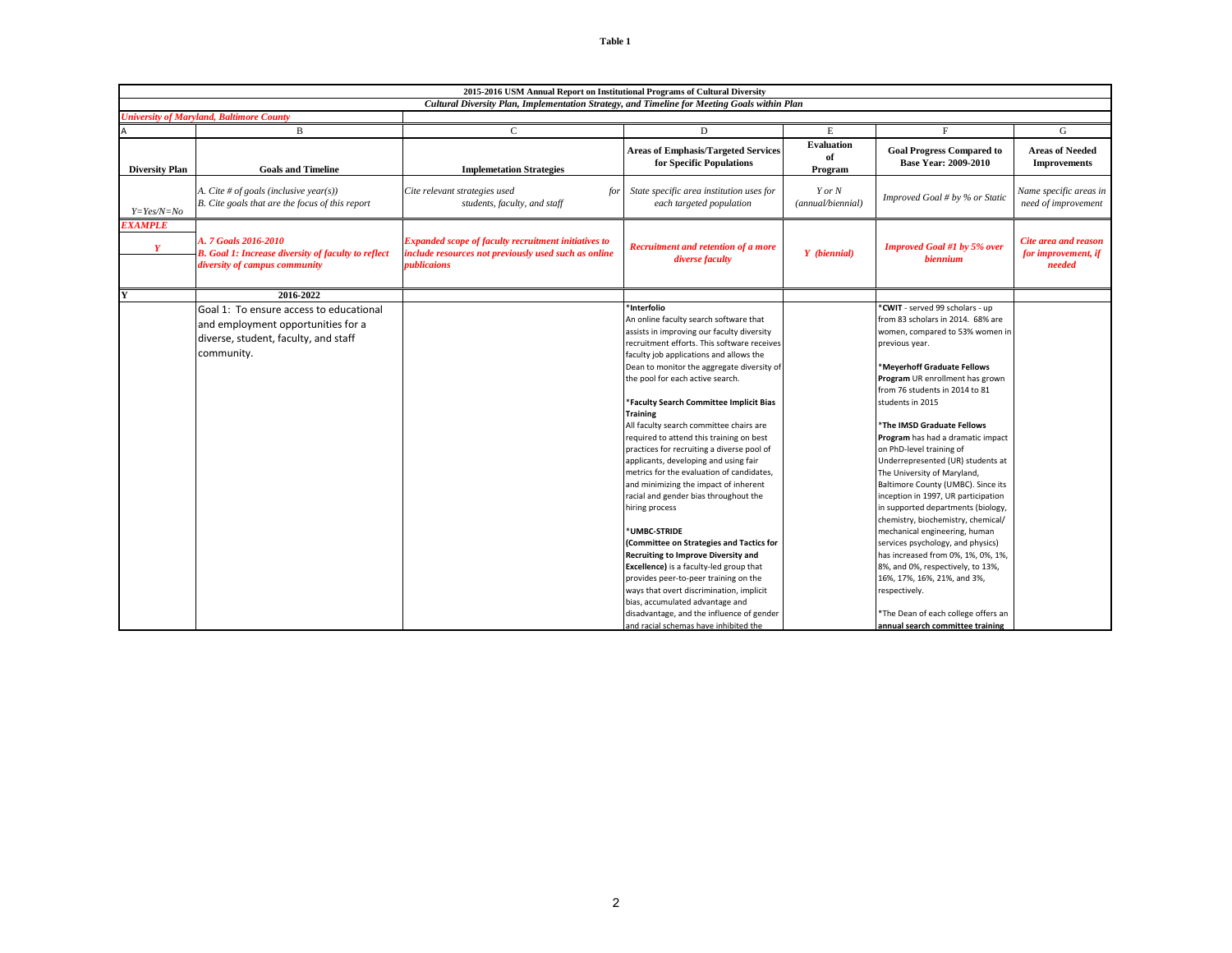|                                                      | recruitment and hiring of                   | on implicit bias and its negative   |                                |
|------------------------------------------------------|---------------------------------------------|-------------------------------------|--------------------------------|
|                                                      | underrepresented minority faculty           | consequences in the search process  |                                |
|                                                      |                                             | 20 search committee chairs received |                                |
|                                                      | *Southern Regional Education Board          | this training in AY 15-16           |                                |
|                                                      | Conference                                  |                                     |                                |
|                                                      | The annual Compact for Faculty Diversity    |                                     |                                |
|                                                      | is the largest gathering of early-career    |                                     |                                |
|                                                      | minority Ph.D. scholars in the nation. Each |                                     |                                |
|                                                      | year, our campus sends a team of faculty    |                                     |                                |
|                                                      | and administrators to actively recruit      |                                     |                                |
|                                                      | potential future faculty and to heighten    |                                     |                                |
|                                                      | the national visibility of UMBC among       |                                     |                                |
|                                                      | academic communities of color               |                                     |                                |
|                                                      |                                             |                                     |                                |
|                                                      | *Emerging Scholars Program                  |                                     |                                |
|                                                      | The Emerging Scholars Program provides      |                                     |                                |
|                                                      | departments, centers, and programs with     |                                     |                                |
|                                                      | funding to host advanced graduate           |                                     |                                |
|                                                      | students and junior faculty from            |                                     |                                |
|                                                      | underrepresented communities on             |                                     |                                |
|                                                      | campus for a two-day immersion              |                                     |                                |
|                                                      | experience.                                 |                                     |                                |
|                                                      |                                             |                                     |                                |
|                                                      |                                             |                                     |                                |
|                                                      | <b>Meyerhoff Program -</b>                  |                                     |                                |
|                                                      | Increase interacations and strengthen ties  |                                     |                                |
|                                                      | with area high schools and STEM             |                                     |                                |
|                                                      | programs. Recruit and retain a diverse      | Record number of African American   |                                |
|                                                      | student group pursing STEM degrees at       | participants at Meyerhoff Selection |                                |
|                                                      | <b>UMBC</b>                                 | Weekend                             |                                |
|                                                      |                                             |                                     |                                |
|                                                      |                                             |                                     |                                |
|                                                      |                                             |                                     |                                |
|                                                      |                                             |                                     |                                |
|                                                      |                                             |                                     |                                |
|                                                      |                                             |                                     | Nominations for and            |
|                                                      |                                             |                                     | applications from              |
| Increase representation of underrepresented minority |                                             |                                     | <b>Baltimore County and</b>    |
| students from Baltimore County and Baltimore City    |                                             |                                     | <b>Baltimore City students</b> |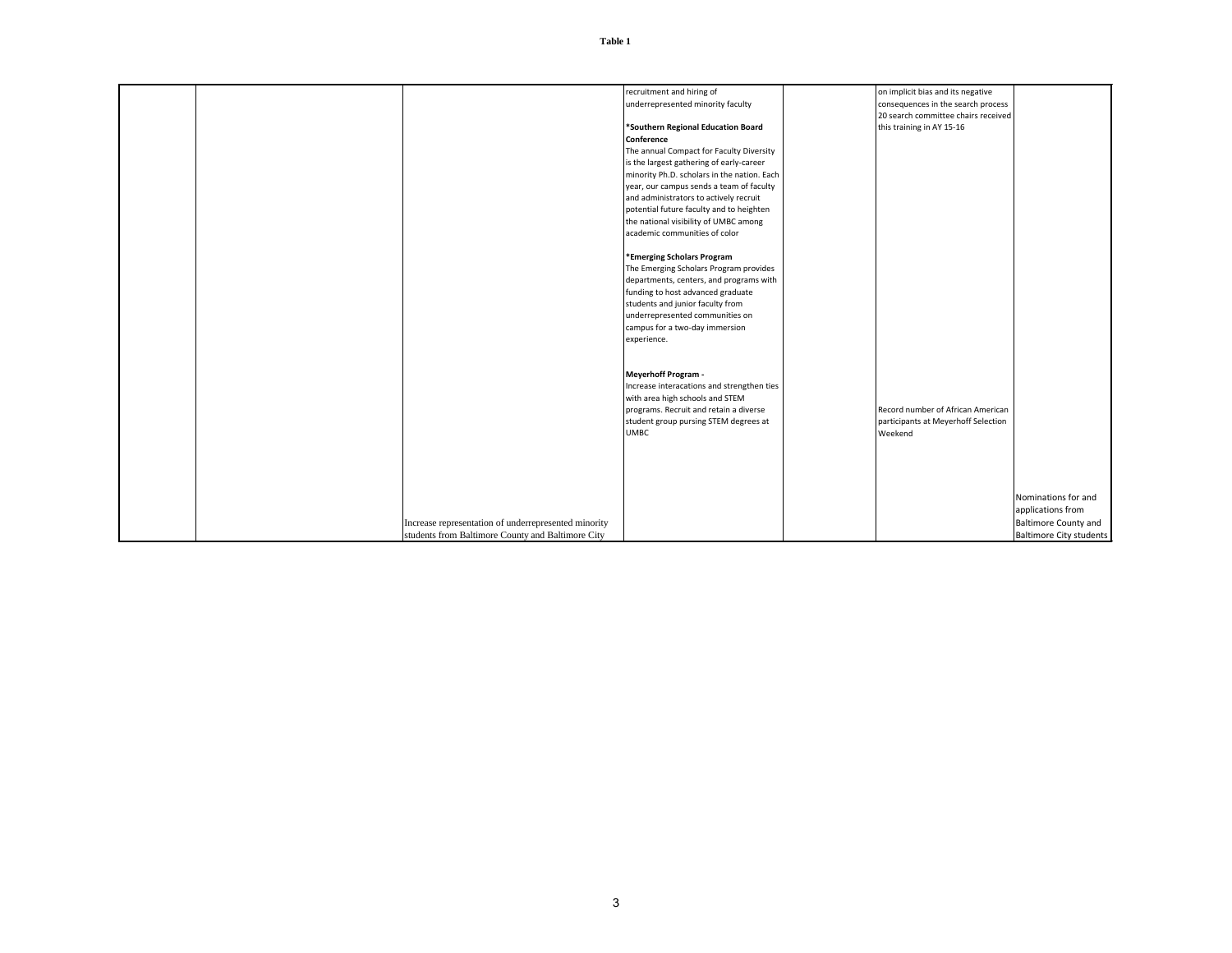| Goal 2: To provide conditions for personal | *Faculty ADVANCEment Workshops                                                      | VITA Tax Preparation-UMBC             |  |
|--------------------------------------------|-------------------------------------------------------------------------------------|---------------------------------------|--|
| success                                    | These workshops are open to all UMBC                                                | became a VITA site location for the   |  |
|                                            | faculty and provide the information                                                 | 2015 tax filing season and assisted   |  |
|                                            | needed to successfully advance through                                              | 106 low income tax filers, 28 of      |  |
|                                            | the ranks of academia. Particular attention                                         | whom were UMBC students,              |  |
|                                            | is paid to ensuring that a diverse faculty                                          | complete their tax return. UMBC       |  |
|                                            | community has clear and transparent                                                 | students, faculty, staff, and         |  |
|                                            | opportunities to thrive at UMBC                                                     | community members with a              |  |
|                                            |                                                                                     | household income below \$54,000       |  |
|                                            | *ADVANCE Leadership Cohort Program                                                  | were eligible to request a tax filing |  |
|                                            | Launched in 2005, the Leadership Cohort                                             | appointment.                          |  |
|                                            | Program uses the cohort model and                                                   |                                       |  |
|                                            | focuses on intentional career                                                       |                                       |  |
|                                            | advancement. The program's purpose is to<br>a) promote the advancement of women     |                                       |  |
|                                            | STEM faculty to positions of leadership, b)                                         |                                       |  |
|                                            | provide funding for professional                                                    |                                       |  |
|                                            | development opportunities for women                                                 |                                       |  |
|                                            | <b>STEM faculty</b>                                                                 |                                       |  |
|                                            |                                                                                     |                                       |  |
|                                            | *PROMISE AGEP                                                                       |                                       |  |
|                                            | <b>Community Building Activities Within</b>                                         |                                       |  |
|                                            | Maryland: The PROMISE AGEP always                                                   |                                       |  |
|                                            | invites the UMBC diverse faculty                                                    |                                       |  |
|                                            | community to its tri-campus events in an                                            |                                       |  |
|                                            | effort to facilitate community building and                                         |                                       |  |
|                                            | connections.                                                                        |                                       |  |
|                                            |                                                                                     |                                       |  |
|                                            | *On-Ramps to Full Professor                                                         |                                       |  |
|                                            | A National Science Foundation grant, "On-                                           |                                       |  |
|                                            | Ramps" to Full Professor: Institutional                                             |                                       |  |
|                                            | Support for Post-Family Leave Faculty                                               |                                       |  |
|                                            | Research Reintegration                                                              |                                       |  |
|                                            |                                                                                     |                                       |  |
|                                            | * OCSS focused this year on retention of<br>African American male transfer students |                                       |  |
|                                            | The Coordinator for Commuter                                                        |                                       |  |
|                                            | Engagement brought together a focus                                                 |                                       |  |
|                                            | group of African American males to                                                  |                                       |  |
|                                            | discuss retention issues at the institution,                                        |                                       |  |
|                                            | as well as reformed the student                                                     |                                       |  |
|                                            | organization MALES, which focuses on                                                |                                       |  |
|                                            | mentoring for African American male                                                 |                                       |  |
|                                            | transfer students                                                                   |                                       |  |
|                                            |                                                                                     |                                       |  |
|                                            | *High School College Nights-UMBC staff                                              |                                       |  |
|                                            | provide Financial Aid Night presentations                                           |                                       |  |
|                                            | to various area high schools, including                                             |                                       |  |
|                                            | schools with vulnerable populations of                                              |                                       |  |
|                                            | students including Centennial High School,                                          |                                       |  |
|                                            | Chesapeake Science Point Public Charter                                             |                                       |  |
|                                            | School, and Long Reach High School.                                                 |                                       |  |
|                                            |                                                                                     |                                       |  |
|                                            |                                                                                     |                                       |  |
|                                            |                                                                                     |                                       |  |
|                                            |                                                                                     |                                       |  |
|                                            |                                                                                     |                                       |  |
|                                            |                                                                                     |                                       |  |
|                                            |                                                                                     |                                       |  |
|                                            |                                                                                     |                                       |  |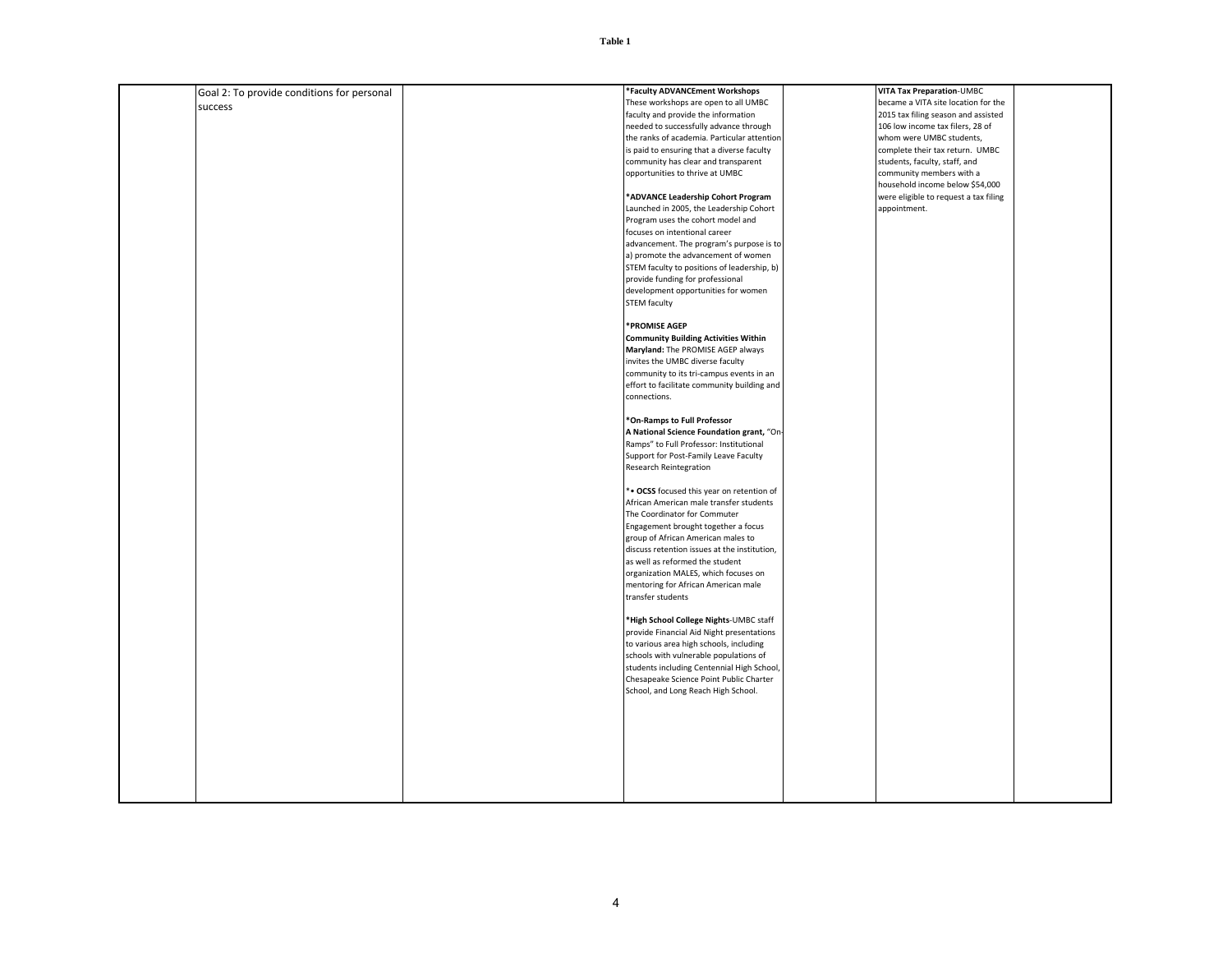| Goal 3: To provide a culture of safety, | • Interact Program - This program being     |  |  |
|-----------------------------------------|---------------------------------------------|--|--|
| inclusion and respect                   | led by Dr. Young is a collaborative team at |  |  |
|                                         | UMBC that includes faculty from the MLL     |  |  |
|                                         | program and Student Affairs professionals.  |  |  |
|                                         | The main goal of this program is to create  |  |  |
|                                         | an environment on a floor where students    |  |  |
|                                         | can be comfortable with differences,        |  |  |
|                                         | engage in dialogue, and have confidence     |  |  |
|                                         | in who they are                             |  |  |
|                                         |                                             |  |  |
|                                         | *Counseling Center: . We have adopted       |  |  |
|                                         | an online training simulation Kognito -     |  |  |
|                                         | LGBTQ On Campus for Faculty and Staff,      |  |  |
|                                         | that will help build a community of         |  |  |
|                                         | respect, inclusion, and support for LGBTQ   |  |  |
|                                         | students                                    |  |  |
|                                         |                                             |  |  |
|                                         | *The Women's Center at UMBC advances        |  |  |
|                                         | gender equity from an intersectional        |  |  |
|                                         | feminist perspective through co-curricular  |  |  |
|                                         | programming, support services, and          |  |  |
|                                         | advocacy for marginalized individuals and   |  |  |
|                                         | communities                                 |  |  |
|                                         |                                             |  |  |
|                                         | *Staff and Student Athlete Training:        |  |  |
|                                         | Dr. Derek Greenfield presented-             |  |  |
|                                         | <b>Confronting Ourselves: Promoting</b>     |  |  |
|                                         | Diversity, Cultural Competence, and         |  |  |
|                                         | Inclusive Excellence                        |  |  |
|                                         |                                             |  |  |
|                                         |                                             |  |  |
|                                         |                                             |  |  |
|                                         |                                             |  |  |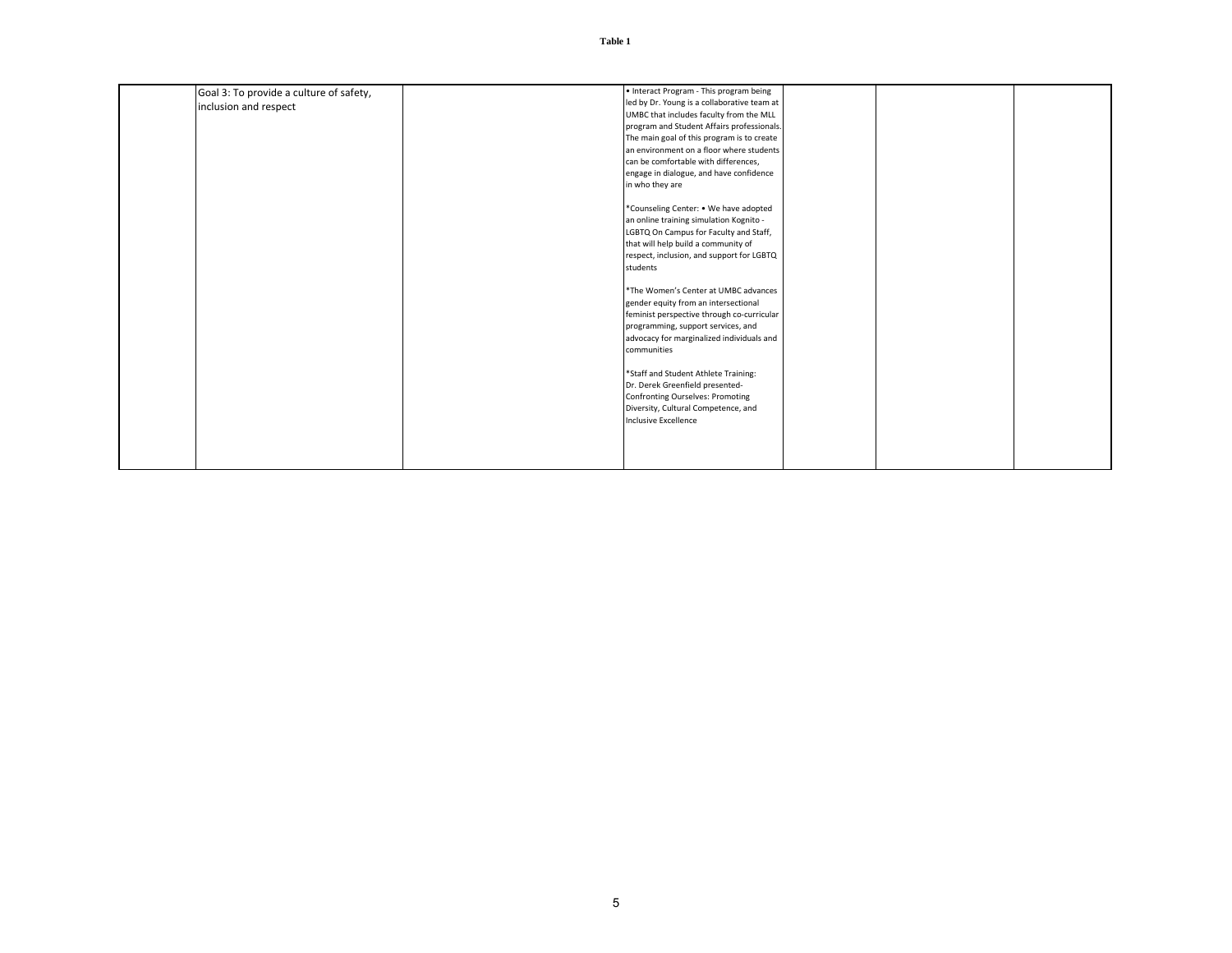|                                        |                                                                                     | . The UMBC Career Center hosts a            | · Residential Life had 121 programs |  |
|----------------------------------------|-------------------------------------------------------------------------------------|---------------------------------------------|-------------------------------------|--|
| Goal 4: To encourage and support       |                                                                                     | Diversity Recruitment Event for nearly 200  | at the halls and apartment          |  |
| individual development and advancement |                                                                                     | students each fall to help them build their | communities addressing social       |  |
|                                        |                                                                                     | network and speak with top employers        | justice/diversity August - March    |  |
|                                        |                                                                                     | over dinner.                                |                                     |  |
|                                        |                                                                                     |                                             | . How to be an Ally Workshop series |  |
|                                        |                                                                                     | . The UMBC Career Center arranges a         | - pilot focused on underrepresented |  |
|                                        |                                                                                     | student trip to the BEYA STEM Conference    | populations and offered three times |  |
|                                        |                                                                                     | each year. Over 60 students attended this   | in Spring 2016                      |  |
|                                        |                                                                                     |                                             |                                     |  |
|                                        |                                                                                     | event in Philadelphia this past February.   |                                     |  |
|                                        |                                                                                     | * Programs offered by Student Life          |                                     |  |
|                                        |                                                                                     | supporting the Black African American,      |                                     |  |
|                                        |                                                                                     | African, and Caribbean communities -        |                                     |  |
|                                        |                                                                                     | educational and cultural                    |                                     |  |
|                                        |                                                                                     | · Programs offered by Student Life          |                                     |  |
|                                        |                                                                                     | supporting the Hispanic and Latino/a        |                                     |  |
|                                        |                                                                                     | communities - educational and cultural      |                                     |  |
|                                        |                                                                                     | · Programs offered by Student Life          |                                     |  |
|                                        |                                                                                     | supporting the Asian American, Asian,       |                                     |  |
|                                        |                                                                                     | South Asian and Pacific Islander            |                                     |  |
|                                        |                                                                                     | communities - educational and cultural      |                                     |  |
|                                        |                                                                                     |                                             |                                     |  |
|                                        |                                                                                     |                                             |                                     |  |
|                                        |                                                                                     |                                             |                                     |  |
|                                        |                                                                                     |                                             |                                     |  |
|                                        |                                                                                     |                                             |                                     |  |
|                                        |                                                                                     |                                             |                                     |  |
|                                        |                                                                                     |                                             |                                     |  |
|                                        | The following publications have been published in                                   |                                             |                                     |  |
|                                        | conference proceedings as a part of UMBC's                                          |                                             |                                     |  |
|                                        | dissemination of information about our faculty                                      |                                             |                                     |  |
|                                        | diversity initiatives. Journals and publications were                               |                                             |                                     |  |
|                                        | chosen based on their connections to our 'research                                  |                                             |                                     |  |
|                                        | and practice' work on diversity in STEM, contributing                               |                                             |                                     |  |
|                                        | to UMBC's reputation in this area.                                                  |                                             |                                     |  |
|                                        |                                                                                     |                                             |                                     |  |
|                                        | F. D. Carter-Johnson, A. Byars-Winston, R. G. Tull, B. Zayas,                       |                                             |                                     |  |
|                                        | and C. Padin. Hispanic Female STEM Faculty in Puerto Rico:                          |                                             |                                     |  |
|                                        | Results from an NSF ADVANCE NETWORKing Workshop.                                    |                                             |                                     |  |
|                                        | Journal of Women and Minorities in Science and                                      |                                             |                                     |  |
|                                        | Engineering. In Press.                                                              |                                             |                                     |  |
|                                        |                                                                                     |                                             |                                     |  |
|                                        |                                                                                     |                                             |                                     |  |
|                                        | A. M. Reed and R. G. Tull. Invitation to Engage: Approaches                         |                                             |                                     |  |
|                                        | to Diversifying the STEM Professoriate. 14th LACCEI Annual                          |                                             |                                     |  |
|                                        | International Conference. In Review.                                                |                                             |                                     |  |
|                                        |                                                                                     |                                             |                                     |  |
|                                        |                                                                                     |                                             |                                     |  |
|                                        | A. M. Reed and R. G. Tull. Encouraging Equilibrium: Career-                         |                                             |                                     |  |
|                                        | Life Balance Outreach and the Advancement of Women in                               |                                             |                                     |  |
|                                        | Engineering, 13th LACCEI Annual International Conference:                           |                                             |                                     |  |
|                                        | "Engineering Education Facing the Grand Challenges, What                            |                                             |                                     |  |
|                                        | Are We Doing?" July 29-31, 2015, Santo Domingo,                                     |                                             |                                     |  |
|                                        | Dominican Republic.                                                                 |                                             |                                     |  |
|                                        |                                                                                     |                                             |                                     |  |
|                                        | A. M. Reed and R. G. Tull. Programmatic Interventions for                           |                                             |                                     |  |
|                                        | Developing Diverse Global Eminent Faculty Scholars                                  |                                             |                                     |  |
|                                        | Through International Collaborations. 4th Annual ASEE<br>International Forum, 2015. |                                             |                                     |  |
|                                        |                                                                                     |                                             |                                     |  |
|                                        | R. G. Tull. Broadening the Participation of U.S. Engineering                        |                                             |                                     |  |
|                                        | Students and Faculty in International Engagement.                                   |                                             |                                     |  |
|                                        | American Society for Engineering Education (ASEE) PRISM.                            |                                             |                                     |  |
|                                        | March/April 2015.                                                                   |                                             |                                     |  |
|                                        |                                                                                     |                                             |                                     |  |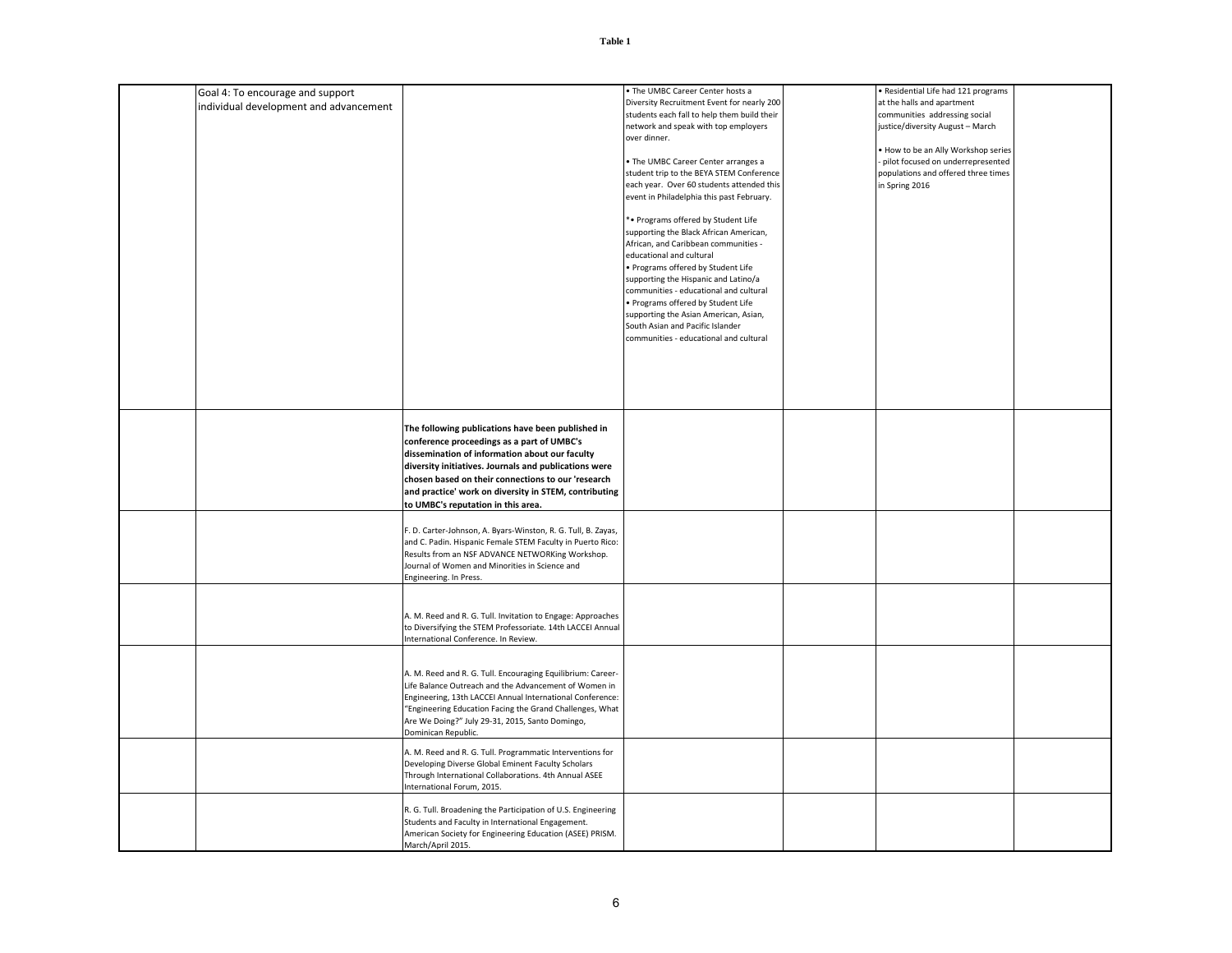|           | Q. Brown, R. G. Tull, L. Medina, M. Beadle-Holder, and Y.                                                          |  |  |
|-----------|--------------------------------------------------------------------------------------------------------------------|--|--|
|           | Medina. Factoring Family Considerations into Female<br>Faculty Choices for International Engagement in             |  |  |
|           | Engineering, IT, and Computer Science. American Society<br>for Engineering Education (ASEE), 2015.                 |  |  |
|           |                                                                                                                    |  |  |
|           | R. G. Tull, A. Y. Williams, and S. Hester. An NSF AGEP<br>Program's Unintended Effect on Broadening Participation: |  |  |
|           | Transforming "Non-STEM" Graduate Students into<br>Engineering Education Faculty, Researchers, K-12                 |  |  |
|           | Educators, and Advocates. American Society for<br>Engineering Education (ASEE), 2015.                              |  |  |
|           |                                                                                                                    |  |  |
|           |                                                                                                                    |  |  |
| Legend    |                                                                                                                    |  |  |
| $Y = Yes$ |                                                                                                                    |  |  |
| $N = No$  |                                                                                                                    |  |  |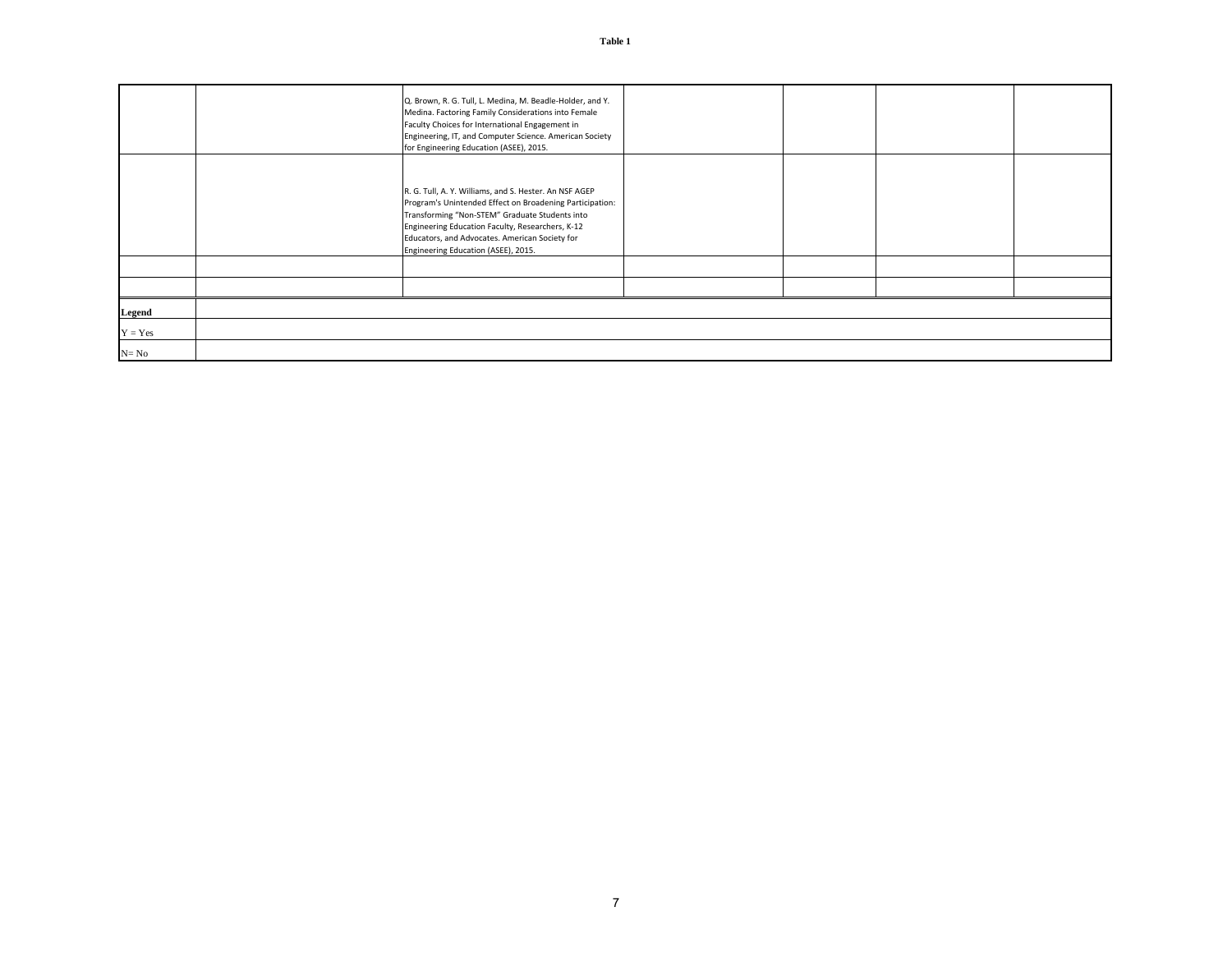| 2015-2016 Annual Report on Institutional Programs of Cultural Diversity                                          |                                                                                                                                                                                                                                                                                                                                                                                            |                                                                                                                                                             |                                                                                                                                                                                                  |                                                                                                                                                                                                                                                                   |  |  |
|------------------------------------------------------------------------------------------------------------------|--------------------------------------------------------------------------------------------------------------------------------------------------------------------------------------------------------------------------------------------------------------------------------------------------------------------------------------------------------------------------------------------|-------------------------------------------------------------------------------------------------------------------------------------------------------------|--------------------------------------------------------------------------------------------------------------------------------------------------------------------------------------------------|-------------------------------------------------------------------------------------------------------------------------------------------------------------------------------------------------------------------------------------------------------------------|--|--|
| Description of Way Institution Addresses Cultural Diversity Among its Students, Faculty, and Staff               |                                                                                                                                                                                                                                                                                                                                                                                            |                                                                                                                                                             |                                                                                                                                                                                                  |                                                                                                                                                                                                                                                                   |  |  |
| <b>Iniversity of Maryland, Baltimore County</b><br>$\boldsymbol{A}$                                              | $\boldsymbol{B}$                                                                                                                                                                                                                                                                                                                                                                           | $\mathcal{C}$                                                                                                                                               | $\boldsymbol{D}$                                                                                                                                                                                 | E                                                                                                                                                                                                                                                                 |  |  |
| Recruitment and Retention of Underrepresented Students,<br>Faculty, and Staff                                    | <b>Creates Positive Cultural</b><br><b>Interactions and Awareness among</b><br><b>Students, Faculty, and Staff</b>                                                                                                                                                                                                                                                                         | <b>Uses Cultural Senstivity Instruction</b><br>and Training for Students, Faculty.<br>and Staff                                                             | <b>Uses Administrative Sturctures,</b><br><b>Offices, Councils, and Diversity</b><br><b>Officers</b>                                                                                             | <b>Uses Targeted Programs and Serivces to Achieve Cultural Diversity Goals</b>                                                                                                                                                                                    |  |  |
| State the recruitment and/or retention initiative<br>and<br>indicate for whom it applies                         | State the initatives used to create<br>interactions and awareness for<br>students, faculty, and staff                                                                                                                                                                                                                                                                                      | State what type of instruction and<br>training is used for students, faculty,<br>and staff                                                                  | List in hierarchial order all<br>diversity structures used within<br>and across the institution                                                                                                  | State the targeted programs and services<br>and<br>indicate for whom each is targeted                                                                                                                                                                             |  |  |
| Returning Women Students Scholars + Affiliates Program (Women's<br>Center)                                       | The scholarship program provided<br>approximately \$54,000 in financial aid<br>to 23 students via three different<br>scholarships throughout 2015-16.<br>Additionally, the Women's Center<br>provides support to affiliates of the<br>program who are provided the same<br>benefits of the scholarship program to<br>include semester orientations, 1-1<br>support, and monthly workshops. | Women's Center staff works with<br>other offices to advocate for the<br>unique needs and experiences of non-<br>traditional students and student<br>parents | The Women's Center partners with<br>OIA, Scholarships and Financial Aid,<br>Admissions, Student Business<br>Services, and Academic Advising to<br>support this program                           | non-traditional undergraduate women over the age of 25; student parents                                                                                                                                                                                           |  |  |
| Women's Center Identity-Based Group Programs - Between Women meeting provides affirmative and safe<br>& Spectrum | Between Women and Spectrum are<br>weekly discussion-based groups for<br>UMBC LGBTQ students. This weekly<br>space for LGBTQ students to explore<br>their identities, connect with<br>resources, and mentors (both peer<br>and faculty/staff)                                                                                                                                               |                                                                                                                                                             |                                                                                                                                                                                                  | LGBTQ undergraduate students                                                                                                                                                                                                                                      |  |  |
| Women's Center Identity-Based Group Program - Women of Color<br>Coalition                                        | Women of Color Coaltion is a weekly<br>discussion-based groups for UMBC<br>women of color. This weekly meeting<br>provides affirmative and safe space for<br>women of color (faculty, staff and<br>students are invited to attend) to<br>explore their identities, connect with<br>resources, and mentors (both peer<br>and faculty/staff)                                                 |                                                                                                                                                             |                                                                                                                                                                                                  | Women of Color students, faculty, and staff                                                                                                                                                                                                                       |  |  |
| Women's Center lactation room                                                                                    | This service provides private/safe<br>space for mothers to return to work or<br>classes while still meeting the needs of<br>their family. It communicates<br>acceptance and belonging to working<br>mothers.                                                                                                                                                                               |                                                                                                                                                             | The Women's Center has provided<br>this space for many years prior to it<br>becoming USM policy to have a<br>space on campus. This service<br>allows UMBC to stay within Title IX<br>compliance. | During FY2015 the lactation room was usedby women community members 367 times<br>and since the start of FY2016, 307 times. Graduate and undergraduate students are the<br>primary users, though some faculty, staff, and campus visitors also will use the space. |  |  |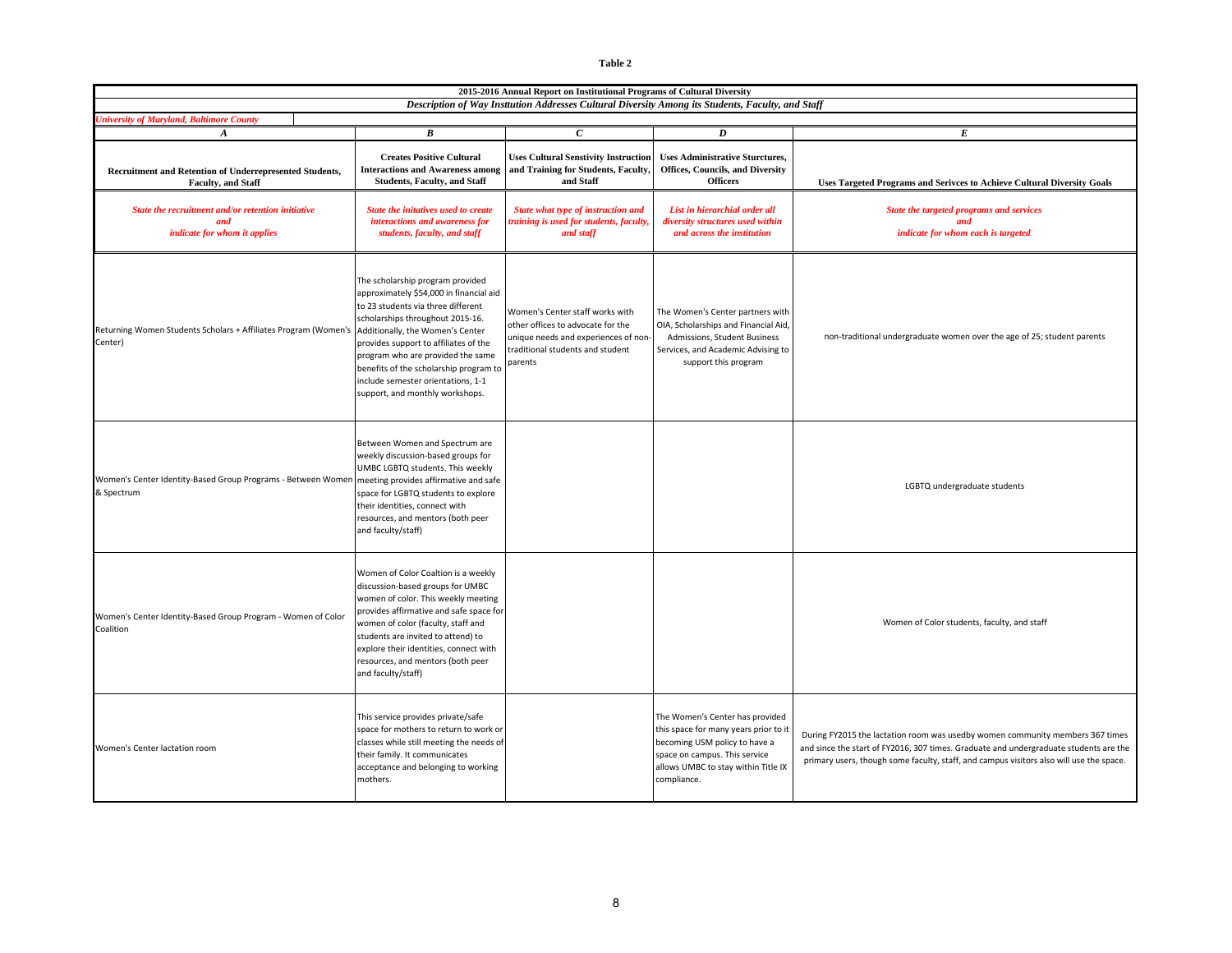Building programs and services that attract more female applicants, increase the yield of women to COEIT majors; Build community among those not CWIT scholarship recipients; improve the climate for undergraduate women to increase retention and graduation rates Women in Technology Transfer Student Alliance (TSA) Program: For students attending one of five major feeder community colleges (CCBC, AACC, MC, HC and PGCC) who will be earning the associates degree and transferring to UMBC to complete the baccaluarette degree. Reception and Overnight for Academically Talented Hispanic/Latino High School Students: For high school sophomores and juniors with demonstrated academic achievement. Reception for Academically Talented African American High School Students: For high school sophomores and juniors with demonstrated academic achievement. UMBC Superintendent's Awards: For students attending public schools in Maryland particularly in systems with underrepresented populations (ethnic and social-economic) including Baltimore City and Prince Georges County. UMBC Partnership with Raise.me (a micro-scholarship initiative) - Targets public school students in systems with underrepresneted populations (ethnic and social-economic) including Baltimore City and othe urban districts. Reverse Awarding of the Associates Degree: For community college transfer students who matriculated at UMBC prior to earning the assoicates degree. Baltimore County Collegiate Alliance Partnership (CAP): For academically "in the middle" students enrolled in Baltimore County public schools with low college enrollment. New Student Orientation: For all newly admitted freshmen and transfer students. Center for Women in Technology (CWIT)-students Modified Introduction to a Honors University (IHU) seminar for transfer students (TRS 201) Expanded Supplemental Instruction (SI) for courses which historically have been difficult for transfer students Extended First Year Intervention (FYI) to include transfer students Fiancial Aid Outreach (can't remember the name of this program that OFAS hosts annually to assist families from schools with low college enrollment with completing the FAFSA.)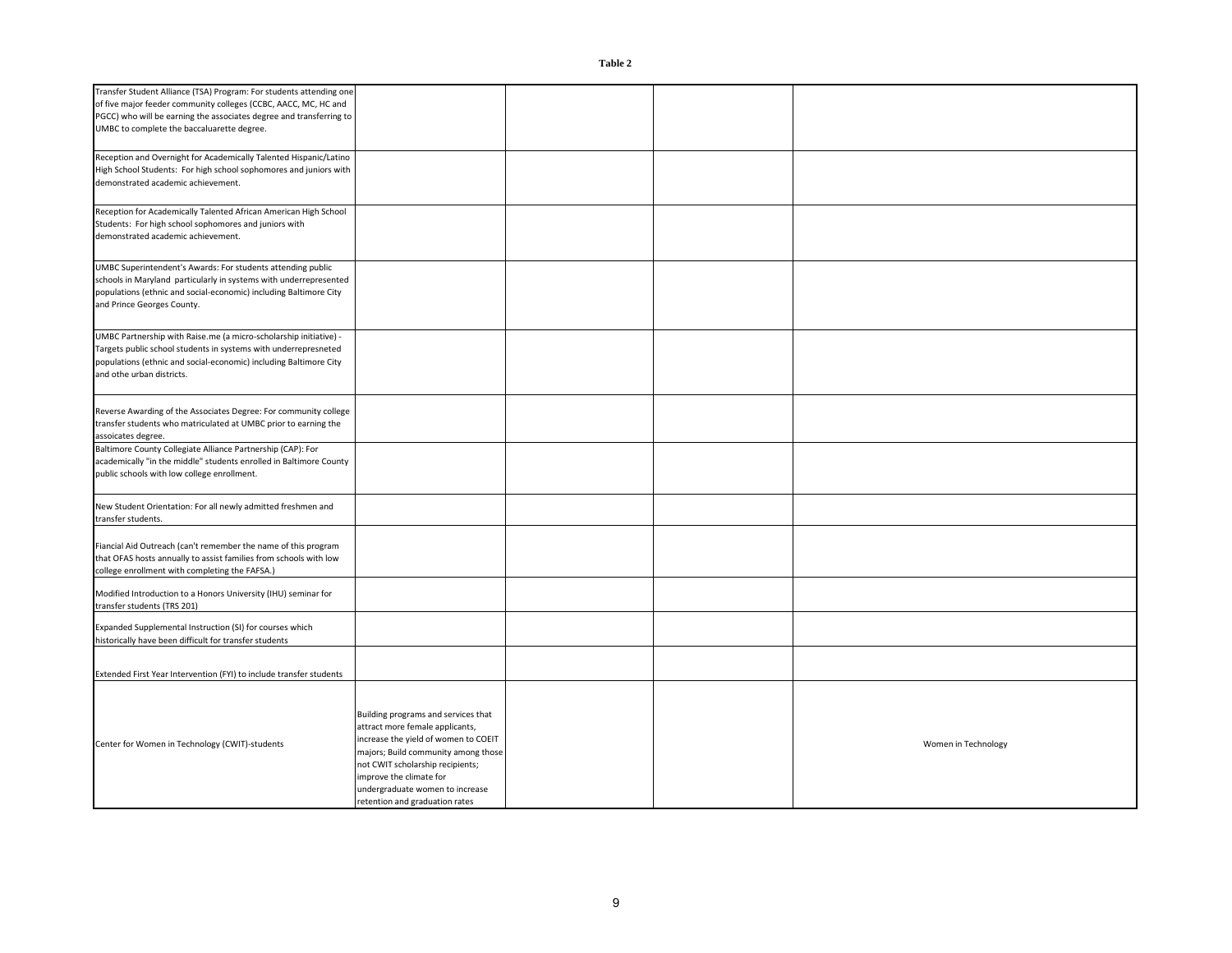| ۹ |  |
|---|--|
|---|--|

| Meyerhoff Graduate Fellows --<br>The PI and Coordinator will continue to distribute information about<br>diversity/retention activities at national conferences, and will<br>continue to give talks about diversity at academic institutions and<br>scientific meetings. We are currently using a testimonial DVD<br>created by the UMBC New Media Department in 2011 (with non-<br>IMSD funds) to promote the support and effectiveness of the IMSD<br>Graduate Program to potential graduate students and program<br>directors of undergraduate NIH funded programs, such as MARC,<br>RISE and PREP that might direct students to our IMSD. The idea to<br>create such a "Testimonial DVD was recommended by the IMSD<br>Fellows at a past Annual Research Symposium. We will update the<br>video in 2016 to feature new IMSD Fellows as the students in the<br>current video have graduated. Proposed in the previous renewal,<br>an annual newsletter called IMSD TODAY at UMBC and UMB named<br>by the IMSD Fellows at the 2012 Annual Research Symposium is<br>currently on the 3rd issue. The annual newsletter is disseminated to<br>UMBC and UMB affiliated diversity programs, other IMSD Programs,<br>NIH IMSD Program Directors as well as Directors of MARC, RISE and<br>PREP Programs. The electronic newsletter includes "best practices"<br>program updates; highlights and IMSD graduate (current and<br>former) spotlights and accomplishments. Retention has reached an<br>all-time high (90% in the current funding period; 87% over the past<br>10 years; 81% since inception), and UR PhD production has<br>increased dramatically, from 7 UR PhD degrees awarded over the 15<br>years preceding IMSD to 78 total PhDs awarded to IMSD Fellows (32<br>since our last competitive renewal). | The IMSD Annual Research<br>Symposium (retreat) brings together<br>first year IMSD graduate students who<br>have completed the Summer Bridge<br>Program with more senior IMSD<br>Fellows with active thesis projects.<br>The major objective of the symposium<br>is to build a sense of community and<br>camaraderie among the IMSD<br>graduate students.                          | Not Applicable, however we discuss<br>issues of race as it relates to the<br>biomedical and behavioral sciences.<br>These discussions are typically held at<br>our Annual Research Symposium<br>(retreat)             | <b>Faculty Diversity Initiatives</b><br>ADVANCE Program, Autumn Reed | N/A                                                                                                                                                                                                                                                                                                                                                                                                                                                                                                                                                                                                                                                                                                                                                                                                        |
|------------------------------------------------------------------------------------------------------------------------------------------------------------------------------------------------------------------------------------------------------------------------------------------------------------------------------------------------------------------------------------------------------------------------------------------------------------------------------------------------------------------------------------------------------------------------------------------------------------------------------------------------------------------------------------------------------------------------------------------------------------------------------------------------------------------------------------------------------------------------------------------------------------------------------------------------------------------------------------------------------------------------------------------------------------------------------------------------------------------------------------------------------------------------------------------------------------------------------------------------------------------------------------------------------------------------------------------------------------------------------------------------------------------------------------------------------------------------------------------------------------------------------------------------------------------------------------------------------------------------------------------------------------------------------------------------------------------------------------------------------------------------------------------------------------------|------------------------------------------------------------------------------------------------------------------------------------------------------------------------------------------------------------------------------------------------------------------------------------------------------------------------------------------------------------------------------------|-----------------------------------------------------------------------------------------------------------------------------------------------------------------------------------------------------------------------|----------------------------------------------------------------------|------------------------------------------------------------------------------------------------------------------------------------------------------------------------------------------------------------------------------------------------------------------------------------------------------------------------------------------------------------------------------------------------------------------------------------------------------------------------------------------------------------------------------------------------------------------------------------------------------------------------------------------------------------------------------------------------------------------------------------------------------------------------------------------------------------|
| The Meyerhoff Graduate Fellows Program seeks to increase the<br>number of students who are underrepresented in the biomedical<br>and behavioral sciences that obtain doctoral degrees                                                                                                                                                                                                                                                                                                                                                                                                                                                                                                                                                                                                                                                                                                                                                                                                                                                                                                                                                                                                                                                                                                                                                                                                                                                                                                                                                                                                                                                                                                                                                                                                                            | Expansion of our program to include<br>(UR) Underrepresented students at<br>the University of Maryland, Baltimore<br>has increased our applicant pool<br>further supporting our program goal.<br>We will also continue to recruit<br>students from the various HBCU's<br>Lincoln University, Morgan State<br>University, Jackson State University<br>and North Carolina A&T, etc.) |                                                                                                                                                                                                                       |                                                                      | Our overall goal is to increase diversity and UR participation within leadership positions in<br>the biomedical and behavioral fields, including industrial, government, and academic<br>positions. A goal is that some of our students will matriculate to tenure-track academic<br>and teaching positions. The IMSD Graduate Fellows Program has had a dramatic impact<br>on PhD-level training of Underrepresented (UR) students at The University of Maryland,<br>Baltimore County (UMBC). Since its inception in 1997, UR participation in supported<br>departments (biology, chemistry, biochemistry, chemical/ mechanical engineering, human<br>services psychology, and physics) has increased from 0%, 1%, 0%, 1%, 8%, and 0%,<br>respectively, to 13%, 16%, 17%, 16%, 21%, and 3%, respectively. |
| Interfolio (Faculty)<br>Faculty Search Committee Implicit Bias Training (Faculty)                                                                                                                                                                                                                                                                                                                                                                                                                                                                                                                                                                                                                                                                                                                                                                                                                                                                                                                                                                                                                                                                                                                                                                                                                                                                                                                                                                                                                                                                                                                                                                                                                                                                                                                                |                                                                                                                                                                                                                                                                                                                                                                                    | The Dean of each college offers an<br>annual search committee training on<br>implicit bias and its negative<br>consequences in the search process<br>20 search committee chairs received<br>this training in AY 15-16 |                                                                      | Interfolio allows search committees to track the diversity of their applicant pools for<br>faculty positions in the aggregate, which they then compare to the NSF Survey of Earned<br>Doctorate to approximate the diversity of their pool for the position.                                                                                                                                                                                                                                                                                                                                                                                                                                                                                                                                               |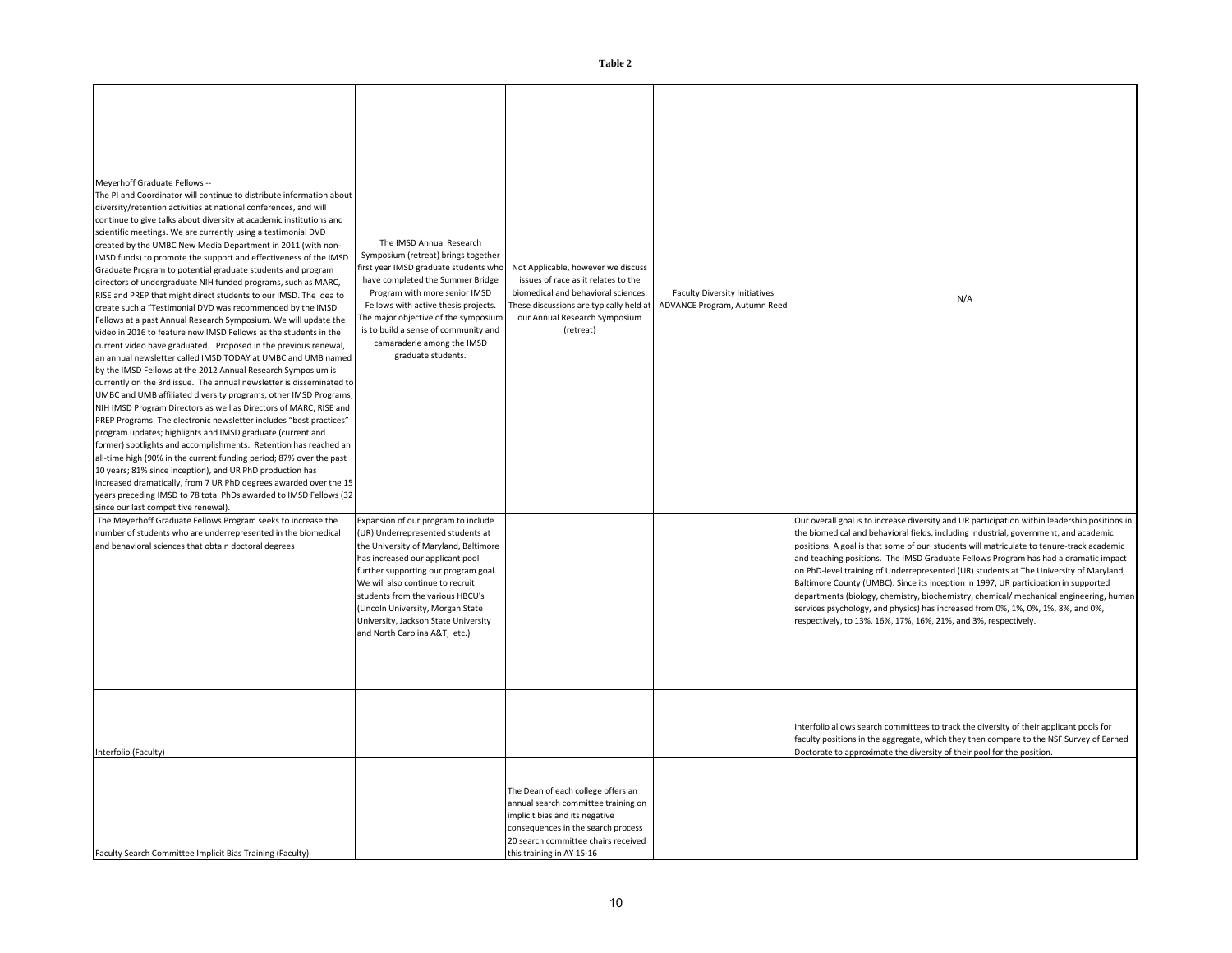**Table 2**

| UMBC-STRIDE (Faculty)                                                 |                                                | The UMBC STRIDE Committee<br>provides advice and counsel to<br>departments and faculty search<br>committee members on the best<br>practices for recruiting well-qualified<br>and diverse candidates for faculty<br>search positions. |                                                                                                |                                                                                                                                                                                                                                                                                                                                                 |
|-----------------------------------------------------------------------|------------------------------------------------|--------------------------------------------------------------------------------------------------------------------------------------------------------------------------------------------------------------------------------------|------------------------------------------------------------------------------------------------|-------------------------------------------------------------------------------------------------------------------------------------------------------------------------------------------------------------------------------------------------------------------------------------------------------------------------------------------------|
| Eminent Scholar Mentoring Program (Faculty)                           |                                                |                                                                                                                                                                                                                                      |                                                                                                | All incoming Assistant Professors receive \$3000 in their start-up for a two-year formal<br>mentoring relationship with a prominent researcher in their field.                                                                                                                                                                                  |
| Postdoctoral Fellows for Faculty Diversity (Faculty)                  |                                                |                                                                                                                                                                                                                                      |                                                                                                | A two-year program to support promising recent Ph.D. recipients committed to diversity<br>in the academy and prepare them for possible tenure-track appointments at UMBC.                                                                                                                                                                       |
| Emerging Scholars Program (Faculty)                                   |                                                |                                                                                                                                                                                                                                      |                                                                                                | The Emerging Scholars Program provides departments, centers, and programs with<br>funding to host advanced graduate students and junior faculty from underrepresented<br>communities on campus for a two-day immersion experience.                                                                                                              |
| Faculty ADVANCEment Workshops (Faculty)                               |                                                |                                                                                                                                                                                                                                      |                                                                                                | The purpose of the Faculty ADVANCEment workshop is to provide all UMBC faculty with<br>the necessary information needed to successfully advance through the ranks of academia.                                                                                                                                                                  |
| ADVANCE Leadership Cohort Program (Faculty)                           |                                                |                                                                                                                                                                                                                                      |                                                                                                | The Leadership Cohort Program uses the cohort model and focuses on intentional career<br>advancement.                                                                                                                                                                                                                                           |
| Southern Regional Education Board (SREB) Conference (Faculty)         |                                                |                                                                                                                                                                                                                                      |                                                                                                | Each academic year a delegation of UMBC faculty attend the SREB conference to recruit<br>for faculty openings.                                                                                                                                                                                                                                  |
| Higher Education Recruitment Consortium (HERC) (Faculty)              |                                                |                                                                                                                                                                                                                                      |                                                                                                | UMBC is a founding member of the Mid-Atlantic HERC a consortium members that share<br>commitment to hiring the most diverse and talented faculty, staff, and executives.                                                                                                                                                                        |
| On-Ramps to Full Professor                                            |                                                |                                                                                                                                                                                                                                      |                                                                                                | A National Science Foundation grant, "On-Ramps" to Full Professor: Institutional Support<br>for Post-Family Leave Faculty Research Reintegration," offers calibrated support at critical<br>junctures for post-family leave associate professor women to accelerate research<br>productivity while minimizing the effects of productivity gaps. |
| Rentention of Staff - Department Retreat - Student Life               | Departmental Meetings - Residential<br>Life    | Multicultural Competency Training -<br><b>Counseling Center</b>                                                                                                                                                                      | Vice President for Student Affairs<br>Office - Student Affairs                                 |                                                                                                                                                                                                                                                                                                                                                 |
| Student Retention - LGBTQ Campus Climate Worksgroup - Student<br>Life | Kognito Program - Counseling Center            |                                                                                                                                                                                                                                      | Director of Student Life                                                                       |                                                                                                                                                                                                                                                                                                                                                 |
| Recrutiment of Students - Admission Events - Residential Life         | Host Black Unity Meetings - Student<br>Life    |                                                                                                                                                                                                                                      | Assistant Director of Student Life<br>for Cultural and Spiritual<br>Development - Student Life |                                                                                                                                                                                                                                                                                                                                                 |
| Student Retention - Summer Bridge Housing - Residential life          | Staff Of Color Network Meetings -<br>Divsional |                                                                                                                                                                                                                                      | Mosaic Center - Student Life                                                                   |                                                                                                                                                                                                                                                                                                                                                 |
| Rention Efforts of African American Male Transfers - Off Campus       |                                                |                                                                                                                                                                                                                                      | nterfatih Center - Student Life                                                                |                                                                                                                                                                                                                                                                                                                                                 |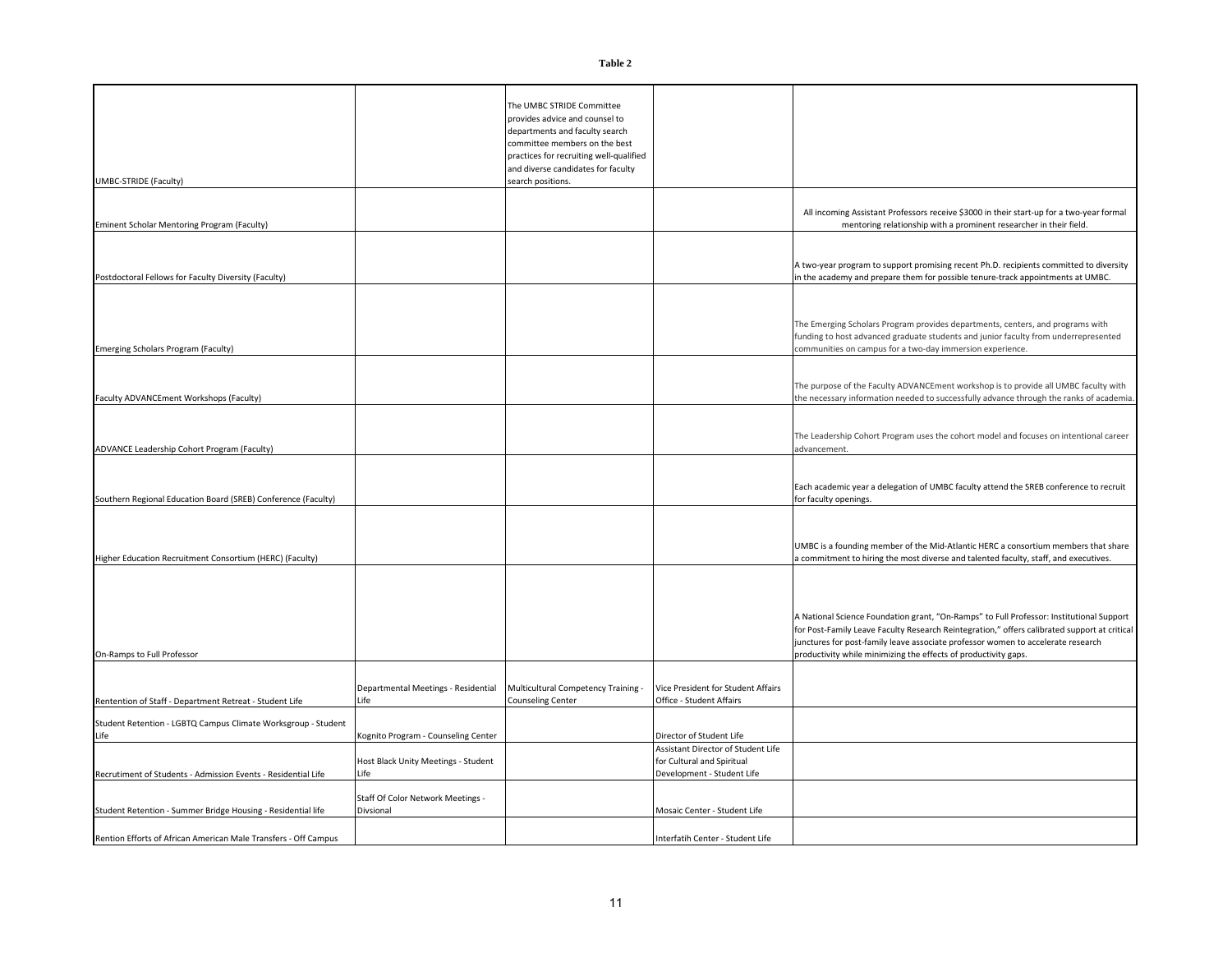|                                                                                                                                                                                                     |                                     |                                                                              | Queer Student Lounge - Student<br>Life           |  |  |
|-----------------------------------------------------------------------------------------------------------------------------------------------------------------------------------------------------|-------------------------------------|------------------------------------------------------------------------------|--------------------------------------------------|--|--|
|                                                                                                                                                                                                     |                                     |                                                                              | Queer Student Advisory Council -<br>Student Life |  |  |
|                                                                                                                                                                                                     |                                     |                                                                              | Religious Council - Student Life                 |  |  |
|                                                                                                                                                                                                     |                                     |                                                                              |                                                  |  |  |
|                                                                                                                                                                                                     |                                     |                                                                              |                                                  |  |  |
| "The PROMISE AGEP: Maryland Transformation" grant from the                                                                                                                                          |                                     |                                                                              |                                                  |  |  |
| National Science Foundation covers the 12 institutions within the<br>University System of Maryland. The program developed seminars<br>and workshops for graduate students and postdocs from the USM |                                     |                                                                              |                                                  |  |  |
| system, particularly focus on underrepresented students in STEM<br>fields.                                                                                                                          |                                     |                                                                              |                                                  |  |  |
| A. PROMISE has 4 goals                                                                                                                                                                              |                                     | PROMISE Research Symposium : A<br>professional development                   |                                                  |  |  |
| 1) Graduate student recruitment, retention and success.<br>2) PhD Completion and career preparation                                                                                                 |                                     | donference, featuring research talks<br>and seminars on career preparation.  |                                                  |  |  |
| 3) Programs for postdoctoral scholars                                                                                                                                                               |                                     | · USM-wide Dissertation House:                                               |                                                  |  |  |
| 4) Programs to enhance faculty understanding of diversity issues in<br>graduate and postdoctoral education                                                                                          |                                     | concentrated time to work on the<br>dissertation under the mentorship of     |                                                  |  |  |
|                                                                                                                                                                                                     |                                     | the dissertation coach (Results                                              |                                                  |  |  |
| During the year we have hosted the followin list of                                                                                                                                                 |                                     | include 66 Ph.D. graduates between                                           |                                                  |  |  |
| programs/seminars/workshops/conferences to pursue our goals:                                                                                                                                        |                                     | 2006-2012.) Campus-based<br>Dissertation Houses have already                 |                                                  |  |  |
| · Summer Horizons and GEM GradLab to expose USM undergrads                                                                                                                                          |                                     | been institutionalized. The innovation                                       |                                                  |  |  |
| to graduate school opportunities.                                                                                                                                                                   |                                     | is the expanded, regional Dissertation                                       |                                                  |  |  |
| · Summer Success Institute: To provide professional development<br>workshops for new graduate students, continuing graduate                                                                         |                                     | House that is proposed to serve<br>students throughout the USM.              |                                                  |  |  |
| students, advanced graduate students, and postdocs.                                                                                                                                                 |                                     | • PROF-it - Professors in Training,                                          |                                                  |  |  |
| Success Seminars: Our professional development programs and                                                                                                                                         |                                     | featuring workshops and mentored                                             |                                                  |  |  |
| the emphasis on building community are designed to over-come the<br>isolation and the struggle for a sense of belonging that has affected                                                           |                                     | teaching opportunities in Maryland.<br>· Postdoctoral morning coffee         |                                                  |  |  |
| underrepresented groups in STEM. - Public Speaking, Career Paths                                                                                                                                    |                                     | workshops for professional                                                   |                                                  |  |  |
| for graduate students, Writing Workshop, T/As orientation, Dear                                                                                                                                     |                                     | development of postdoctoral fellows                                          |                                                  |  |  |
| stress Let's break up.<br>. Multidisciplinary Community Building events: The Fall Harvest                                                                                                           |                                     | · International Engagement: To give<br>opportunity to graduate students and  |                                                  |  |  |
| Dinner Meeting provides networking within disciplines across                                                                                                                                        |                                     | faculty to participate and attend                                            |                                                  |  |  |
| alliance campuses and hearing success stories from mentors and                                                                                                                                      |                                     | international conferences in order to                                        |                                                  |  |  |
| role models. Spring Family Picnic and Celebration of Graduates:                                                                                                                                     |                                     | use it as a plataform for networking                                         |                                                  |  |  |
| Provides an opportunity to include family, friends and other<br>supporters in a PROMISE celebration of graduates.                                                                                   |                                     | and develop relationships that can<br>evolve to international collaborations |                                                  |  |  |
|                                                                                                                                                                                                     |                                     |                                                                              |                                                  |  |  |
|                                                                                                                                                                                                     |                                     | Cultural Diversity workshop for                                              |                                                  |  |  |
| Recruitment, retention and graduation of underrepresented<br>students, including all women, in STEM disciplines                                                                                     | Cohort model, close knit community, | incoming students each summer                                                |                                                  |  |  |
|                                                                                                                                                                                                     |                                     |                                                                              |                                                  |  |  |
|                                                                                                                                                                                                     |                                     |                                                                              |                                                  |  |  |
|                                                                                                                                                                                                     |                                     |                                                                              |                                                  |  |  |
|                                                                                                                                                                                                     |                                     |                                                                              |                                                  |  |  |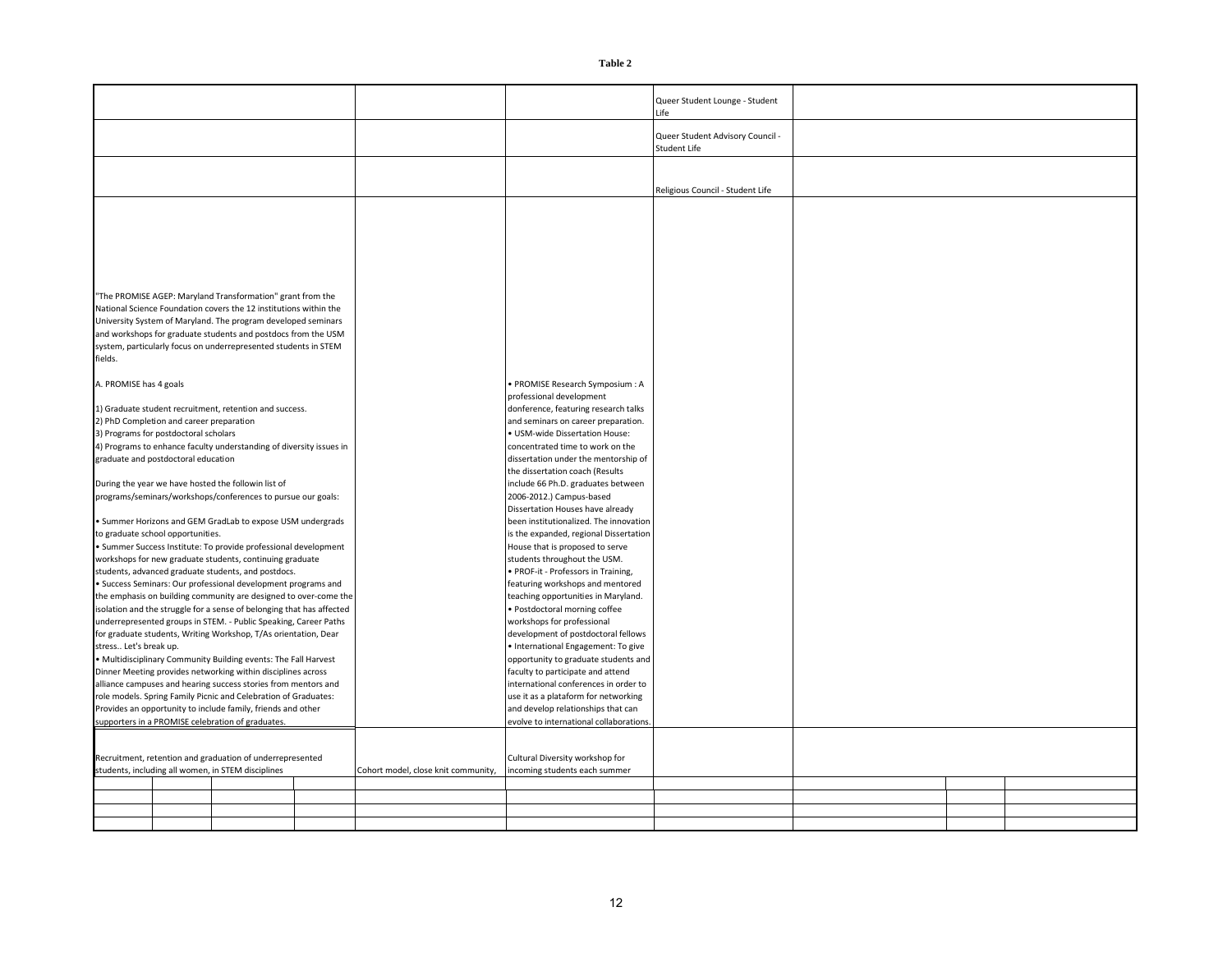| 2015-2016 USM Annual Report on Institutional Programs of Cultural Diversity                                                               |                                                                                                                                    |                                                                                                                                                                                                                                                                                                                                                                                                                                                                                                                                                                                                                                                                                                                                                                                                                                                                                                                                |  |  |  |  |
|-------------------------------------------------------------------------------------------------------------------------------------------|------------------------------------------------------------------------------------------------------------------------------------|--------------------------------------------------------------------------------------------------------------------------------------------------------------------------------------------------------------------------------------------------------------------------------------------------------------------------------------------------------------------------------------------------------------------------------------------------------------------------------------------------------------------------------------------------------------------------------------------------------------------------------------------------------------------------------------------------------------------------------------------------------------------------------------------------------------------------------------------------------------------------------------------------------------------------------|--|--|--|--|
| Efforts to Create Positive Interactions and Awareness Among Students Faculty and Staff<br><b>University of Maryland, Baltimore County</b> |                                                                                                                                    |                                                                                                                                                                                                                                                                                                                                                                                                                                                                                                                                                                                                                                                                                                                                                                                                                                                                                                                                |  |  |  |  |
| $\boldsymbol{A}$                                                                                                                          | R                                                                                                                                  | $\epsilon$                                                                                                                                                                                                                                                                                                                                                                                                                                                                                                                                                                                                                                                                                                                                                                                                                                                                                                                     |  |  |  |  |
| Provides Cultural Diversity Instruction & Training of Students Faculty and Staff                                                          | Provides Curricular Initiatives that Promote Cultural Diversity in<br><b>Classroom</b>                                             | Provides Co-Curricular Programs and Events for Students                                                                                                                                                                                                                                                                                                                                                                                                                                                                                                                                                                                                                                                                                                                                                                                                                                                                        |  |  |  |  |
| State the nature and type of instruction and training for students, faculty, and staff                                                    | State the nature and type of curricular initiativesused to promote<br>cultural diversity in the classroom within the institution   | List institution-wide (IW) and targeted $(T)$ co-curricular programs<br>for students                                                                                                                                                                                                                                                                                                                                                                                                                                                                                                                                                                                                                                                                                                                                                                                                                                           |  |  |  |  |
| Women's Center trainings and workshops                                                                                                    |                                                                                                                                    | The Women's Center offers various workshops and trainings to the UMBC<br>community throughout the year. Trainings are offered in our space in addition to<br>the classroom by request. Workshops and trainings which are generally created<br>for a student audience can be tailored to meet the needs of faculty and staff.<br>Relevant workshop topics include microaggressions and supporting diverse<br>survivors of sexual violence. The Supporting Survivors of Sexual Violence:<br>Cultivating a Survivor-Responsive Campus workshops is offered to faculty and<br>staff specifically 4 times a year or by request for students it is offered twice a year<br>and by request.                                                                                                                                                                                                                                           |  |  |  |  |
| Critical Social Justice (Women's Center lead sponsor)                                                                                     |                                                                                                                                    | Critical Social Justice is a multifaceted and interdisciplinary programming initiative<br>coordinated by the Women's Center with Student Life's Mosaic: Center for<br>Culture and Diversity which aims to explore social justice in both theory and<br>practice from academic, activist, and artistic perspectives. The theme for CSJ 2015<br>was Baltimore 365 and the week-long programming and events created space and<br>learning opportunities to consider the ways in which one can cultivate deep and<br>lasting commitments to Baltimore City that are meaningful to us as individuals<br>and as part of the UMBC community. By focusing on Baltimore, CSJ engaged with<br>local social justice issues and activism while framing this understanding within the<br>context of larger national movements and ongoing struggles against systemic<br>racism and injustice. womenscenter.umbc.edu/critical-social-justice |  |  |  |  |
| Telling Our Stories Initiative                                                                                                            |                                                                                                                                    | During the spring 2015 semester, the Women's Center at UMBC and Women of<br>Color Coalition were awarded a \$5,000 grant from the AAUW Campus Action<br>Project (CAP) grant which provided funding for student led projects that fight<br>stereotypes and biases. The Women's Center project, called "Telling Our Stories:<br>I'm Not/I Am," aimed to 1) raise awareness and reject stereotypes about women<br>of color, and 2) create space for women of color voices and counternarratives. The<br>initiative included a popular poster campaign, skill-building workshops, and a<br>showcase. Without funding, the Women's Center has continued a scaled-back<br>version of the initiative throughout the 2015-16 academic year.                                                                                                                                                                                            |  |  |  |  |
| Women's Center Awareness Month Programs and Initiatives                                                                                   |                                                                                                                                    | The Center seeks opportunities to program and create events related to diversity<br>education and awareness through awareness-based months such as Relationships<br>Violence Awareness Month, Sexual Assault Awareness Month, Women's History<br>Month, and LGBTQ History Month. Signature events such as Take Back the Night<br>and The Clothesline Project are integral to these awareness months and seek to<br>promote a survivor-responsive and supportive campus community and connect<br>survivors of sexual violence with resources that will aid in their healing and<br>academic success.                                                                                                                                                                                                                                                                                                                            |  |  |  |  |
|                                                                                                                                           | Cultural diversity is one of the topic areas covered in many Introduction<br>to an Honors University and Transfer Seminar courses. | Students in Introduction to an Honors University and Transfer Student seminars<br>are required to participate in three and two co-currciular programs respectively.<br>At least one of these needs to be in an area they do not usually participate.                                                                                                                                                                                                                                                                                                                                                                                                                                                                                                                                                                                                                                                                           |  |  |  |  |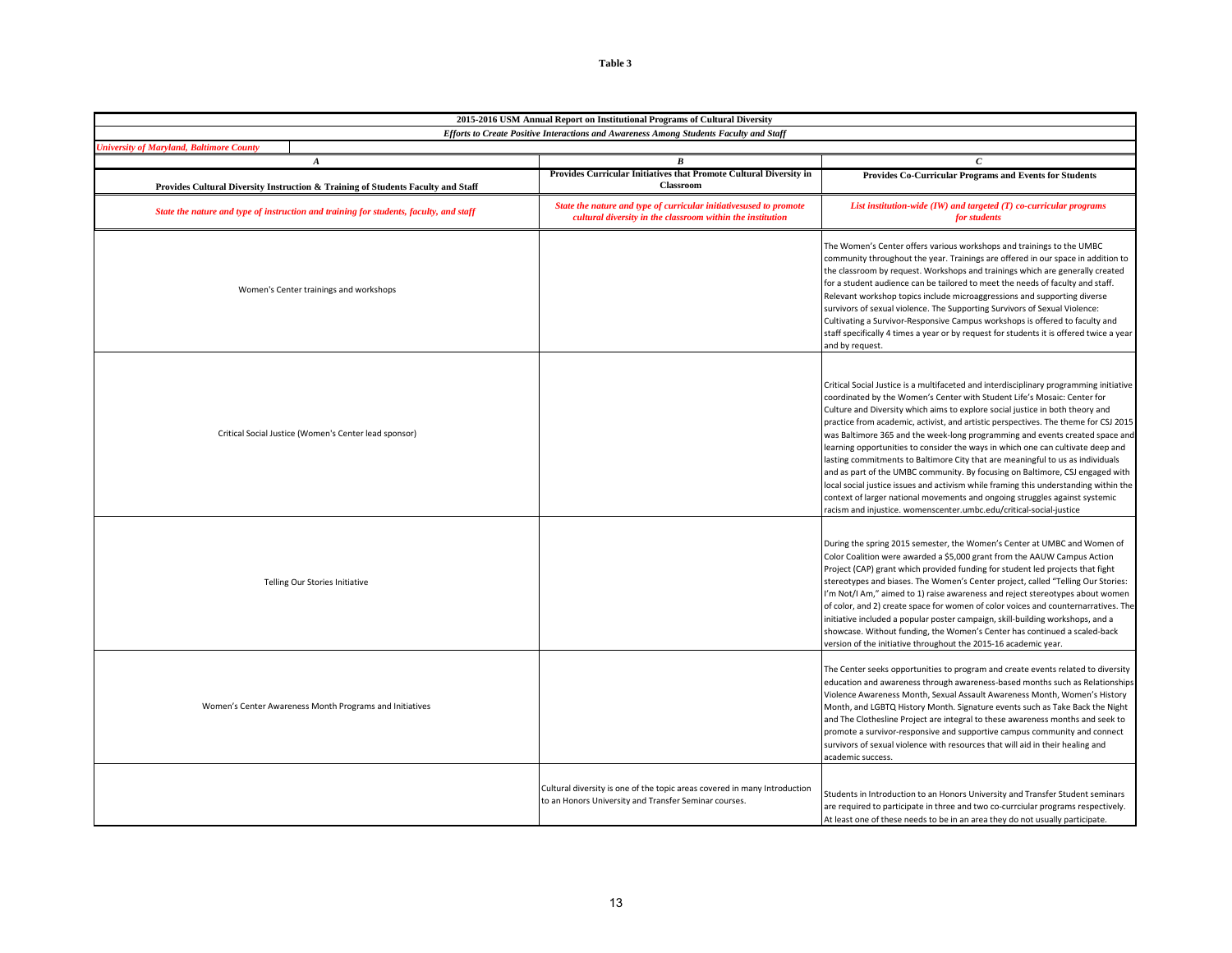| Scholar program model that includes mandatory activites to provide ongoing academic coaching; build and maintain<br>a supportive peer community; foster professional development                                                                                                                                                                                                                                                                                                                                                                                                                                                                                                                                                                    | Diversity topics and actiities have been added to the scholar experience                                                                                                                                                                                                                                                                                                                                                                                                                                                                                                                                                                                                                                                                                                                                                                                            | (T) Center for Women in Technology Program                                                                                                                 |
|-----------------------------------------------------------------------------------------------------------------------------------------------------------------------------------------------------------------------------------------------------------------------------------------------------------------------------------------------------------------------------------------------------------------------------------------------------------------------------------------------------------------------------------------------------------------------------------------------------------------------------------------------------------------------------------------------------------------------------------------------------|---------------------------------------------------------------------------------------------------------------------------------------------------------------------------------------------------------------------------------------------------------------------------------------------------------------------------------------------------------------------------------------------------------------------------------------------------------------------------------------------------------------------------------------------------------------------------------------------------------------------------------------------------------------------------------------------------------------------------------------------------------------------------------------------------------------------------------------------------------------------|------------------------------------------------------------------------------------------------------------------------------------------------------------|
| Two sections of FY class are offered for new freshman and a second section for CWIT and Cyber Affiliates                                                                                                                                                                                                                                                                                                                                                                                                                                                                                                                                                                                                                                            | First-year seminar course and annual January Retreat include interactive<br>activities and discussions to increase awareness of diversity and cultural<br>competence:<br>Men in DWIT group established to increase awareness and advocacy skills<br>among male scholars for supporting underrpresented groups in<br>computing and engineering                                                                                                                                                                                                                                                                                                                                                                                                                                                                                                                       | (T) FYE courses for CWIT Scholars and Affiliates                                                                                                           |
| N/A                                                                                                                                                                                                                                                                                                                                                                                                                                                                                                                                                                                                                                                                                                                                                 | N/A                                                                                                                                                                                                                                                                                                                                                                                                                                                                                                                                                                                                                                                                                                                                                                                                                                                                 | Diversity Speaker Series (IW) UR Faculty are invited to campus to give a scientific<br>talk                                                                |
|                                                                                                                                                                                                                                                                                                                                                                                                                                                                                                                                                                                                                                                                                                                                                     |                                                                                                                                                                                                                                                                                                                                                                                                                                                                                                                                                                                                                                                                                                                                                                                                                                                                     | NIH Mini Symposiums (IW), talks given by the Women Scientist Advisors group at<br>NIH. The focus is on women in science, however the talks are open to all |
| Athletics Department Staff and Student-Athlete Training                                                                                                                                                                                                                                                                                                                                                                                                                                                                                                                                                                                                                                                                                             | PHED 202 Course - Athletics                                                                                                                                                                                                                                                                                                                                                                                                                                                                                                                                                                                                                                                                                                                                                                                                                                         | Fall Diversity Recrutitment Event - Career Center                                                                                                          |
| You Can Play Events - Athletics                                                                                                                                                                                                                                                                                                                                                                                                                                                                                                                                                                                                                                                                                                                     | Foundations of Leadership Course - Student Life                                                                                                                                                                                                                                                                                                                                                                                                                                                                                                                                                                                                                                                                                                                                                                                                                     | Student Trip to BEYA STEM Conference - Career Center                                                                                                       |
| Annual Professional Development - Residential Life                                                                                                                                                                                                                                                                                                                                                                                                                                                                                                                                                                                                                                                                                                  | IHU Presenations - Student Life                                                                                                                                                                                                                                                                                                                                                                                                                                                                                                                                                                                                                                                                                                                                                                                                                                     | Mosaic and Interfaith Center Programs - Student Life                                                                                                       |
| Resident Assistant Training - Residential Life                                                                                                                                                                                                                                                                                                                                                                                                                                                                                                                                                                                                                                                                                                      |                                                                                                                                                                                                                                                                                                                                                                                                                                                                                                                                                                                                                                                                                                                                                                                                                                                                     | Tea Discussions - Student Life                                                                                                                             |
| Social Justice Training Institute - Residential Life                                                                                                                                                                                                                                                                                                                                                                                                                                                                                                                                                                                                                                                                                                |                                                                                                                                                                                                                                                                                                                                                                                                                                                                                                                                                                                                                                                                                                                                                                                                                                                                     | Student Life educatonal, cultural and religious/spiritual programs                                                                                         |
| Safe Zone Training                                                                                                                                                                                                                                                                                                                                                                                                                                                                                                                                                                                                                                                                                                                                  |                                                                                                                                                                                                                                                                                                                                                                                                                                                                                                                                                                                                                                                                                                                                                                                                                                                                     | Critical Social Justice Week - Student Life                                                                                                                |
| nterACT Training                                                                                                                                                                                                                                                                                                                                                                                                                                                                                                                                                                                                                                                                                                                                    |                                                                                                                                                                                                                                                                                                                                                                                                                                                                                                                                                                                                                                                                                                                                                                                                                                                                     | Restorative Jusitice Program - Residential Life                                                                                                            |
| <b>Mosaic Diversity Presenter Training</b>                                                                                                                                                                                                                                                                                                                                                                                                                                                                                                                                                                                                                                                                                                          |                                                                                                                                                                                                                                                                                                                                                                                                                                                                                                                                                                                                                                                                                                                                                                                                                                                                     | Residential Programming - Residential Life                                                                                                                 |
| How to be an Ally Workshop Series                                                                                                                                                                                                                                                                                                                                                                                                                                                                                                                                                                                                                                                                                                                   |                                                                                                                                                                                                                                                                                                                                                                                                                                                                                                                                                                                                                                                                                                                                                                                                                                                                     | Interact Program - Residential Life                                                                                                                        |
| PROMISE: Maryland's AGEP has meetings with the USM Graduate Deans, and the USM Council of STEM Deans (a<br>PROMISE-specific initiative). In September 2015, PROMISE held a session for STEM faculty to discuss diversity and<br>inclusion in STEM, and ways to facilitate successful graduation and transition to the professoriate. Faculty were<br>present from institutions across the USM, and faculty diversity mentoring awards were presented to STEM faculty<br>from UMBC, UMB, and UMCP. Guest speakers included UMBC Provost Philip Rous, Consultant and former leaders<br>at AAAS, Dr. Darryl Chubin; UMCP Dean of Engineering, Dr. Darryll Pines; UMBC CNMS Dean William LaCourse;<br>and USM Associate Vice Chancellor, Nancy Shapiro. | PROMISE has sponsored the PROF-it Seminars, Professors-in-Training,<br>which include seminars and workshops on learning styles. More recently,<br>UMBC became a member of the CIRTL network. As such, we have<br>incorporated the promotion of CIRTL's resources into our offerings. These<br>include CIRTL's April offerings: April 6, 2016: Preparing for the College<br>Students of Tomorrow in Biology□<br>April 13, 2016: Preparing for the College Students of Tomorrow in<br>Engineering<br>April 20, 2016: Improving Outcomes in Chemistry Through Holistic<br>Instruction for First-Generation, Low-income, and Minority Students.<br>We've also had workshops about teaching in a bilingual environment, and<br>at comunity colleges. The PROF-it website can be found here:<br>https://promiseagep.wordpress.com/promise/prof-it-professors-in-training/ |                                                                                                                                                            |
| 2 part Diversity Workshop each summer for incoming students with expert/consultant                                                                                                                                                                                                                                                                                                                                                                                                                                                                                                                                                                                                                                                                  | Offer Race, Science, and Society course each summer for incoming<br>students                                                                                                                                                                                                                                                                                                                                                                                                                                                                                                                                                                                                                                                                                                                                                                                        | Seminar Series with speakers from diverse population and/or work to increase<br>diversity within STEM (T)                                                  |
| Legend                                                                                                                                                                                                                                                                                                                                                                                                                                                                                                                                                                                                                                                                                                                                              |                                                                                                                                                                                                                                                                                                                                                                                                                                                                                                                                                                                                                                                                                                                                                                                                                                                                     |                                                                                                                                                            |
|                                                                                                                                                                                                                                                                                                                                                                                                                                                                                                                                                                                                                                                                                                                                                     |                                                                                                                                                                                                                                                                                                                                                                                                                                                                                                                                                                                                                                                                                                                                                                                                                                                                     |                                                                                                                                                            |
| $Y = Yes$<br>$N = No$                                                                                                                                                                                                                                                                                                                                                                                                                                                                                                                                                                                                                                                                                                                               |                                                                                                                                                                                                                                                                                                                                                                                                                                                                                                                                                                                                                                                                                                                                                                                                                                                                     |                                                                                                                                                            |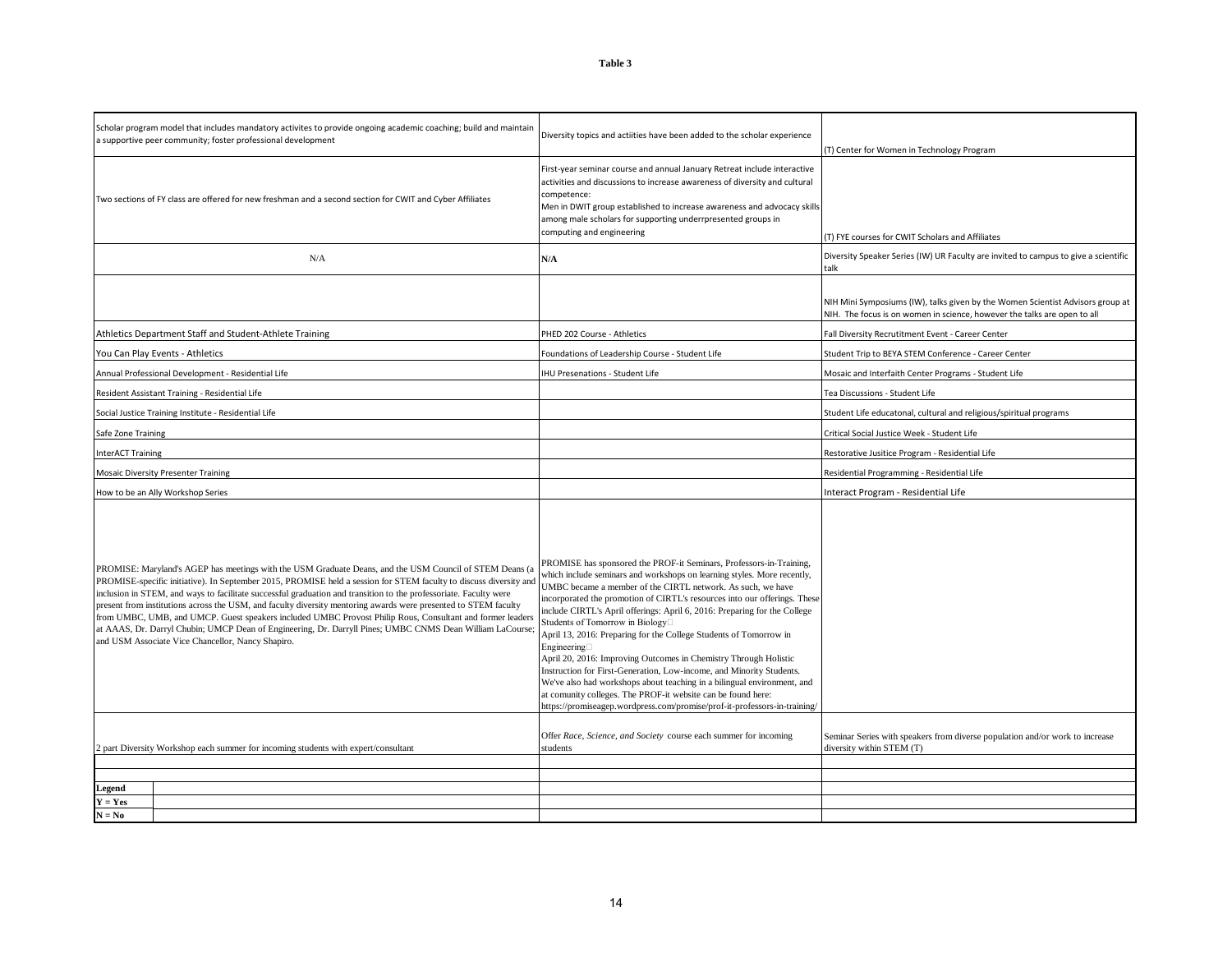**Table 4**

| 2015-2016 USM Annual Report on Institutional Programs of Cultural Diversity |                                                                                                              |  |  |  |  |  |  |  |  |  |  |
|-----------------------------------------------------------------------------|--------------------------------------------------------------------------------------------------------------|--|--|--|--|--|--|--|--|--|--|
|                                                                             | <b>Institution has a Process for Reporting Campus-Based Hate Crimes</b>                                      |  |  |  |  |  |  |  |  |  |  |
| <b>University of Maryland, Baltimore County</b>                             |                                                                                                              |  |  |  |  |  |  |  |  |  |  |
| Ves                                                                         |                                                                                                              |  |  |  |  |  |  |  |  |  |  |
|                                                                             | 01/15/2015- Unknown person(s) painted a swastika on a retaining wall (religious-destruction of property)     |  |  |  |  |  |  |  |  |  |  |
|                                                                             | 02/19/2015- Unknown persons(s) drew a swastika on floor and decorations (religious -destruction of property) |  |  |  |  |  |  |  |  |  |  |
|                                                                             | 10/2/2015- Non campus affiliate sent intolerant emails to Professor (ethnic-Act of Intolerance)              |  |  |  |  |  |  |  |  |  |  |
|                                                                             |                                                                                                              |  |  |  |  |  |  |  |  |  |  |
|                                                                             |                                                                                                              |  |  |  |  |  |  |  |  |  |  |
|                                                                             |                                                                                                              |  |  |  |  |  |  |  |  |  |  |
|                                                                             |                                                                                                              |  |  |  |  |  |  |  |  |  |  |
|                                                                             |                                                                                                              |  |  |  |  |  |  |  |  |  |  |
|                                                                             |                                                                                                              |  |  |  |  |  |  |  |  |  |  |
|                                                                             |                                                                                                              |  |  |  |  |  |  |  |  |  |  |
|                                                                             |                                                                                                              |  |  |  |  |  |  |  |  |  |  |
|                                                                             |                                                                                                              |  |  |  |  |  |  |  |  |  |  |
|                                                                             |                                                                                                              |  |  |  |  |  |  |  |  |  |  |
|                                                                             |                                                                                                              |  |  |  |  |  |  |  |  |  |  |
|                                                                             |                                                                                                              |  |  |  |  |  |  |  |  |  |  |
|                                                                             |                                                                                                              |  |  |  |  |  |  |  |  |  |  |
|                                                                             |                                                                                                              |  |  |  |  |  |  |  |  |  |  |
|                                                                             |                                                                                                              |  |  |  |  |  |  |  |  |  |  |
|                                                                             |                                                                                                              |  |  |  |  |  |  |  |  |  |  |
|                                                                             |                                                                                                              |  |  |  |  |  |  |  |  |  |  |
|                                                                             |                                                                                                              |  |  |  |  |  |  |  |  |  |  |
|                                                                             |                                                                                                              |  |  |  |  |  |  |  |  |  |  |
|                                                                             |                                                                                                              |  |  |  |  |  |  |  |  |  |  |
|                                                                             |                                                                                                              |  |  |  |  |  |  |  |  |  |  |
|                                                                             |                                                                                                              |  |  |  |  |  |  |  |  |  |  |
|                                                                             |                                                                                                              |  |  |  |  |  |  |  |  |  |  |
|                                                                             |                                                                                                              |  |  |  |  |  |  |  |  |  |  |
|                                                                             |                                                                                                              |  |  |  |  |  |  |  |  |  |  |
|                                                                             |                                                                                                              |  |  |  |  |  |  |  |  |  |  |
|                                                                             |                                                                                                              |  |  |  |  |  |  |  |  |  |  |
|                                                                             |                                                                                                              |  |  |  |  |  |  |  |  |  |  |
|                                                                             |                                                                                                              |  |  |  |  |  |  |  |  |  |  |
|                                                                             |                                                                                                              |  |  |  |  |  |  |  |  |  |  |
|                                                                             |                                                                                                              |  |  |  |  |  |  |  |  |  |  |
|                                                                             |                                                                                                              |  |  |  |  |  |  |  |  |  |  |
|                                                                             |                                                                                                              |  |  |  |  |  |  |  |  |  |  |
|                                                                             |                                                                                                              |  |  |  |  |  |  |  |  |  |  |
|                                                                             |                                                                                                              |  |  |  |  |  |  |  |  |  |  |
|                                                                             |                                                                                                              |  |  |  |  |  |  |  |  |  |  |
|                                                                             |                                                                                                              |  |  |  |  |  |  |  |  |  |  |
|                                                                             |                                                                                                              |  |  |  |  |  |  |  |  |  |  |
|                                                                             |                                                                                                              |  |  |  |  |  |  |  |  |  |  |
|                                                                             |                                                                                                              |  |  |  |  |  |  |  |  |  |  |
| Legend                                                                      |                                                                                                              |  |  |  |  |  |  |  |  |  |  |
| $Y = Yes$                                                                   |                                                                                                              |  |  |  |  |  |  |  |  |  |  |
| $N = No$                                                                    |                                                                                                              |  |  |  |  |  |  |  |  |  |  |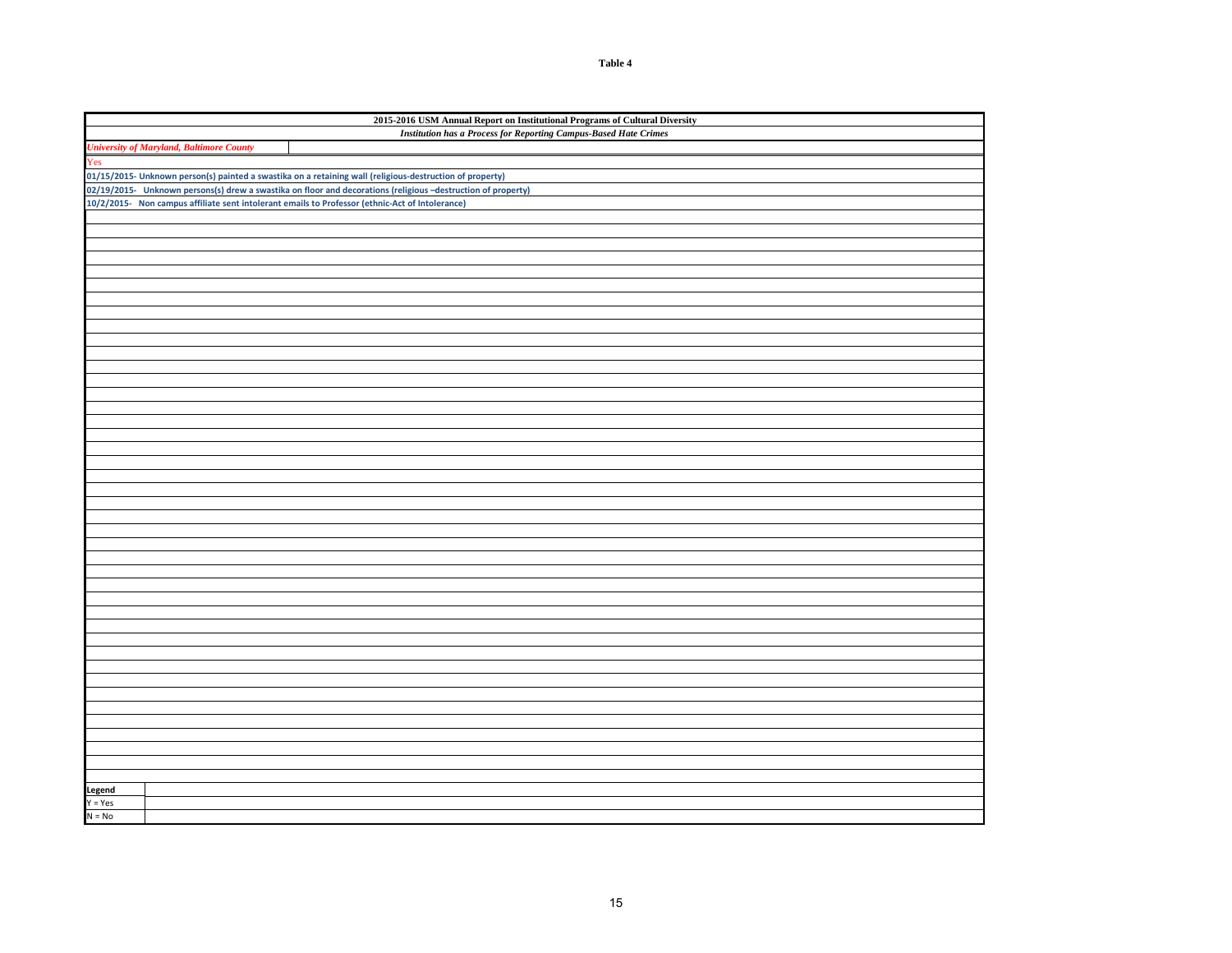|                                               |       |       |                            |                |        |       | <b>TABLE 5: STUDENTS</b> |                |                |           |                |        |                |           |              |                |
|-----------------------------------------------|-------|-------|----------------------------|----------------|--------|-------|--------------------------|----------------|----------------|-----------|----------------|--------|----------------|-----------|--------------|----------------|
| <b>UNDER- GRADUATE</b>                        |       |       | <b>Baseline: 2009-2010</b> |                |        |       | 2013-2014                |                |                | 2014-2015 |                |        |                | 2015-2016 |              |                |
|                                               | #     | %     | Male                       | Female         | #      | %     | Male                     | Female         | #              | %         | Male           | Female | #              | %         | Male         | Female         |
| African American/Black                        | 1.646 | 16.5% | 741                        | 905            | 1,765  | 15.8% | 816                      | 949            | 1,864          | 16.4%     | 875            | 989    | 1,924          | 17.1%     | 893          | 1,031          |
| American Indian or                            |       |       |                            |                |        |       |                          |                |                |           |                |        |                |           |              |                |
| Alaska Native                                 | 52    | 0.5%  | 30                         | 22             | 16     | 0.1%  | 9                        | 7 <sup>1</sup> | 20             | 0.2%      | 14             | 6      | 16             | 0.1%      | 9            | $\overline{7}$ |
| Asian                                         | 2.034 | 20.4% | 1.077                      | 957            | 2.213  | 19.9% | 1.213                    | 1.000          | 2,281          | 20.0%     | 1,235          | 1.046  | 2,295          | 20.4%     | 1.214        | 1,081          |
| Hispanic/Latino                               | 388   | 3.9%  | 214                        | 174            | 627    | 5.6%  | 304                      | 323            | 672            | 5.9%      | 337            | 335    | 670            | 6.0%      | 334          | 336            |
| White                                         | 5,150 | 51.8% | 2,962                      | 2,188          | 5,031  | 45.2% | 2,955                    | 2,076          | 5,033          | 44.2%     | 2,943          | 2,090  | 4,906          | 43.6%     | 2,905        | 2,001          |
| Native Hawaiian or<br>other Pacific Islander* | 77    | 0.8%  | 24                         | 53             | 18     | 0.2%  | 5 <sup>1</sup>           | 13             | 22             | 0.2%      | 9              | 13     | 22             | 0.2%      | 9            | 13             |
| Two or more races                             |       | 0.0%  |                            |                | 403    | 3.6%  | 191                      | 212            | 415            | 3.6%      | 200            | 215    | 432            | 3.8%      | 225          | 207            |
| Did Not Self Identify                         | 203   | 2.0%  | 105                        | 98             | 583    | 5.2%  | 333                      | 250            | 550            | 4.8%      | 342            | 208    | 495            | 4.4%      | 308          | 187            |
| International                                 | 397   | 4.0%  | 230                        | 167            | 480    | 4.3%  | 257                      | 223            | 522            | 4.6%      | 299            | 223    | 483            | 4.3%      | 268          | 215            |
| <b>TOTAL</b>                                  | 9.947 |       | 5,383                      | 4,564          | 11,136 |       | 6,083                    | 5.053          | 11,379         |           | 6.254          | 5,125  | 11,243         |           | 6,165        | 5,078          |
| <b>GRADUATE</b>                               | #     | %     | Male                       | Female         | #      | %     | Male                     | Female         | #              | %         | Male           | Female | #              | %         | Male         | Female         |
| African American/Black                        | 356   | 12.2% | 144                        | 212            | 352    | 12.7% | 148                      | 204            | 317            | 12.2%     | 136            | 181    | 313            | 12.1%     | 142          | 171            |
| American Indian or                            |       |       |                            |                |        |       |                          |                |                |           |                |        |                |           |              |                |
| Alaska Native                                 | 9     | 0.3%  | 6                          | $\overline{3}$ | 5      | 0.2%  | 3                        | 2 <sup>1</sup> | $\overline{4}$ | 0.2%      | $\mathbf{1}$   | 3      | $\overline{A}$ | 0.2%      | $\mathbf{1}$ | 3              |
| Asian                                         | 200   | 6.8%  | 106                        | 94             | 173    | 6.2%  | 102                      | 71             | 194            | 7.5%      | 110            | 84     | 204            | 7.9%      | 109          | 95             |
| Hispanic/Latino                               | 75    | 2.6%  | 32                         | 43             | 91     | 3.3%  | 43                       | 48             | 98             | 3.8%      | 49             | 49     | 110            | 4.2%      | 58           | 52             |
| White                                         | 1,535 | 52.5% | 679                        | 856            | 1.457  | 52.6% | 723                      | 734            | 1.303          | 50.1%     | 641            | 662    | 1.265          | 48.7%     | 639          | 626            |
| Native Hawaiian or<br>other Pacific Islander* | 9     | 0.3%  | 1                          | 8              | 5      | 0.2%  | $\mathbf{1}$             | 4              | 7              | 0.3%      | $\overline{3}$ | 4      | 5              | 0.2%      | 3            | $\overline{2}$ |
| Two or more races                             |       | 0.0%  |                            |                | 44     | 1.6%  | 24                       | 20             | 35             | 1.3%      | 18             | 17     | 38             | 1.5%      | 22           | 16             |
| Did Not Self Identify                         | 232   | 7.9%  | 107                        | 125            | 137    | 4.9%  | 77                       | 60             | 109            | 4.2%      | 71             | 38     | 98             | 3.8%      | 58           | 40             |
| International                                 | 507   | 17.3% | 275                        | 232            | 508    | 18.3% | 286                      | 222            | 533            | 20.5%     | 294            | 239    | 559            | 21.5%     | 320          | 239            |
| <b>TOTAL</b>                                  | 2,923 |       | 1,350                      | 1,573          | 2,772  |       | 1,407                    | 1,365          | 2,600          |           | 1,323          | 1,277  | 2,596          |           | 1,352        | 1,244          |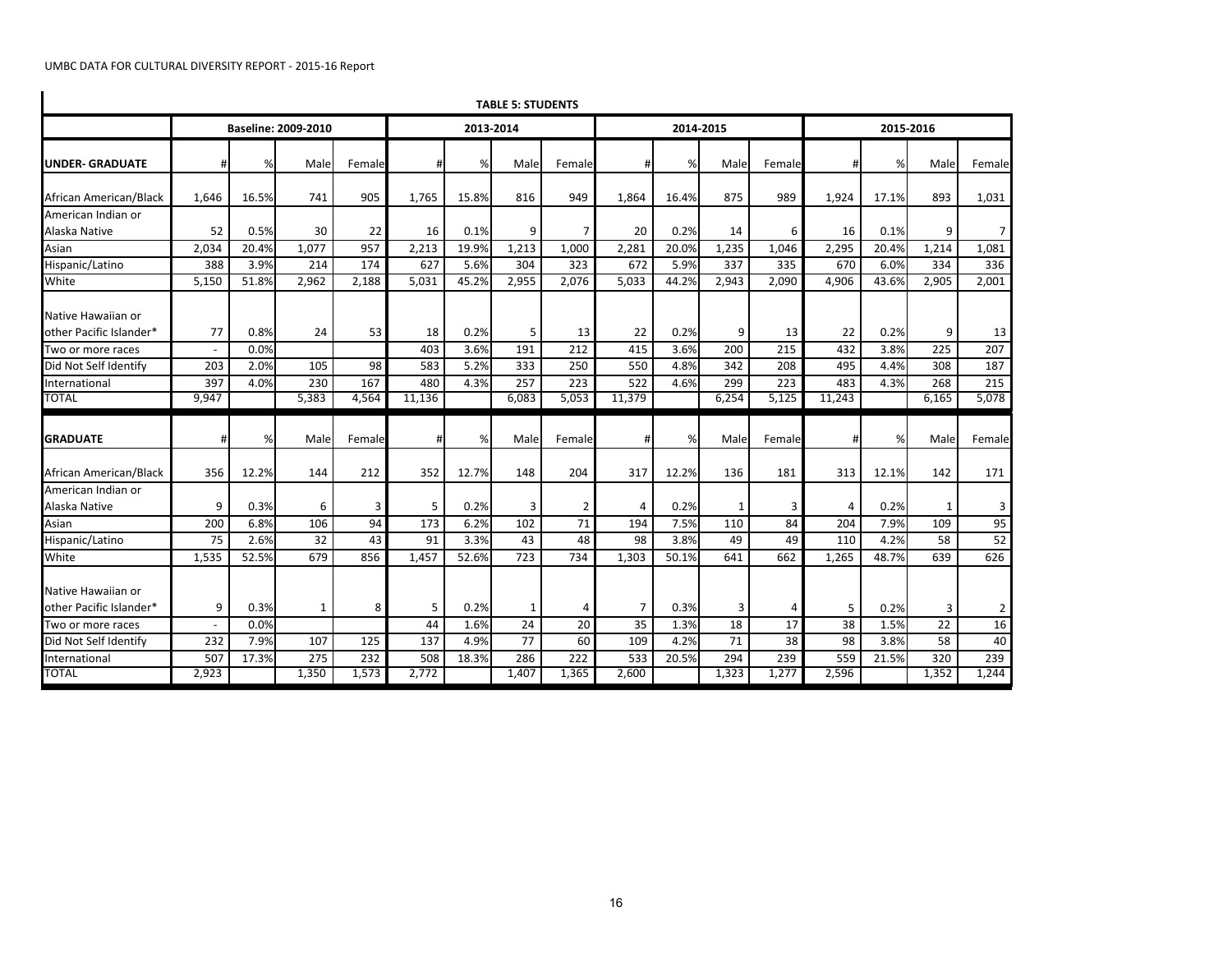| <b>ALL STUDENTS</b>                            |        | %     | Male  | Female |        | %     | Malel | Female |        | %     | Malel | Femalel |        | %     | Malel | Female |
|------------------------------------------------|--------|-------|-------|--------|--------|-------|-------|--------|--------|-------|-------|---------|--------|-------|-------|--------|
| African American/Black                         | 2,002  | 15.6% | 885   | 1,117  | 2,117  | 15.2% | 964   | 1,153  | 2,181  | 15.6% | 1,011 | 1,170   | 2,237  | 16.2% | 1,035 | 1,202  |
| American Indian or<br>Alaska Native            | 61     | 0.5%  | 36    | 25     | 21     | 0.2%  | 12    | q      | 24     | 0.2%  | 15    | 9       | 20     | 0.1%  | 10    | 10     |
| Asian                                          | 2,234  | 17.4% | 1,183 | 1,051  | 2,386  | 17.2% | 1,315 | 1,071  | 2,475  | 17.7% | 1,345 | 1,130   | 2,499  | 18.1% | 1,323 | 1,176  |
| Hispanic/Latino                                | 463    | 3.6%  | 246   | 217    | 718    | 5.2%  | 347   | 371    | 770    | 5.5%  | 386   | 384     | 780    | 5.6%  | 392   | 388    |
| White                                          | 6,685  | 51.9% | 3,641 | 3,044  | 6,488  | 46.6% | 3,678 | 2,810  | 6,336  | 45.3% | 3,584 | 2,752   | 6,171  | 44.6% | 3,544 | 2,627  |
| Native Hawaiian or<br>lother Pacific Islander* | 86     | 0.7%  | 25    | 61     | 23     | 0.2%  | 6     | 17     | 29     | 0.2%  | 12    | 17      | 27     | 0.2%  | 12    | 15     |
| Two or more races                              |        | 0.0%  |       |        | 447    | 3.2%  | 215   | 232    | 450    | 3.2%  | 218   | 232     | 470    | 3.4%  | 247   | 223    |
| Did Not Self Identify                          | 435    | 3.4%  | 212   | 223    | 720    | 5.2%  | 410   | 310    | 659    | 4.7%  | 413   | 246     | 593    | 4.3%  | 366   | 227    |
| International                                  | 904    | 7.0%  | 505   | 399    | 988    | 7.1%  | 543   | 445    | 1,055  | 7.5%  | 593   | 462     | 1,042  | 7.5%  | 588   | 454    |
| <b>TOTAL</b>                                   | 12,870 |       | 6,733 | 6,137  | 13,908 |       | 7,490 | 6,418  | 13,979 |       | 7,577 | 6,402   | 13,839 |       | 7,517 | 6,322  |

|                                               |                          |       |                            |                 |                          |           | <b>TABLE 6: FACULTY</b>  |        |     |       |                          |        |                          |           |      |                |  |
|-----------------------------------------------|--------------------------|-------|----------------------------|-----------------|--------------------------|-----------|--------------------------|--------|-----|-------|--------------------------|--------|--------------------------|-----------|------|----------------|--|
|                                               |                          |       | <b>Baseline: 2009-2010</b> |                 |                          | 2013-2014 |                          |        |     |       | 2014-2015                |        |                          | 2015-2016 |      |                |  |
| <b>ALL FACULTY</b>                            | #                        | %     | Male                       | Female          | #                        | %         | Male                     | Female |     | %     | Male                     | Female | #                        | %         | Male | Female         |  |
| African American/Black                        | 54                       | 5.3%  | 24                         | 30 <sup>1</sup> | 59                       | 6.2%      | 29                       | 30     | 62  | 6.4%  | 30                       | 32     | 69                       | 6.8%      | 33   | 36             |  |
| American Indian or<br>Alaska Native           | 3                        | 0.3%  |                            |                 | 2                        | 0.2%      |                          |        |     | 0.1%  | $\overline{\phantom{0}}$ |        | $\overline{2}$           | 0.2%      |      |                |  |
| Asian                                         | 132                      | 13.0% | 87                         | 45              | 111                      | 11.6%     | 64                       | 47     | 123 | 12.7% | 67                       | 56     | 130                      | 12.7%     | 68   | 62             |  |
| Hispanic/Latino                               | 12                       | 1.2%  |                            |                 | 22                       | 2.3%      | 8                        | 14     | 23  | 2.4%  |                          | 16     | 23                       | 2.3%      |      | 16             |  |
| White                                         | 710                      | 69.8% | 430                        | 280             | 699                      | 73.3%     | 401                      | 298    | 712 | 73.6% | 397                      | 315    | 732                      | 71.8%     | 414  | 318            |  |
| Native Hawaiian or<br>other Pacific Islander* | $\overline{\phantom{a}}$ | 0.0%  |                            |                 | $\overline{ }$           | 0.7%      | 5                        |        |     | 0.0%  | $\overline{\phantom{a}}$ |        | $\overline{\phantom{a}}$ | 0.0%      |      |                |  |
| Two or more races                             | $\overline{\phantom{0}}$ | 0.0%  |                            |                 |                          | 0.1%      | $\overline{\phantom{0}}$ |        |     | 0.1%  | $\overline{\phantom{a}}$ |        | $\overline{7}$           | 0.7%      | 4    | 3 <sup>1</sup> |  |
| Did Not Self Identify                         | $\overline{\phantom{a}}$ | 0.0%  |                            |                 | $\overline{\phantom{0}}$ | 0.0%      |                          |        | 3   | 0.3%  |                          |        | $\overline{\phantom{a}}$ | 0.0%      |      |                |  |
| International                                 | 106                      | 10.4% | 73                         | 33              | 53                       | 5.6%      | 33                       | 20     | 43  | 4.4%  | 29                       | 14     | 57                       | 5.6%      | 33   | 24             |  |
| <b>TOTAL</b>                                  | 1,017                    |       | 620                        | 397             | 954                      |           | 541                      | 413    | 968 |       | 531                      | 437    | 1,020                    |           | 560  | 460            |  |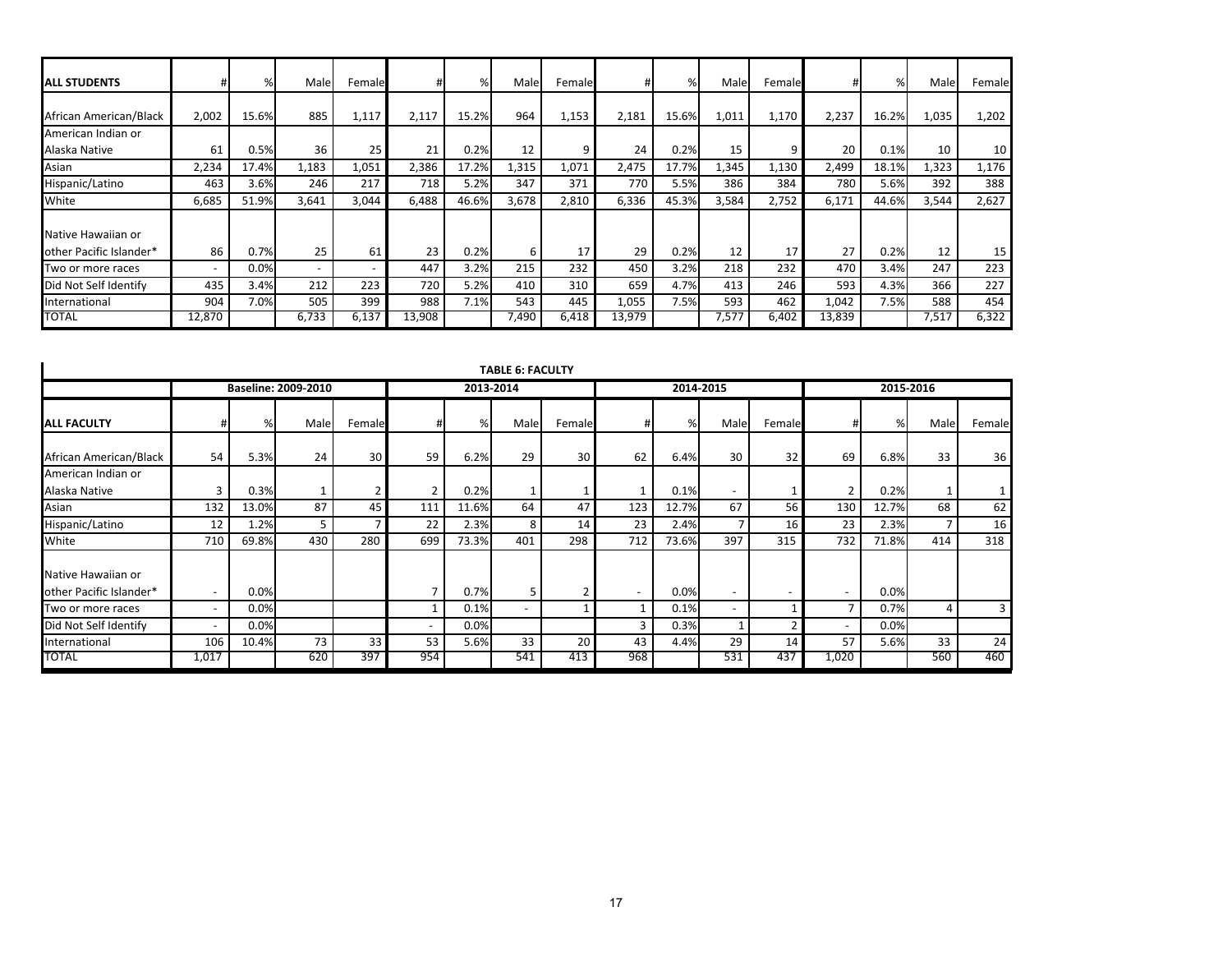| <b>TENURED/ TENURE</b>  |                          |       |                |                |                |       |                |                |                          |       |                          |                          |                          |       |                |                |
|-------------------------|--------------------------|-------|----------------|----------------|----------------|-------|----------------|----------------|--------------------------|-------|--------------------------|--------------------------|--------------------------|-------|----------------|----------------|
| <b>TRACK FACULTY</b>    | #                        | %     | Male           | Female         | #              | %     | Male           | Female         | #                        | %     | Male                     | Female                   | #                        | %     | Male           | Female         |
|                         |                          |       |                |                |                |       |                |                |                          |       |                          |                          |                          |       |                |                |
| African American/Black  | 19                       | 5.0%  | 10             | 9              | 23             | 6.0%  | 14             | 9              | 27                       | 6.9%  | 14                       | 13                       | 26                       | 6.5%  | 13             | 13             |
| American Indian or      |                          |       |                |                |                |       |                |                |                          |       |                          |                          |                          |       |                |                |
| Alaska Native           |                          | 0.0%  |                |                | $\mathbf{1}$   | 0.3%  | $\mathbf{1}$   |                |                          | 0.0%  |                          |                          |                          | 0.0%  |                |                |
| Asian                   | 50                       | 13.1% | 31             | 19             | 58             | 15.1% | 34             | 24             | 68                       | 17.4% | 38                       | 30                       | 67                       | 16.8% | 38             | 29             |
| Hispanic/Latino         | $\overline{7}$           | 1.8%  | 3              | 4              | 12             | 3.1%  | 5              | $\overline{7}$ | 12                       | 3.1%  | 5                        | $\overline{7}$           | 13                       | 3.3%  | 5              | 8              |
| White                   | 282                      | 74.0% | 177            | 105            | 278            | 72.4% | 173            | 105            | 273                      | 70.0% | 166                      | 107                      | 279                      | 69.8% | 169            | 110            |
| Native Hawaiian or      |                          |       |                |                |                |       |                |                |                          |       |                          |                          |                          |       |                |                |
| other Pacific Islander* | $\bar{\phantom{a}}$      | 0.0%  |                |                | $\overline{2}$ | 0.5%  | 1              | 1              | $\overline{\phantom{a}}$ | 0.0%  | $\blacksquare$           |                          | $\overline{\phantom{a}}$ | 0.0%  |                |                |
| Two or more races       |                          | 0.0%  |                |                | $\mathbf{1}$   | 0.3%  |                | $\mathbf{1}$   | $\mathbf{1}$             | 0.3%  |                          | $\mathbf{1}$             | $\overline{2}$           | 0.5%  |                | $\overline{2}$ |
| Did Not Self Identify   | $\overline{a}$           | 0.0%  |                |                | $\sim$         | 0.0%  |                |                | $\sim$                   | 0.0%  |                          |                          | $\sim$                   | 0.0%  |                |                |
| International           | 23                       | 6.0%  | 14             | 9              | 9              | 2.3%  | 5              | 4              | 9                        | 2.3%  | $\overline{7}$           | 2 <sup>1</sup>           | 13                       | 3.3%  | 8              | 5              |
| <b>TOTAL</b>            | 381                      |       | 235            | 146            | 384            |       | 233            | 151            | 390                      |       | 230                      | 160                      | 400                      |       | 233            | 167            |
|                         |                          |       |                |                |                |       |                |                |                          |       |                          |                          |                          |       |                |                |
| <b>NON-TENURE TRACK</b> |                          |       |                |                |                |       |                |                |                          |       |                          |                          |                          |       |                |                |
| <b>FACULTY</b>          | #                        | %     | Male           | Female         | #              | %     | Male           | Female         | #                        | %     | Male                     | Female                   | #                        | %     | Male           | Female         |
| African American/Black  | 35                       | 5.5%  | 14             | 21             | 36             | 6.3%  | 15             | 21             | 35                       | 6.1%  | 16                       | 19                       | 43                       | 6.9%  | 20             | 23             |
| American Indian or      |                          |       |                |                |                |       |                |                |                          |       |                          |                          |                          |       |                |                |
| Alaska Native           | 3                        | 0.5%  | 1              | $\overline{2}$ | $\mathbf{1}$   | 0.2%  | $\sim$         | 1              | $\mathbf{1}$             | 0.2%  | $\sim$                   | 1                        | $\overline{2}$           | 0.3%  | 1              | $\mathbf{1}$   |
| Asian                   | 82                       | 12.9% | 56             | 26             | 53             | 9.3%  | 30             | 23             | 55                       | 9.5%  | 29                       | 26                       | 63                       | 10.2% | 30             | 33             |
| Hispanic/Latino         | 5                        | 0.8%  | $\overline{2}$ | 3              | 10             | 1.8%  | 3              | $\overline{7}$ | 11                       | 1.9%  | $\overline{2}$           | 9                        | 10                       | 1.6%  | $\overline{2}$ | 8              |
| White                   | 428                      | 67.3% | 253            | 175            | 421            | 73.9% | 228            | 193            | 439                      | 76.0% | 231                      | 208                      | 453                      | 73.1% | 245            | 208            |
| Native Hawaiian or      |                          |       |                |                |                |       |                |                |                          |       |                          |                          |                          |       |                |                |
| other Pacific Islander* | $\overline{\phantom{a}}$ | 0.0%  |                |                | 5              | 0.9%  | 4              | 1              | $\sim$                   | 0.0%  | $\blacksquare$           | $\overline{\phantom{a}}$ | $\overline{\phantom{a}}$ | 0.0%  |                |                |
| Two or more races       | $\overline{\phantom{a}}$ | 0.0%  |                |                | $\sim$         | 0.0%  | $\blacksquare$ |                | $\sim$                   | 0.0%  | $\overline{\phantom{a}}$ |                          | 5                        | 0.8%  | $\overline{4}$ | $\mathbf{1}$   |
| Did Not Self Identify   |                          | 0.0%  |                |                | $\sim$         | 0.0%  |                |                | 3                        | 0.5%  | $\mathbf{1}$             | $\overline{2}$           | $\sim$                   | 0.0%  |                |                |
| International           | 83                       | 13.1% | 59             | 24             | 44             | 7.7%  | 28             | 16             | 34                       | 5.9%  | 22                       | 12                       | 44                       | 7.1%  | 25             | 19             |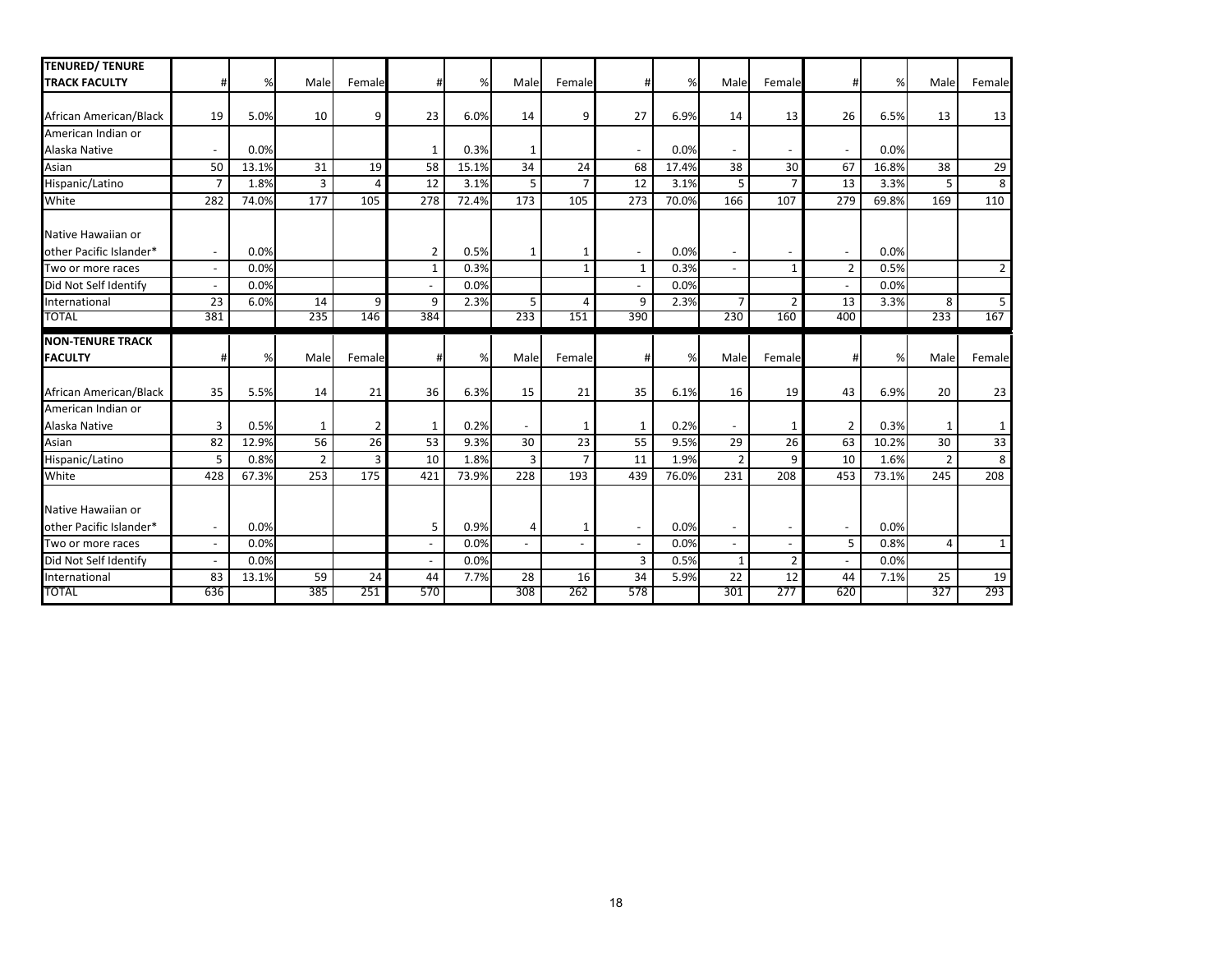|                                               |       |       |                            |        |                |           | <b>TABLE 7: STAFF</b> |        |       |           |      |        |              |       |           |        |
|-----------------------------------------------|-------|-------|----------------------------|--------|----------------|-----------|-----------------------|--------|-------|-----------|------|--------|--------------|-------|-----------|--------|
| <b>STAFF (excluding grad</b>                  |       |       | <b>Baseline: 2009-2010</b> |        |                | 2013-2014 |                       |        |       | 2014-2015 |      |        |              |       | 2015-2016 |        |
|                                               |       |       |                            |        |                |           |                       |        |       |           |      |        |              |       |           |        |
| asst)                                         | #     | %     | Male                       | Female | #              | %         | Male                  | Female |       | %         | Male | Female | #            | %     | Male      | Female |
| African American/Black                        | 276   | 23.2% | 81                         | 195    | 270            | 21.6%     | 73                    | 197    | 277   | 21.5%     | 75   | 202    | 282          | 21.9% | 77        | 205    |
| American Indian or                            |       |       |                            |        |                |           |                       |        |       |           |      |        |              |       |           |        |
| Alaska Native                                 |       | 0.4%  |                            |        | $\overline{2}$ | 0.2%      |                       |        |       | 0.1%      |      |        |              | 0.1%  |           |        |
| Asian                                         | 39    | 3.3%  | 17                         | 22     | 43             | 3.4%      | 16                    | 27     | 45    | 3.5%      | 15   | 30     | 46           | 3.6%  | 16        | 30     |
| Hispanic/Latino                               | 18    | 1.5%  | 10                         |        | 30             | 2.4%      | 13                    | 17     | 30    | 2.3%      | 14   | 16     | 27           | 2.1%  | 13        | 14     |
| White                                         | 848   | 71.4% | 350                        | 498    | 887            | 71.1%     | 372                   | 515    | 921   | 71.5%     | 383  | 538    | 912          | 70.8% | 380       | 532    |
| Native Hawaiian or<br>other Pacific Islander* |       | 0.0%  |                            |        | $\overline{7}$ | 0.6%      |                       |        | 8     | 0.6%      | 4    |        | 5            | 0.4%  |           |        |
| Two or more races                             |       | 0.0%  |                            |        | 5              | 0.4%      |                       |        | 5     | 0.4%      |      |        | 10           | 0.8%  | 3         |        |
| Did Not Self Identify                         |       | 0.0%  |                            |        |                | 0.1%      |                       |        |       | 0.1%      |      |        | $\mathbf{1}$ | 0.1%  |           |        |
| International                                 | Ο.    | 0.2%  |                            |        | 3              | 0.2%      | $\overline{2}$        |        | 1     | 0.1%      |      |        | 4            | 0.3%  |           |        |
| <b>TOTAL</b>                                  | 1,188 |       | 461                        | 727    | 1,248          |           | 482                   | 766    | 1,289 |           | 495  | 794    | 1,288        |       | 495       | 793    |

\* New Race/Ethnicity categories used in Fall 2010. In Fall 2008, Native Hawaiian or other Pacific Islander included in Asian category

Two or More Races category available beginning in Fall 2010 reports

SOURCES: DW.Employees and ReportFactStudentTerm.

Prepared by UMBC OIR, December 2015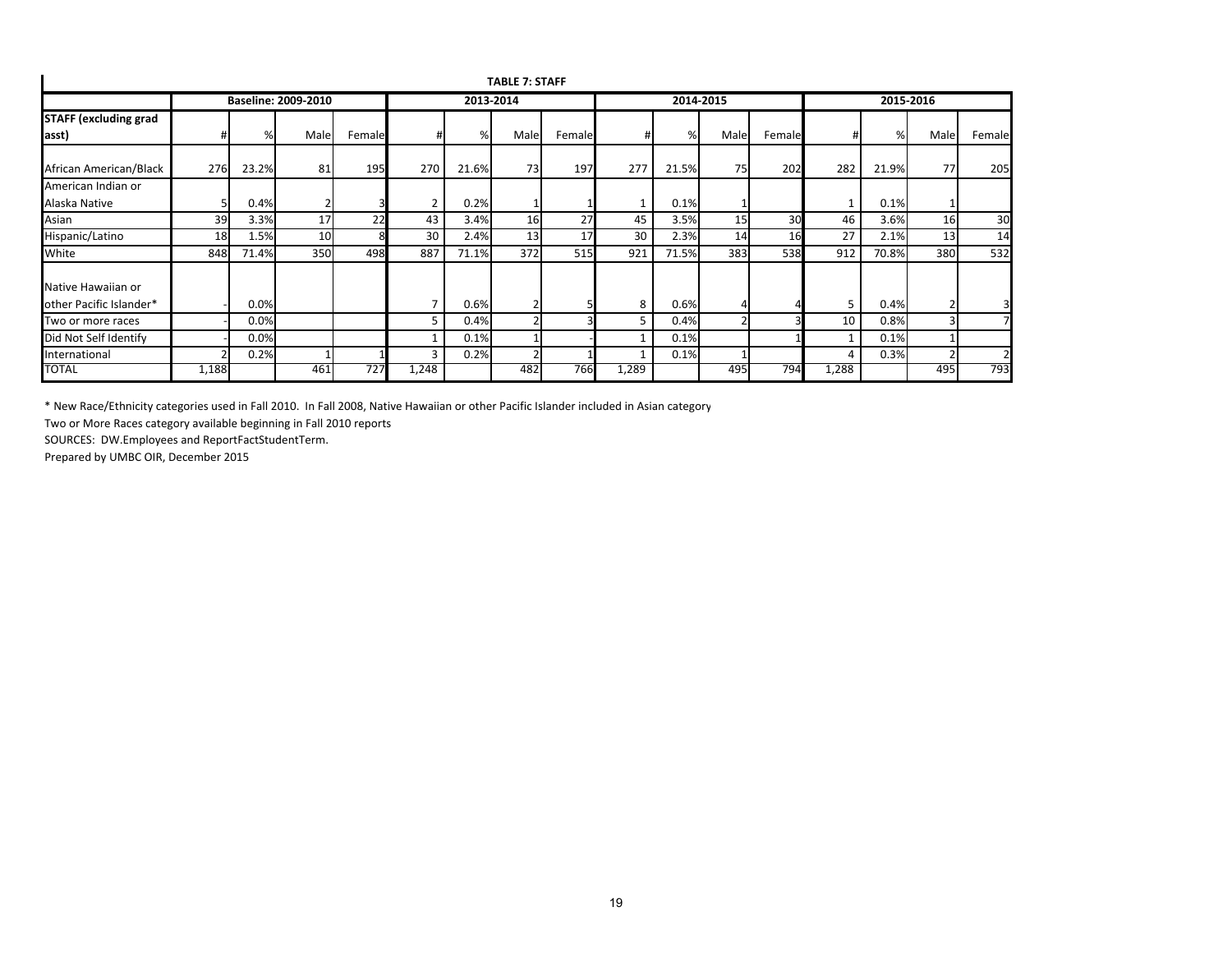## **UMBC**

# **PROGRESS REPORT ON INSTITUTIONAL PROGRAMS OF CULTURAL DIVERSITY SUPPLEMENTARY NARRATIVE**



**APRIL 25, 2016**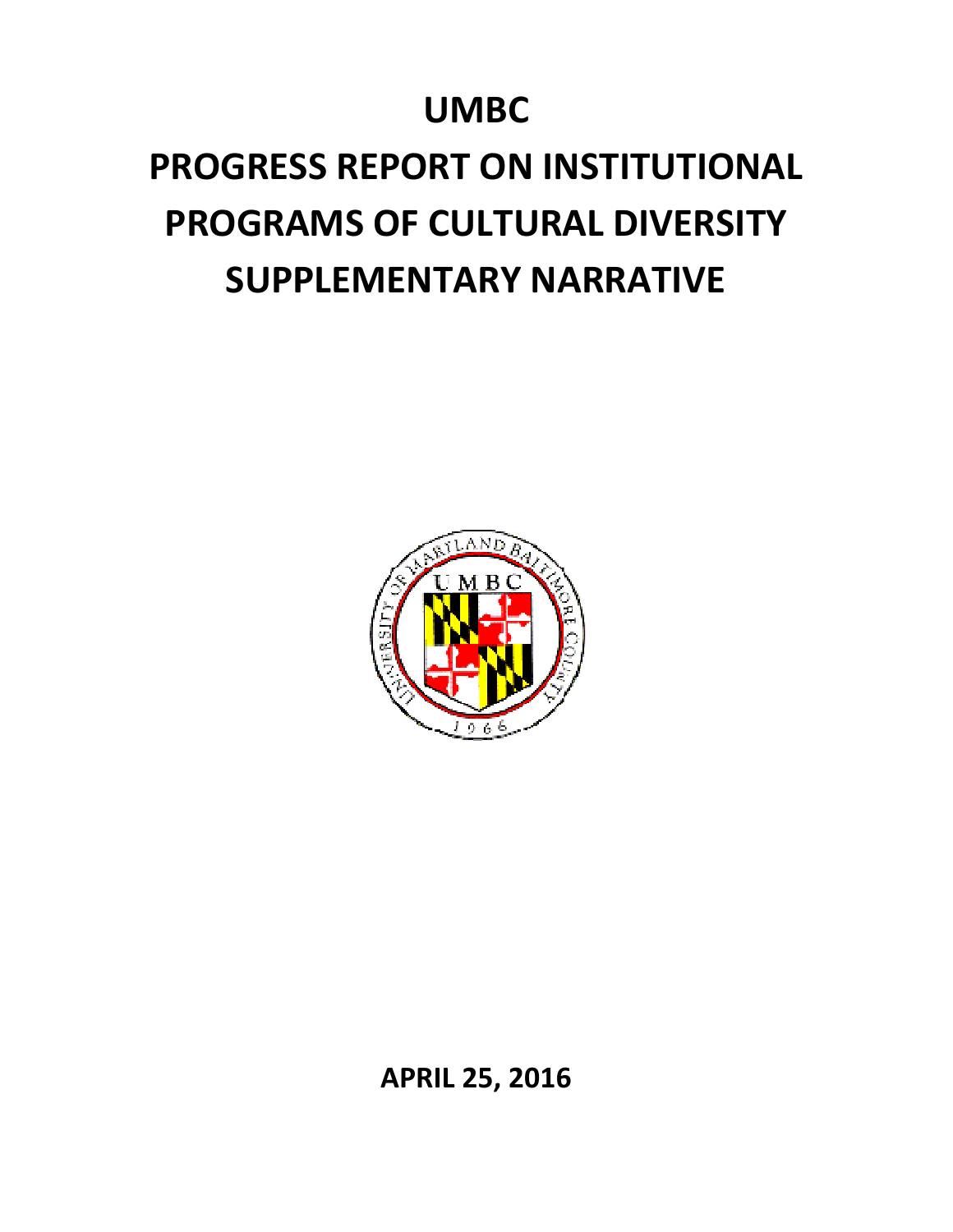## **Report on Institutional Programs of Cultural Diversity**

## **Table 1 –**

## **Goals, Timelines and Implementation Strategies**

Throughout 2015-2016, UMBC has taken steps to continue deepening its commitment to diversity as one of its core principles guiding the recruitment and retention of faculty, staff, and students. Diversity is defined at UMBC in its fullest scope, embracing not only racial and ethnic groups and individuals who are or have been underrepresented in higher education, but also including religious affiliation, sexual orientation and gender identity, disability, foreign nationality, non-traditional student status, and other important characteristics.

UMBC has achieved national recognition as a model campus for its diversity initiatives, including The Meyerhoff Scholarship Program, the UMBC ADVANCE program, the PROMISE Alliance, the Center for Women in Technology, the MARC U \*STAR scholars program, and the ACTiVATE Entrepreneurship program. These programs and others reflect the substantive commitment to diversity that UMBC continues to fulfill. Four overarching goals constitute the organizing framework for UMBC's diversity programs:

- A. To ensure access to educational and employment opportunities for a diverse student, faculty, and staff community
- B. To provide conditions for personal success
- C. To provide a culture of safety, inclusion, and respect
- D. To encourage and support individual development and advancement

Column D on the table includes some of UMBC's key diversity initiatives to advance these broad goals, and column F provides highlights of measurable progress made.

The Meyerhoff Scholars Program has been at the forefront of efforts to increase diversity among future leaders in science, engineering, and related fields. The UMBC Meyerhoff family is now more than 1300 strong, with over 1000 alumni across the nation and nearly 300 students enrolled in graduate and professional programs. In recent years, the program has sought to increase the number of students from Baltimore City and Baltimore County Public Schools. Strengthening existing connections and forging new partnerships is a priority so that high school teachers, counselors, principals and STEM program administrators are aware of the program's benefits and success in recruiting, retaining and graduating a diverse population of STEM students who in overwhelming numbers go on to pursue advanced STEM degrees and enter to nation's work force. Through efforts this year, we had a record number of African Americans to attend Meyerhoff Selection Weekends. However, we will continue to work for an increase in the number of students from area school systems, particularly both Baltimore City and Baltimore County.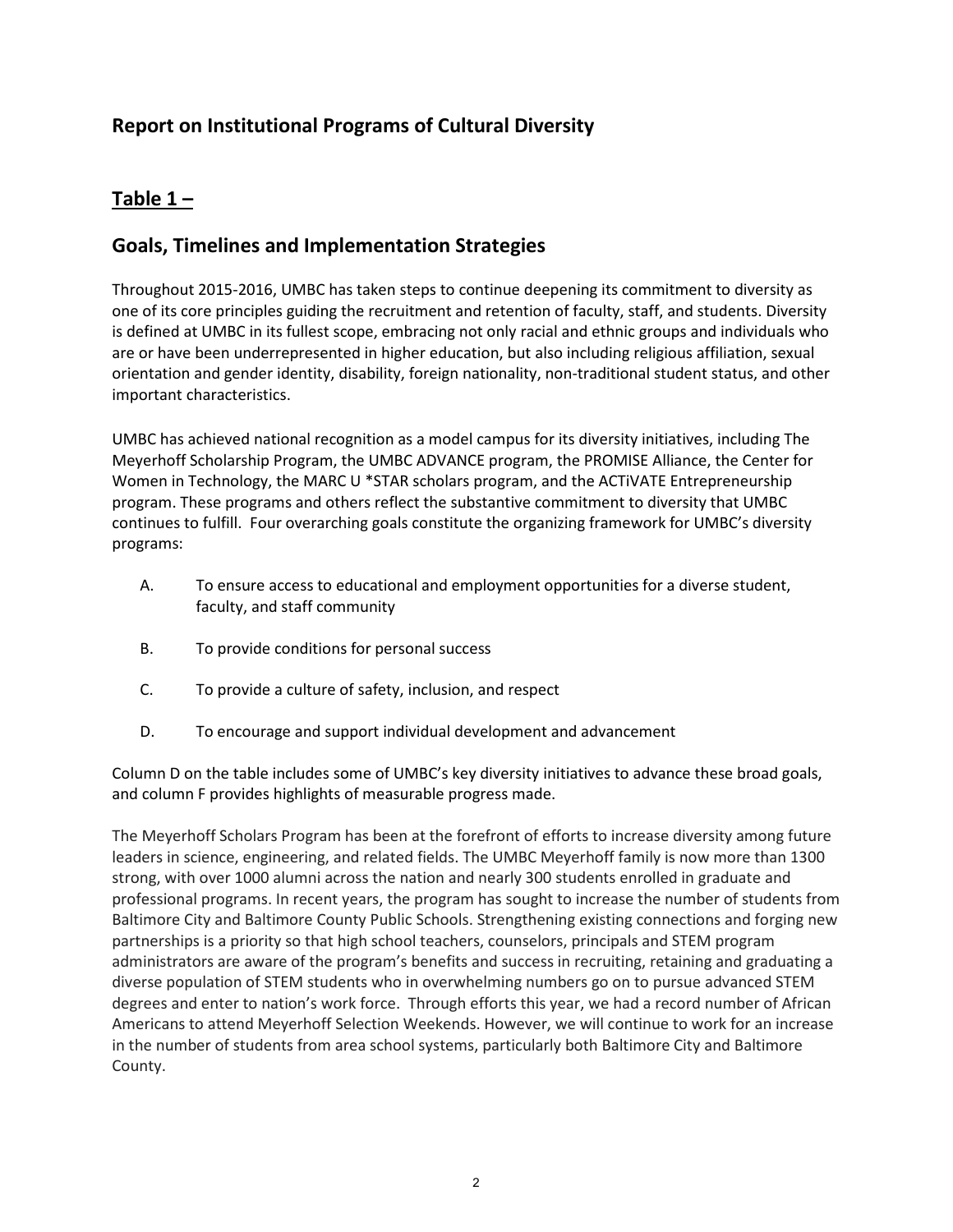## **Table 2 –**

## **Programs that support student diversity and success**

**The Meyerhoff Scholars Program** offers a different emphasis that focuses on highly able students who aspire to become leading research scientists and engineers. The program is open to people of all backgrounds committed to increasing the representation of minorities in science and engineering. In a proven formula for success, the program adheres to 13 key components. Where top scholars at other institutions are motivated by competition, Meyerhoff rely on mutual support and continually challenge each other to do more, creating an environment that amounts to positive peer pressure. Students are encouraged to form study groups for particular classes within their majors, with Meyerhoff students. This close-knit community of like-minded peers is a foundational pillar of the program model.

**The Meyerhoff Graduate Fellows Program** was established in 1996 with an MBRS-IMSD (Minority Biomedical Research Support – Initiative for Maximizing Student Development) grant from the National Institute of General Medical Sciences. The program is open to all U.S. citizens and permanent residents who are interested in improving the underrepresentation of minorities in STEM. The Meyerhoff Graduate Fellows Program has transformed graduate education at UMBC. Since the program's inception in 1996, enrollment of underrepresented students in participating PhD programs (Biological Sciences, Chemistry and Biochemistry, Engineering, Human Services Psychology and Physics) has increased significantly. The Under-represented enrollment in the Meyerhoff Graduate Fellows Program has grown from five students in 1996 to 81 students at present and has recently expanded to include the Graduate Programs in Life Sciences (GPILS) and Pharmaceutical Sciences at the University of Maryland, Baltimore. An additional 83 Meyerhoff Fellows have received Ph.D. degrees. By comparison, only seven Under-represented Minorities earned Science, Engineering and Mathematics Ph.D.s in participating Ph.D. programs in the 19 years preceding the Meyerhoff Graduate Program.

Components of our program will enable UR graduate students to compete more effectively for federal research grants, make informed postdoctoral choices, and more confidently pursue leadership positions in industry, government, and academics. $<sup>1</sup>$  $<sup>1</sup>$  $<sup>1</sup>$ </sup>

**Meyerhoff Bridge Program's Financial Aid Presentation** – The Meyerhoff Scholars undergraduate program strives to increase diversity among future leaders in science and engineering. UMBC's Meyerhoff Scholars begin their studies in a summer Bridge program and therefore do not participate in the traditional Orientation Program for new students. A Financial Aid Workshop is built into the summer Bridge agenda, ensuring students receive a thorough explanation of their aid and billing expectations. The group participates in a computer lab and the presentation approach is hands-on, allowing students to use tools such as the Cost Calculator and to complete a website scavenger hunt quiz reiterating the key topics students need to know.

**The Reception and Overnight for Academically Talented African American Students** targets high achieving African American high school sophomores and juniors. The students and their families are invited to a reception to learn about UMBC and meet members of our community. The program

<span id="page-21-0"></span> $<sup>1</sup>$  Table 2. Items 27-28</sup>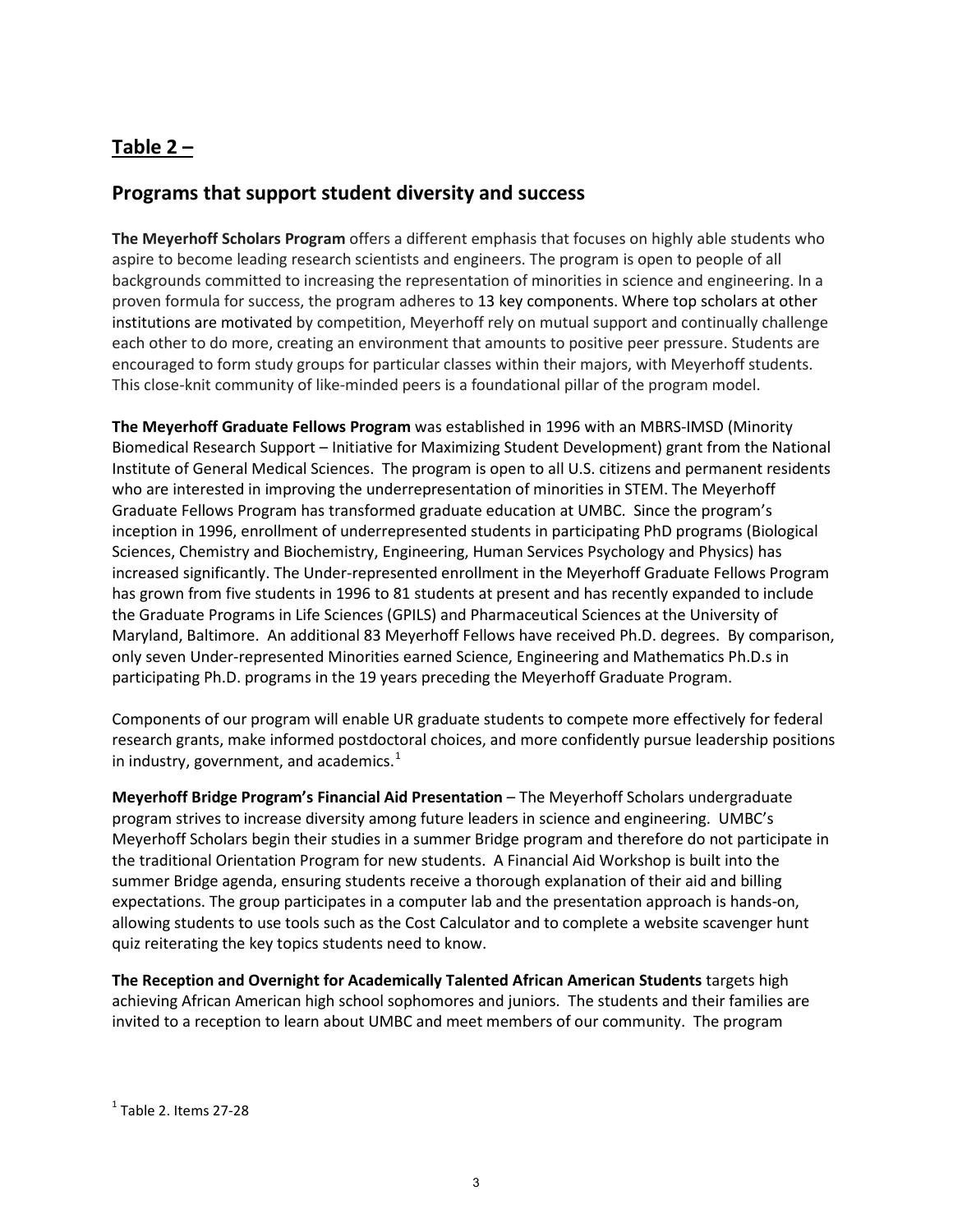includes remarks by the UMBC President, key faculty and administrators, as well as African American students.<sup>[2](#page-22-0)</sup>

**The Reception and Overnight for Academically Talented Hispanic/Latino Students** targets high achieving Hispanic and Latino high school sophomores and juniors. The students and their families are invited to a reception to learn about UMBC and meet members of our community. The program includes remarks by the UMBC President, key faculty and administrators, as well as Hispanic and Latino students. Following the reception, student attendees are hosted by members of the Hispanic and Latino Student Union (HLSU) in spending the evening to gain a greater understanding of the campus community.<sup>[3](#page-22-1)</sup>

**High School College Nights**-UMBC staff provide Financial Aid Night presentations to various area high schools, including schools with vulnerable populations of students including Centennial High School, Chesapeake Science Point Public Charter School, and Long Reach High School. The presentation is geared to assist students and parents who are considering higher education at any institution and focuses on foundational aspects of Federal, State, and Institutional financial aid such as types of aid available, completing the FAFSA, and applying for additional scholarships.

#### **Center for Women in Technology (CWIT)**

Since its initial creation in 1998, The Center for Women in Technology (CWIT) has developed into a vital partner in efforts to increase the retention and recruitment of women and other underrepresented groups in the College of Engineering and Information Technology (COEIT). In the past five years, CWIT has focused on building programs and services that: (1) attract more female applicants to our CWIT Scholars programs and increase the yield of women to COEIT majors, (2) build community among increasing numbers of women who are not CWIT Scholarship recipients, and (3) contribute to improving the climate in the College for undergraduate women to ultimately increase their retention and graduation rates.

In fall 2015, CWIT served a total of 99 Scholars in three programs - 53 CWIT Scholars, 22 T-SITE (NSF S-STEM funded) and 24 Cyber scholars (funded by the Northrop Grumman Foundation). Sixty-eight percent of the scholars in all three programs are women. The Cyber and T-SITE scholars programs are focused on increasing gender as well as ethnic/racial diversity. Fifty percent of Cyber and T-SITE scholars are women and 21% of Cyber scholars and 25% of T-SITEs are African American or Hispanic. In addition to the Scholars programs, CWIT provides academic, personal, and professional development support to a growing number of CWIT Affiliates and Cyber Affiliates (primarily women; no scholarship support). The number of Affiliates has grown to over 200 students.

CWIT has increased its recruitment efforts for scholars by increasing participation in institutional recruiting efforts, targeted high school visits, and expanded CWIT recruitment initiatives aimed at high school girls. During fall 2015, there were 22 high school visits that reached approximately 500 students. CWIT continues to collaborate on the Maryland & Delaware Award for Aspirations in Computing for high school girls. Aspirations Award applicants are invited to apply for the Bits and Bytes, Cyber 101, and Best of CWIT recruitment programs. Cyber101 was piloted this year and received 68 applications for 24 spaces. In its second year, Best of CWIT attendance increased to 85 students from approximately 50 last year. As a result of these targeted recruiting efforts, applications for the CWIT Scholars program

<span id="page-22-0"></span> $<sup>2</sup>$  Table 2. Item 16</sup>

<span id="page-22-1"></span> $3$  Table 2. Item 15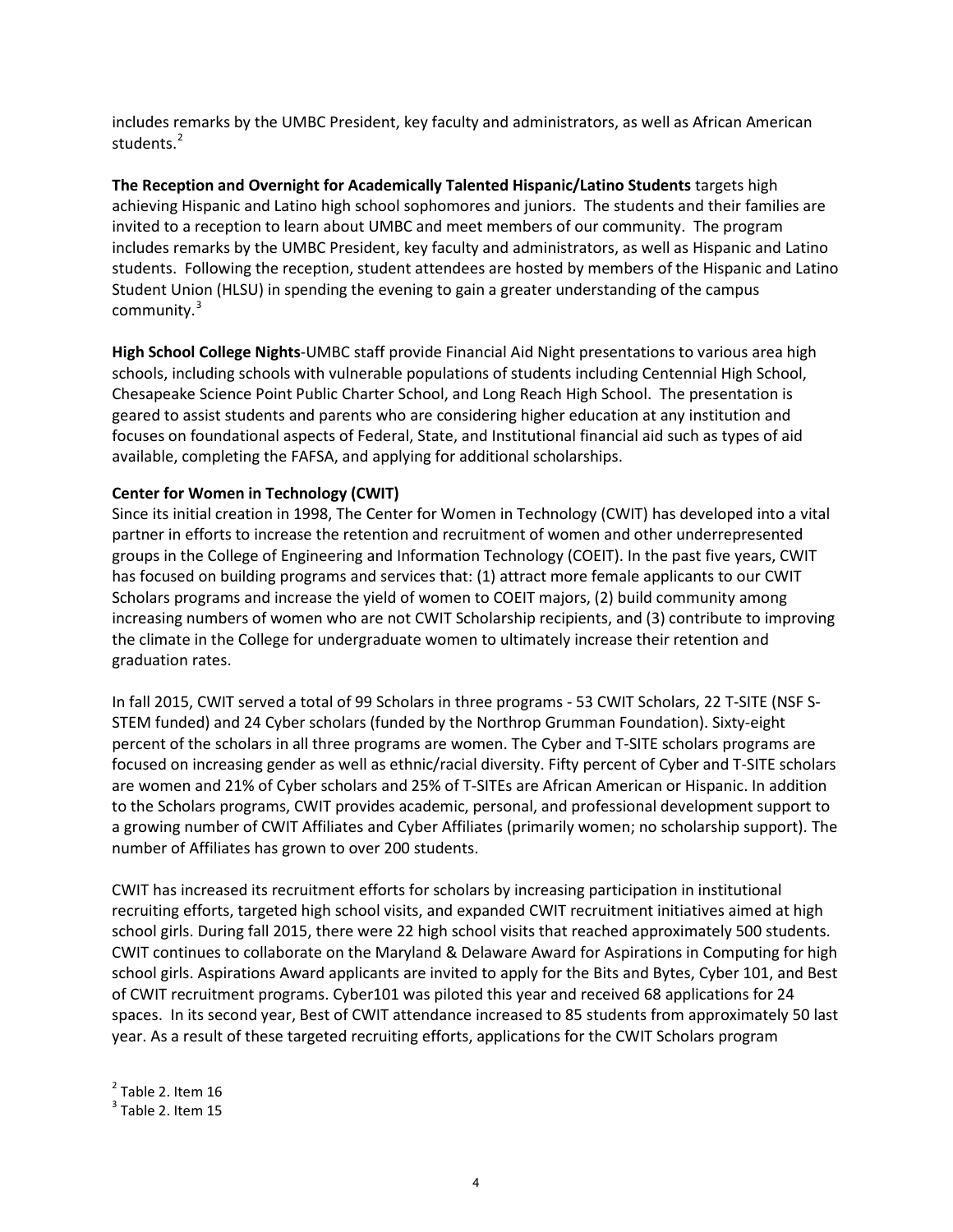increased from approximately 75 to 150 over the past five years. Applications from students of color rose from 13% to 28%. Nine of the 24 offers for the fall 2016 CWIT cohort were made to African American or Hispanic students- up from three last year. The visibility of CWIT scholar programs and both Affiliates programs has increased in and outside of UMBC as well. $4$ 

#### **Women's Center**

The Women's Center at UMBC advances gender equity from an intersectional feminist perspective through co-curricular programming, support services, and advocacy for marginalized individuals and communities. We prioritize critical social justice as our community value, with a deliberate focus on women, gender, anti-racism, and feminism. The Women's Center addresses recruitment and retention of underrepresented students, faculty, and staff in various ways to include a scholarship program for non-traditional women students, identity-based discussion groups for LGBTQ students and women of color. The Women's Center also provides space for UMBC's lactation room and seeks to provide additional support resources to UMBC mothers and parents.<sup>[5](#page-23-1)</sup>

#### **Off Campus Student Services (OCSS)**

• OCSS focused this year on retention of African American male transfer students. The Coordinator for Commuter Engagement brought together a focus group of African American males to discuss retention issues at the institution, as well as reformed the student organization MALES, which focuses on mentoring for African American male transfer students.  $^6$  $^6$ 

#### **Student Life**

- Student Life staff retreat focused on racial identity development of the staff<sup>[7](#page-23-3)</sup>
- LGBTQ Campus Climate Workgroup group that meets monthly to address challenges on campus for LGBTQ people; this year our big project has been working on creating a system for use of preferred name<sup>[8](#page-23-4)</sup>
- Black Unity Meetings for African Student Association, Black Student Union, Caribbean Student Council, and Ethiopian/Eritrean Student Association leaders hosted by Student Life and Commons staff.<sup>[9](#page-23-5)</sup>
- Staff of Color Network meetings and events hosted by various Student Affairs staff<sup>[10](#page-23-6)</sup>

#### **Residential Life**

- Participation at Admissions events, particularly Latino/Hispanic and African-American/Black student recruitment events<sup>[11](#page-23-7)</sup>
- Supporting summer bridge housing for groups such as Upward Bound and Blind Industries<sup>[12](#page-23-8)</sup>

<span id="page-23-1"></span><span id="page-23-0"></span> $4$  Table 2. Item 26  $5$  Table 2. Items:  $10 - 13$ 

<span id="page-23-8"></span><span id="page-23-7"></span><span id="page-23-6"></span><span id="page-23-5"></span><span id="page-23-4"></span><span id="page-23-3"></span><span id="page-23-2"></span> $<sup>6</sup>$  Table 2. Item 44</sup>  $<sup>7</sup>$  Table 2. Item 40</sup>  $<sup>8</sup>$  Table 2. Item 41<br> $<sup>9</sup>$  Table 2. Item 42-E</sup></sup> <sup>10</sup> Table 2. Item 43-E<br><sup>11</sup> Table 2. Item 42<br><sup>12</sup> Table 2. Item 43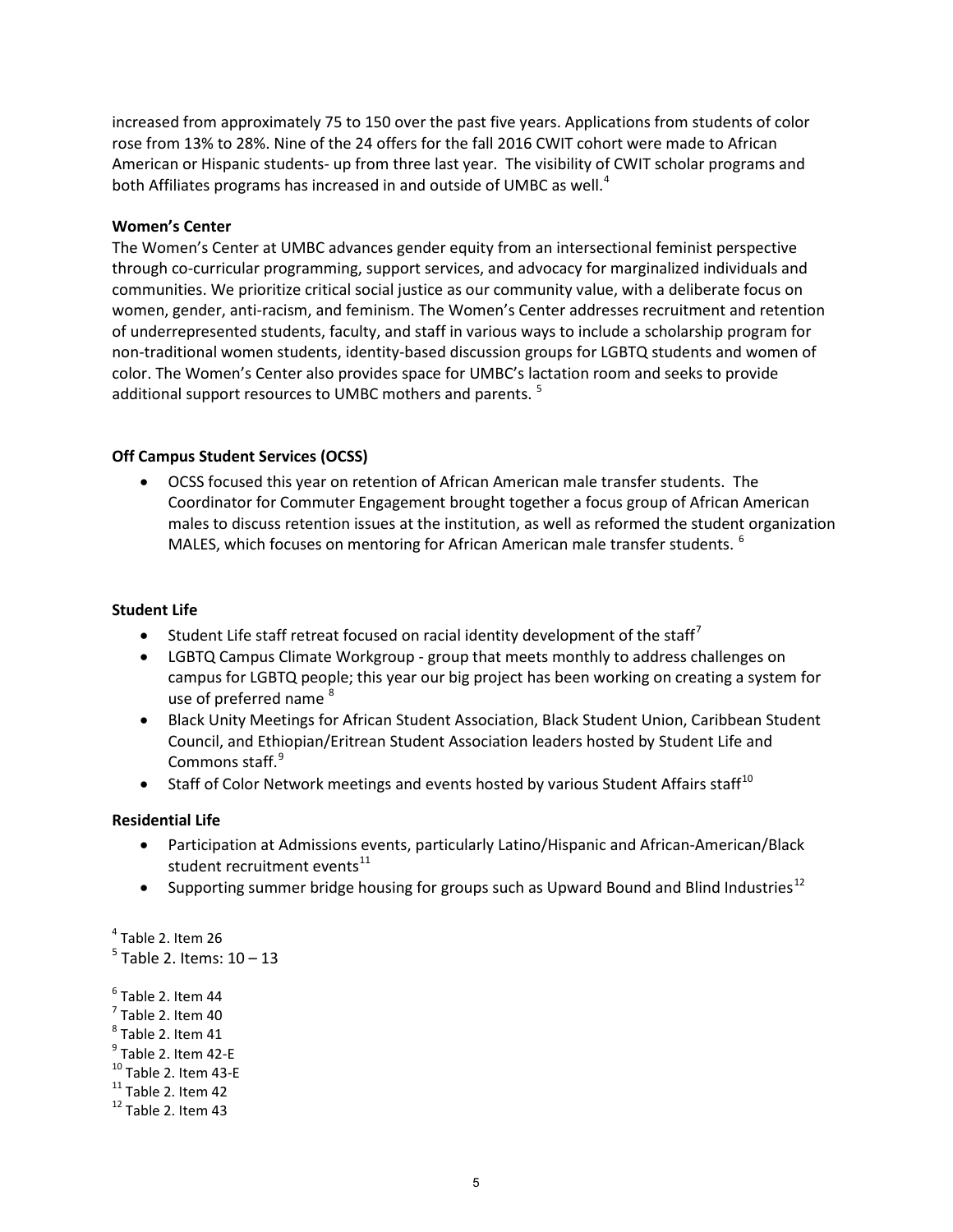• Discussions in Residential Life Department meeting following critical campus events related to identity $^{13}$  $^{13}$  $^{13}$ 

#### **Counseling Center**

- We have adopted an online training simulation Kognito LGBTQ On Campus for Faculty and Staff, that will help build a community of respect, inclusion, and support for LGBTQ students. In this 30-minute interactive role-play course, faculty and staff will learn how to address discriminatory language, talk to a student who chooses to discuss their LGBTQ identity, identify when a student may be distressed, and refer them to support. LGBTQ on Campus for Students teaches users how to respond to biased comments, support a student who comes out, recognize signs of psychological distress, and connect students to appropriate campus resources. <sup>[14](#page-24-1)</sup>
- Counseling Center Multicultural Competency Training Program for Interns Staff and interns need to develop and maintain multicultural competency. A commitment to working with students from a multicultural perspective is particularly important given the diverse student population and staff at the Counseling Center. The multicultural competency component of the training program is designed to develop more intensive and comprehensive knowledge, understanding, and skills in working with students from diverse backgrounds and underrepresented groups. Knowledge of, and sensitivity to, diversity issues are essential in all areas of practice and are included in didactic training seminars as well as in supervision, group work, and outreach programming. As such, participation in the internship training program will not only involve increasing one's skills and knowledge base with regard to multicultural competency, but will also involve some levels of self-disclosure as well as exploration, within the context of furthering personal awareness and professional development. Additionally, interns are expected to incorporate multicultural perspectives into supervision of practicum students, group therapy, outreach programming, and case conference.<sup>[15](#page-24-2)</sup>

In addition to the programs noted above that are specifically focused on the needs of some of the special populations that enrich our diversity, UMBC offers a wide array of programs to support our student population as a whole, because within that population there is a specific group, African American male transfer students, whose graduation rates have sometimes been lower than those of White students. By targeting such groups as transfer students at UMBC with special support, UMBC is advancing its goal of supporting a diverse student body.

**The Transfer Student Alliance (TSA) Program** enrolls students at Montgomery College (MC), Community College of Baltimore County (CCBC), Prince George's Community College (PGCC), Anne Arundel Community College (AACC), and Howard Community College (HCC) who plan to transfer to UMBC after completing an AA degree.

Pre-UMBC TSA benefits include:

- Access to UMBC/UMBC at Universities at Shady Grove facilities and campus services including the library and computer labs
- Participation in student activities, including cultural and recreational opportunities

<span id="page-24-1"></span><span id="page-24-0"></span><sup>&</sup>lt;sup>13</sup> Table 2. Item 40-E<br><sup>14</sup> Table 2. Item 41 – E.<br><sup>15</sup> Table 2. Item 40-F

<span id="page-24-2"></span>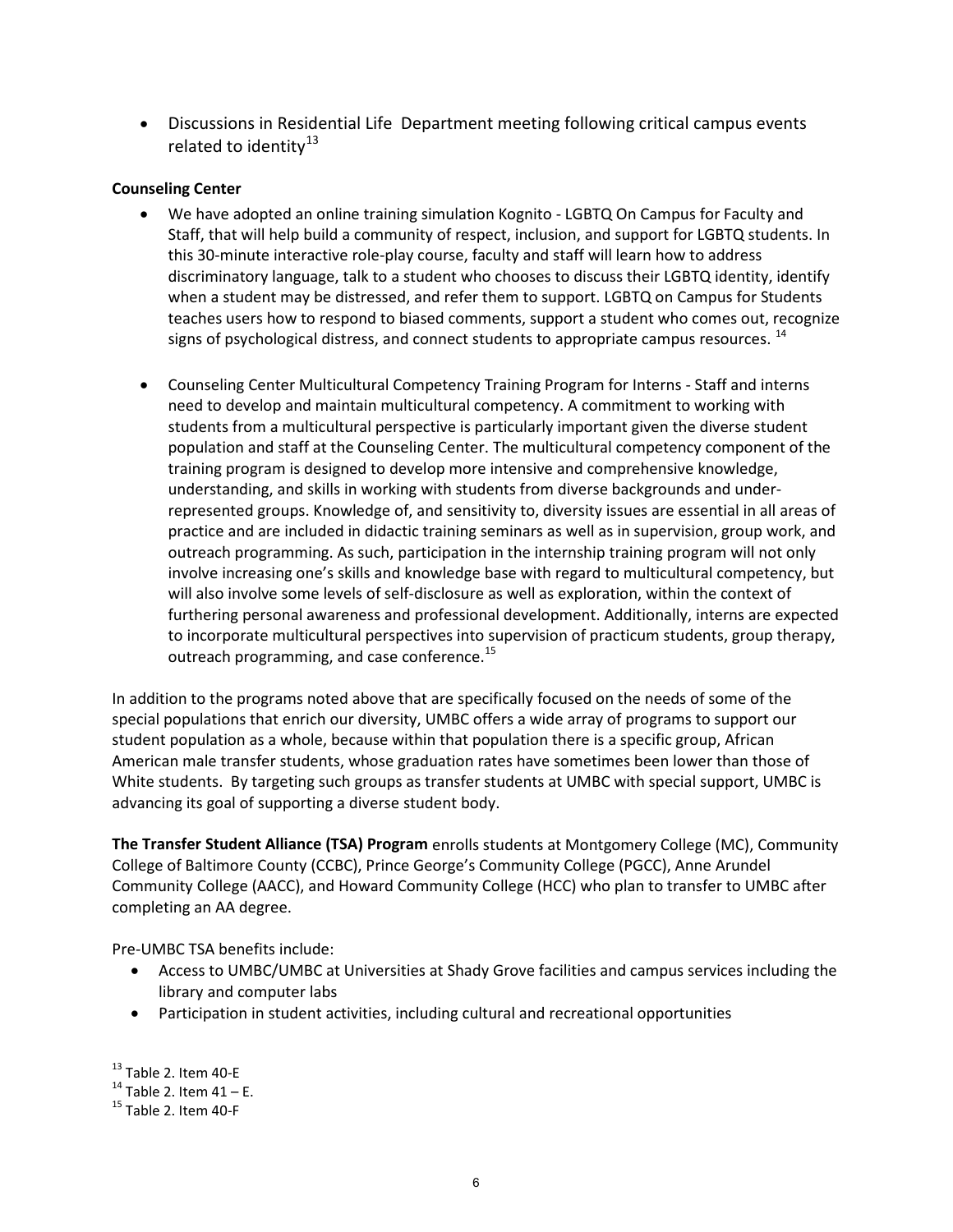- Concurrent enrollment at a 25% tuition discount for one UMBC course per term (not to exceed a total of three discounted courses)
- \$50 transfer application fee waiver

TSA benefits at UMBC include:

- Guaranteed transfer admissions to UMBC
- Guaranteed on-campus housing upon initial matriculation at UMBC's main campus
- \$1500 merit scholarship for each of two years of full-time study (award can be accepted with other UMBC merit award offers)
- Priority advising and registration on designated New Student Orientation<sup>[16](#page-25-0)</sup>

**Credit When It's Due (CWID) - Reverse Awarding of the Associate's Degree Program** aims to assist community college transfer students who have matriculated at UMBC prior to earning their associate's degree. Eligible students use coursework they are completing for UMBC bachelor's degrees towards remaining requirements needed to complete associate's degrees at their former community colleges. Leveraging MOU agreements and active partnerships with Montgomery College, Community College of Baltimore County, Howard Community College, and Anne Arundel Community – the CWID program strategically targets hundreds of eligible students from diverse backgrounds each semester including those of Latino, Asian, Black or African American, and Multi-Racial descent. According to analytical reports on students completing associate's degrees through UMBC's CWID reverse awarding process – students from each of these ethnic or racial categories have been recorded. To date, over 200 students have earned associate's degrees from community colleges throughout the state of Maryland through the CWID program. $^{17}$  $^{17}$  $^{17}$ 

**The Baltimore County Collegiate Alliance Partnership (CAP**) aims to support and promote college enrollment with students at Baltimore County Public Schools with the lowest college-going rates by addressing four key indicators for college enrollment and success: 1) remediation, 2) applying to two or more colleges, 3) completing and submitting a Free Application for Federal Student Aid (FAFSA), and 4) matriculating in college. To achieve this goal and facilitate these outcomes, the partnership, represented by designated leadership from Baltimore County Public Schools, Community College of Baltimore County and University of Maryland, Baltimore County agrees to:

- Designate a representative(s) for the partnership that offers experience and expertise in relevant areas including, but not limited to, academic planning and preparation, college counseling, and college student success and degree completion.
- Meet regularly no less than twice a year to discuss and better understand the needs and challenges, to develop strategies and to monitor progress.
- Leverage existing resources, where possible, and explore opportunities for new resources i.e. grants, to support and advance the work of the partnership.
- Actively promote the efforts of the partnership with students, parents, faculty, staff, alumni and community leaders.

<span id="page-25-0"></span><sup>&</sup>lt;sup>16</sup> Table 2. Item: 14

<span id="page-25-1"></span> $17$  Table 2. Item 19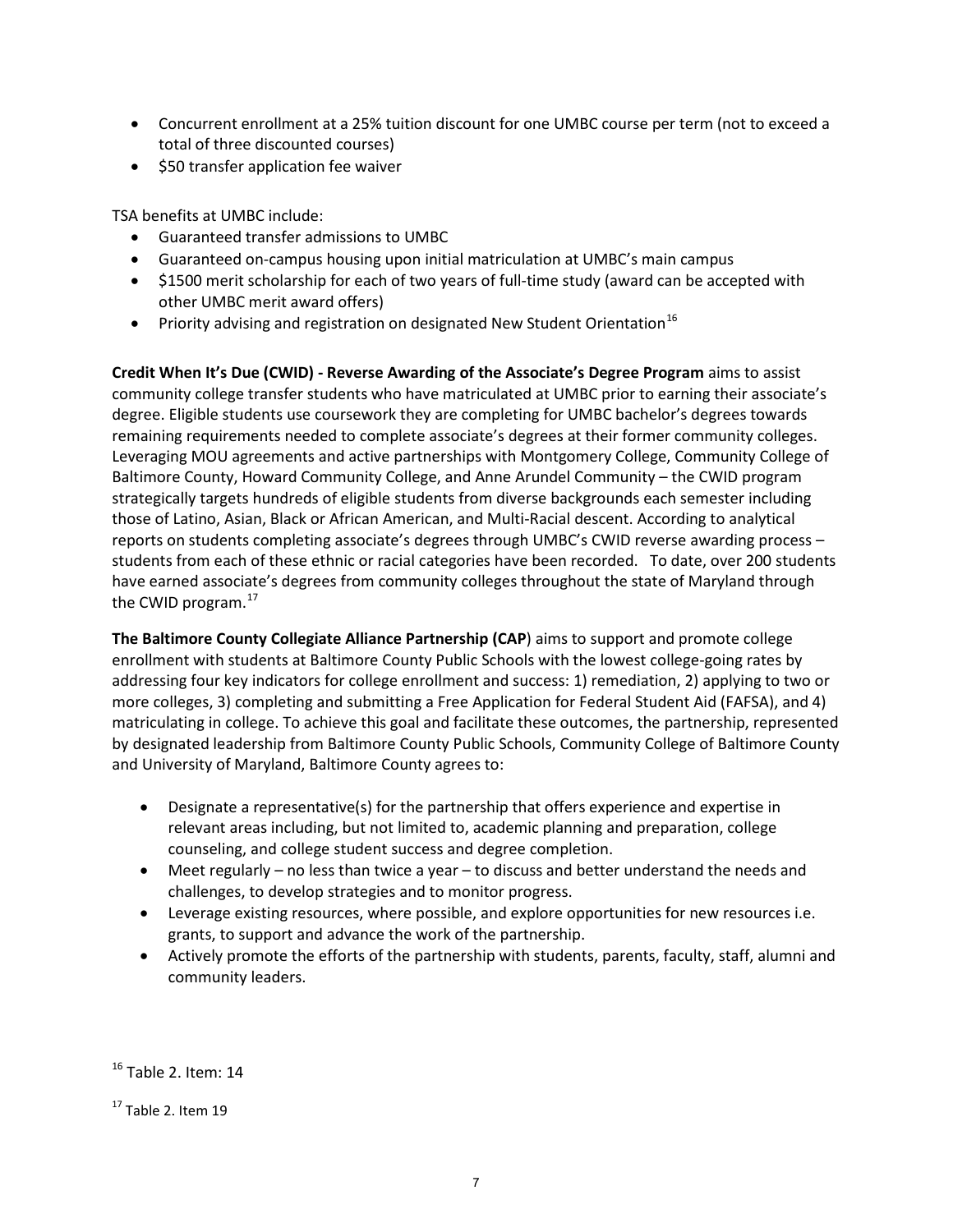• Provide expertise and resources in the design, development and delivery of relevant content including, but not limited to, academic planning and preparation, college admissions and application process, financing college education and student success strategies.

Additionally, UMBC

- waives the \$50 admission application fee for participating students
- promotes scholarship opportunities to incentivize completion of the associate's degree.<sup>[18](#page-26-0)</sup>

**The New Student Orientation program** is mandatory for all new freshmen and transfer degree-seeking students prior to the fall and spring semesters. New Student Orientation is a day-long event designed to provide students with information necessary to begin their academic career at UMBC. During orientation, students will learn more about academic requirements, meet with an academic advisor and register for classes. Orientation includes sessions designed to give students an introduction to the values of UMBC and life outside the classroom. New Student Orientation continues with Welcome Week, a week-long series of social and educational events.

In addition, a family orientation program is offered for family members who want to learn more about UMBC, as they too become part of the university community. During the program, families learn more about the activities and opportunities available to students at and around UMBC.<sup>[19](#page-26-1)</sup>

**Financial Aid Night for Building STEPS** -Building Science Technology and Education Partnerships, Inc. is a not-for-profit program which supplements student classroom learning and exposes underserved high school students to science and technology based career fields where minorities are overwhelmingly underrepresented. UMBC's Office of Financial Aid and Scholarships has been partnering with Building STEPS since 2010 by providing a Financial Aid Night. For the formal presentation, staff present an overview of Financial Aid, including types of aid and costs. For the second half of the evening, staff help students and parents complete the online FAFSA application and set up their MD CAPs account for state aid. $^{20}$  $^{20}$  $^{20}$ 

**Learning Resources Center and Introduction to an Honors University classroom presentations on financial aid**-The LRC Course is designed to offer further support to students who may be struggling. Many participants are on academic probation or at risk of probation and the participants are in need of additional skills, resources, and supports to be successful. Each semester, Financial Aid staff provide a presentation to LRC classes. The presentation focuses on topics of relevance to the class such as differentiating grants from loans, addressing the financial (bill and aid) impacts of dropping or withdrawing, and sharing the potential impact of poor progress/grades by reviewing the federal Satisfactory Academic Progress policy and UMBC's standards for continued aid. Most importantly, the session gets students thinking about the financial aspects of their decisions and circumstances and shares the resources and aid counseling the Financial Aid staff can provide.

#### **Introduction to an Honors University for transfer students (TRS)**

This program is a modified Introduction to an Honors University (IHU) seminar for transfer students (TRS 201). TRS 201 seminars are one- or two-credit courses linked to a required course in the major that is typically taken by new transfer students. In each TRS, 60 percent of the course is academic content the

<span id="page-26-2"></span><span id="page-26-1"></span><span id="page-26-0"></span> $18$  Table 2. Item 20<br> $19$  Table 2. Item 21<br> $20$  Table 2. Item 22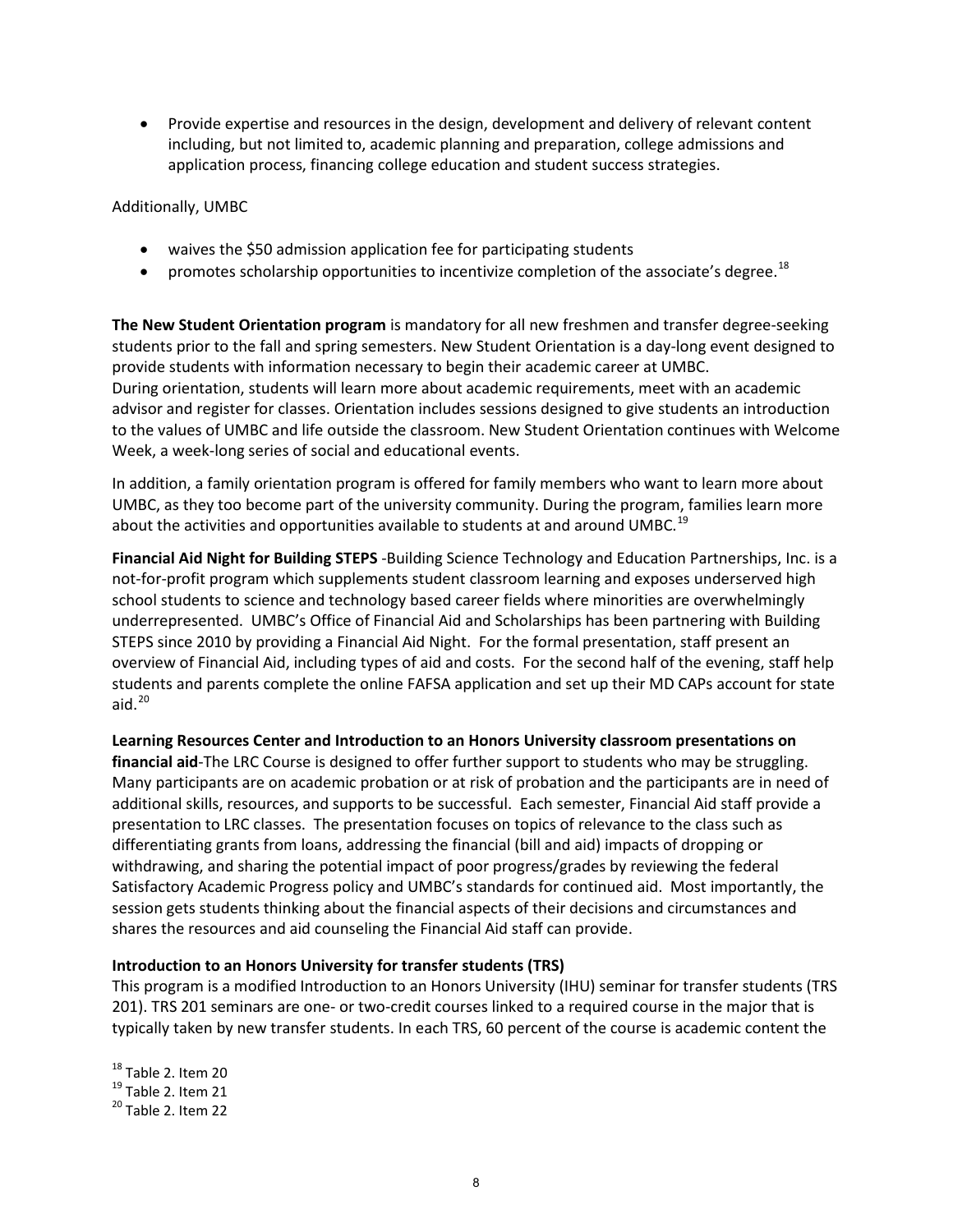department deems advantageous for new students entering upper-level courses. The remaining 40 percent of the course focuses on information that assists with the transition to the university as it also addresses topics of particular interest to transfer students such as academic advising, career counseling and connections to faculty in the discipline. TRS 201 reinforces the lecture content while working with students to enhance their study skills with a major focus on ensuring students have the writing, communication, and research skills necessary to be successful in their discipline. The course also supports students in the areas of exam preparation, time management, and other key skills through the lens of the needs of transfer students.<sup>[21](#page-27-0)</sup>

**Loan Repayment Workshop**-In addition to the federally required exit counseling, UMBC's Office of Financial Aid and Scholarships coordinates a loan repayment workshop for graduating seniors each fall and spring. Currently, the targeted participants are those who are scheduled to graduate and have borrowed the highest student loan debt. Possible expansion to include a larger participant pool is under evaluation.

#### **Supplemental Instruction (SI)**

Expanded Supplemental Instruction (SI) for courses which historically have been difficult for transfer students. SI is peer-assisted group discussion in optional weekly sessions offered five times per week. A trained peer SI leader assists students in identifying key topics and problems from class and solving them. SI leaders are recruited primarily from among Meyerhoff and Sherman Teacher Scholars Programs and students recommended by faculty members.<sup>[22](#page-27-1)</sup>

#### **First Year Intervention (FYI)**

Extended First-Year Intervention (FYI) to include transfer students. FYI focuses on freshman, including transfer students with fewer than 30 credits. The program ask faculty members to report on any of these students who, at mid-semester, are in danger of earning less than an A, B, or C in their course. The FYI program notifies identified students of their situation via a *my*UMBC alert linked to online information about campus support available to the students.  $^{23}$  $^{23}$  $^{23}$ 

### **Recruitment and Support of a Diverse Faculty Body**

#### **Interfolio**

An online faculty search software that assists in improving our faculty diversity recruitment efforts. This software receives faculty job applications and allows the College Dean to monitor the aggregate diversity of the pool for each active search. The Dean uses this information to determine if the diversity of the applicant pool for a faculty search is consistent with the diversity of Ph.D. holders in a specific field as defined by the National Science Foundation's Annual Survey of Earned Doctorates. When the diversity of the candidate pool is not consistent with the report, hiring committees often are not permitted to begin reviewing applications and must continue their efforts to assemble a diverse pool of applicants for the position. Finally, in addition to monitoring the diversity of job applicant pools for faculty positions, Interfolio's online review and evaluation features increase transparency in the search committee's review of candidates. Before evaluating any of the job applications, hiring committees must develop the criteria/questions they will use to vet candidates. The use of clear and consistent guidelines

<span id="page-27-1"></span><span id="page-27-0"></span><sup>&</sup>lt;sup>21</sup> Table 2. Item 23<br><sup>22</sup> Table 2. Item 24<br><sup>23</sup> Table 2 Item 25

<span id="page-27-2"></span>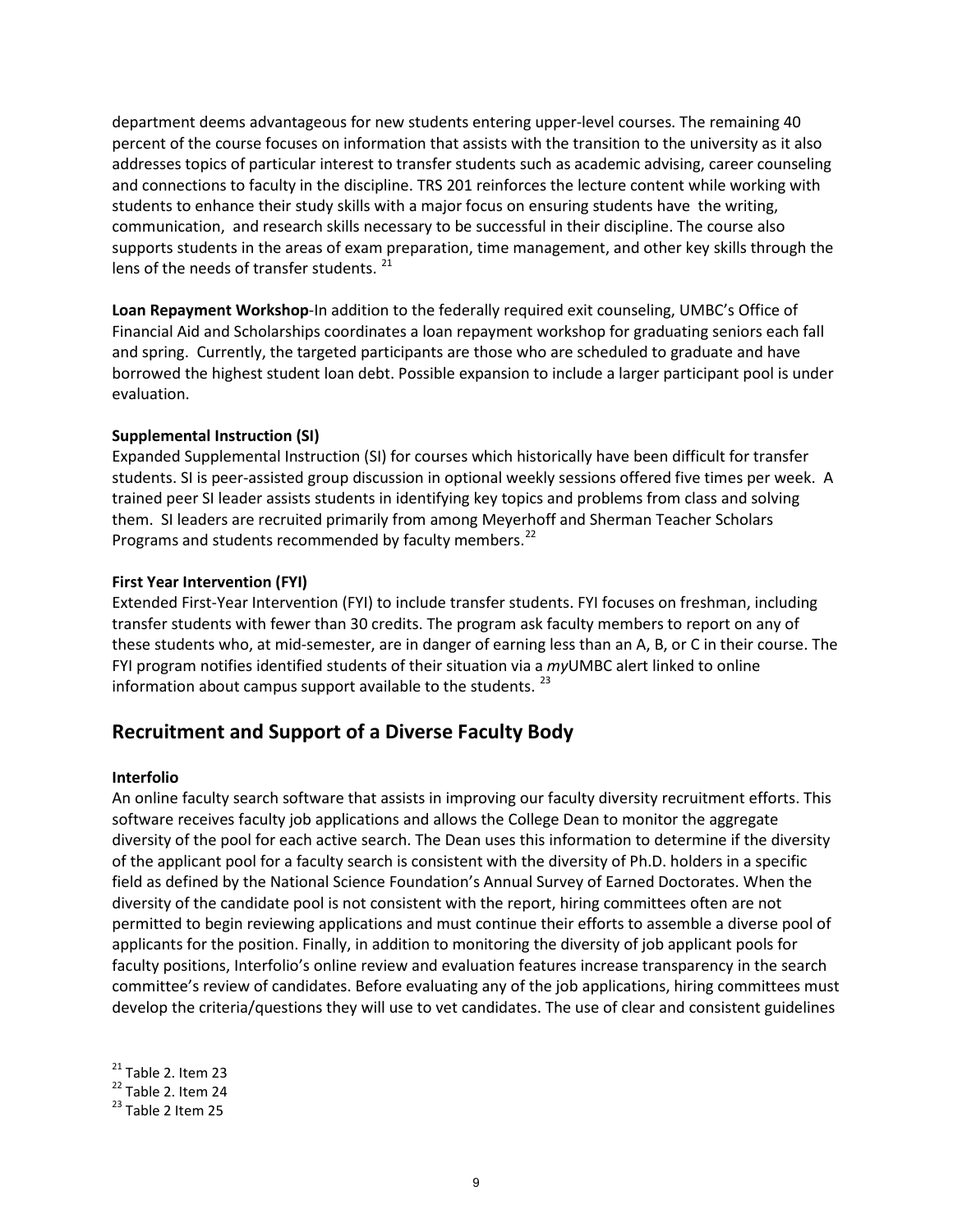helps ensure that all applicants are reviewed using the same criteria that help diminish implicit bias and other forms of discrimination.<sup>[24](#page-28-0)</sup>

#### **Faculty Search Committee Implicit Bias Training**

All faculty search committee chairs are required to attend this training on best practices for recruiting a diverse pool of applicants, developing and using fair metrics for the evaluation of candidates, and minimizing the impact of inherent racial and gender bias throughout the hiring process.<sup>[25](#page-28-1)</sup>

#### **UMBC-STRIDE**

(Committee on Strategies and Tactics for Recruiting to Improve Diversity and Excellence) is a faculty-led group that provides peer-to-peer training on the ways that overt discrimination, implicit bias, accumulated advantage and disadvantage, and the influence of gender and racial schemas have inhibited the recruitment and hiring of underrepresented minority faculty. STRIDE also provides guidance on best practices that will maximize the likelihood that diverse candidates for faculty positions will be identified, recruited, and hired at UMBC. The Committee leads workshops for faculty and administrators involved in every stage of the hiring process. It also works directly with individual departments by meeting with chairs, faculty search committees, and other department members involved with recruitment and hiring.<sup>[26](#page-28-2)</sup>

#### **Eminent Scholar Mentoring Program**

This two-year formal mentoring program establishes a mentoring relationship between newly hired assistant professors and a prominent external researcher in their field. This program was initially developed to support the professional development of women faculty in STEM and minority faculty across all disciplines but now extends to all new assistant professors on campus. This mentoring relationship gives the UMBC faculty member a connection to their larger research community to enhance their success as they advance through the ranks of academia. $^{27}$  $^{27}$  $^{27}$ 

#### **Postdoctoral Fellows for Faculty Diversity**

UMBC's Postdoctoral Fellowship for Faculty Diversity is a two-year in residence fellowship designed to increase faculty diversity at UMBC by supporting the success of promising new Ph.D. recipients and preparing those scholars for possible tenure track appointments at UMBC. During the two-year appointment, UMBC provides fellows with teaching and research mentors and professional development opportunities across campus. Fellowship recipients are provided with a stipend, health benefits, and additional funding for conference travel and the preparation of scholarly work, office space with a computer, library and other privileges at the university. Thus far, eight fellows have participated in the program and UMBC has hired one fellow into a tenure-track position. The program will accept applications for its  $4<sup>th</sup>$  cohort of fellows in Summer 2016.<sup>[28](#page-28-4)</sup>

- <span id="page-28-3"></span><span id="page-28-2"></span>
- 

<span id="page-28-0"></span><sup>&</sup>lt;sup>24</sup> Table 2. Item 29<br><sup>25</sup> Table 2. Item 30<br><sup>26</sup> Table 2. Item 31<br><sup>27</sup> Table 2. Item 32<br><sup>28</sup> Table 2. Item 33

<span id="page-28-1"></span>

<span id="page-28-4"></span>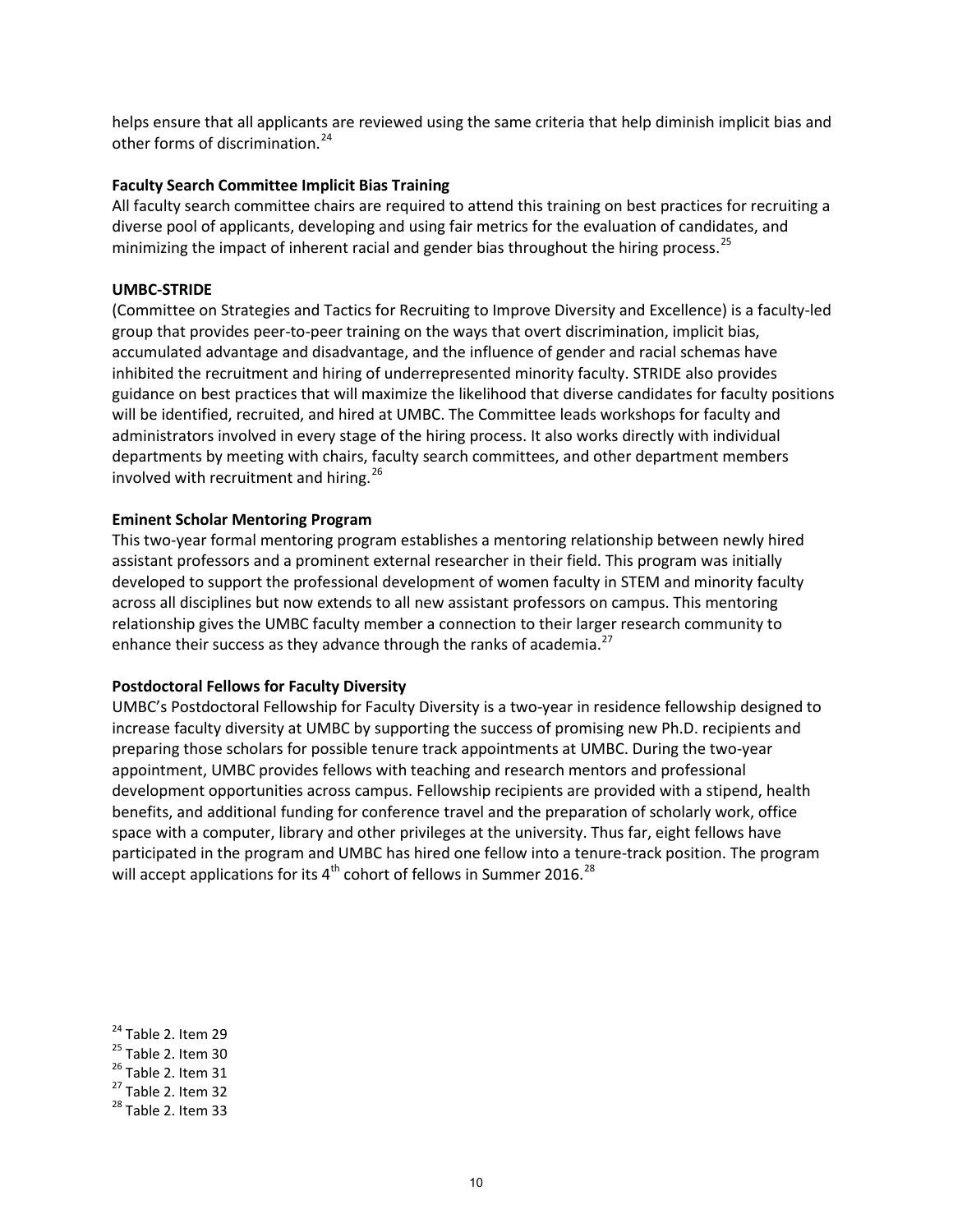#### **Faculty ADVANCEment Workshops**

These workshops are open to all UMBC faculty and provide the information needed to successfully advance through the ranks of academia. Particular attention is paid to ensuring that a diverse faculty community has clear and transparent opportunities to thrive at UMBC.<sup>[29](#page-29-0)</sup>

#### **ADVANCE Leadership Cohort Program**

Launched in 2005, the Leadership Cohort Program uses the cohort model and focuses on intentional career advancement. The program's purpose is to a) promote the advancement of women STEM faculty to positions of leadership, b) provide funding for professional development opportunities for women STEM faculty that will assist them in developing necessary skills needed to thrive in positions of leadership, and c) disseminate knowledge gained from the sponsored development opportunity to other faculty at UMBC. The first cohort convened in fall of 2005 and was comprised of six women, including STEM faculty and mid-level administrators. Now, in its ninth year, the members of the three original cohorts have formed the ADVANCE Leadership Alliance, which is charged with serving as an advisory board for future leadership cohorts and continuing leadership training to systematically transform the culture of the university.

#### **Southern Regional Education Board Conference**

The annual Compact for Faculty Diversity is the largest gathering of early-career minority Ph.D. scholars in the nation. Each year, our campus sends a team of faculty and administrators to actively recruit potential future faculty and to heighten the national visibility of UMBC among academic communities of color. UMBC also has access to the SREB doctoral scholar database that is used in our diversity recruitment activities.<sup>[30](#page-29-1)</sup>

#### **On-Ramps to Full Professor**

A National Science Foundation grant, "On-Ramps" to Full Professor: Institutional Support for Post-Family Leave Faculty Research Reintegration," offers calibrated support at critical junctures for post-family leave associate professor women to accelerate research productivity while minimizing the effects of productivity gaps.

#### **Emerging Scholars Program**

The Emerging Scholars Program provides departments, centers, and programs with funding to host advanced graduate students and junior faculty from underrepresented communities on campus for a two-day immersion experience. The Emerging Scholars Program seeks to (a) elevate the visibility of UMBC within networks of graduate students and junior faculty working with underrepresented communities; (b) increase the number of job applicants from underrepresented communities; (c) strengthen information sharing and candidate identification strategies for future recruitment of underrepresented faculty; and (d) enhance the exposure of UMBC students to a pedagogically and demographically diverse faculty. $31$ 

#### **PROMISE AGEP**

Community Building Activities within Maryland: The PROMISE AGEP always invites the UMBC diverse faculty community to its tri-campus events in an effort to facilitate community building and connections. These activities include the Fall Harvest Dinner at College Park each November, the May Celebration of

<span id="page-29-1"></span><span id="page-29-0"></span> $\frac{29}{30}$  Table 2. Item 35<br> $\frac{30}{31}$  Table 2. Item 37<br> $\frac{31}{31}$  Table 2. Item 34

<span id="page-29-2"></span>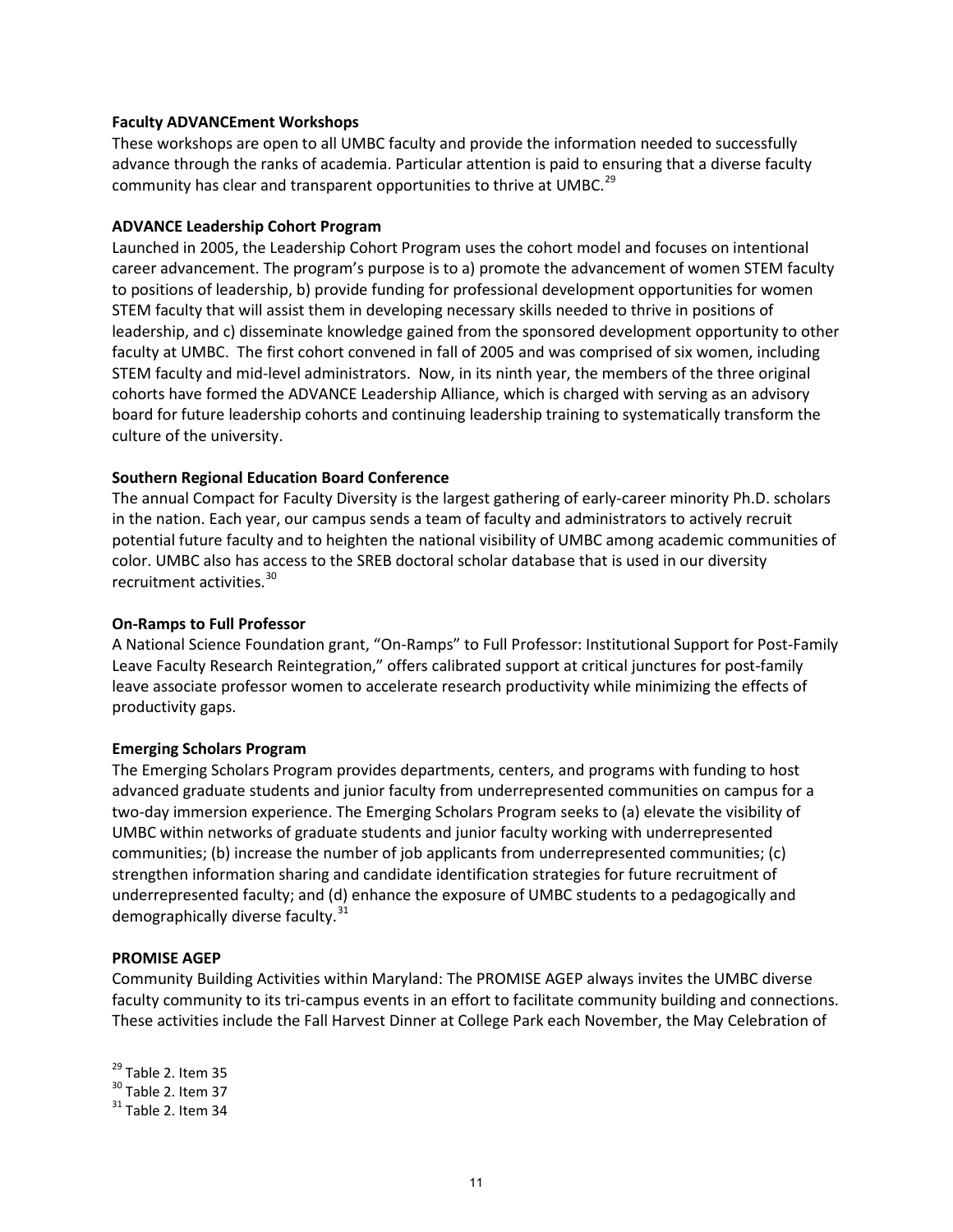Graduates in Howard County, and the August Summer Success Institute (SSI) which has been held at various locations (UMBC, UMCP, UMB, Sheraton Hotel in Columbia, Hotel at Arundel Preserve)

## **Recruitment and Support of a Diverse Staff Body**

#### **Higher Education Recruitment Consortium**

UMBC is a founding member and advisory board member of the Mid-Atlantic Higher Education Recruitment Consortium (HERC). HERC is a non-profit consortium of over 700 colleges, universities, hospitals, research labs, government agencies, and related non- and for-profit organizations. Consortium members share a commitment to hiring the most diverse and talented faculty, staff, and executives.<sup>[32](#page-30-0)</sup>

**VITA Tax Preparation**-UMBC became a VITA site location for the 2015 tax filing season and assisted 106 low income tax filers, 28 of whom were UMBC students, complete their tax return. UMBC students, faculty, staff, and community members with a household income below \$54,000 were eligible to request a tax filing appointment. Trained UMBC and community volunteers counseled and filed tax returns and offered financial counseling over the course of 6 Saturdays.

## **Table 3 –**

## **Efforts to Create Positive Interactions and Cultural Awareness on Campus**

#### **The Meyerhoff Scholars Program**

Each incoming cohort of Scholars participates in a six-week residential pre-freshman bridge experience that includes credited coursework and co-curricular activities. All participants enroll in a three-credit course entitled Race, Science and Society in with they explore the construct of race, the history of underrepresentation in STEM and of the associated sociological issues. This first year seminar course allows students to discuss and unpack a range of topics and theories related to diversity and underrepresentation. In addition Summer Bridge students participate in a two-part Diversity workshop conducted by a leading diversity consultant known for his ability to "engage" students in a way that leads to powerful self-work, reflection, and action. In addition, 8-12 scientists and engineers from a variety of backgrounds (scientific interests, work setting, gender, race, etc) participate in an annual seminar series in which they visit to campus and speak about their research, STEM journey, professional and personal challenges, and successes with Meyerhoff Scholars.

#### **IHU and TRS Cultural Diversity**

<span id="page-30-0"></span>UMBC's Introduction to an Honors University and Transfer Student Seminars require students to participate in three and two co-curricular programs respectively. Through these assignments students: discuss diversity as a UMBC value; discuss the variety of types of diversity and examine the benefits of diversity in developing and strengthening ties with UMBC and the surrounding community; and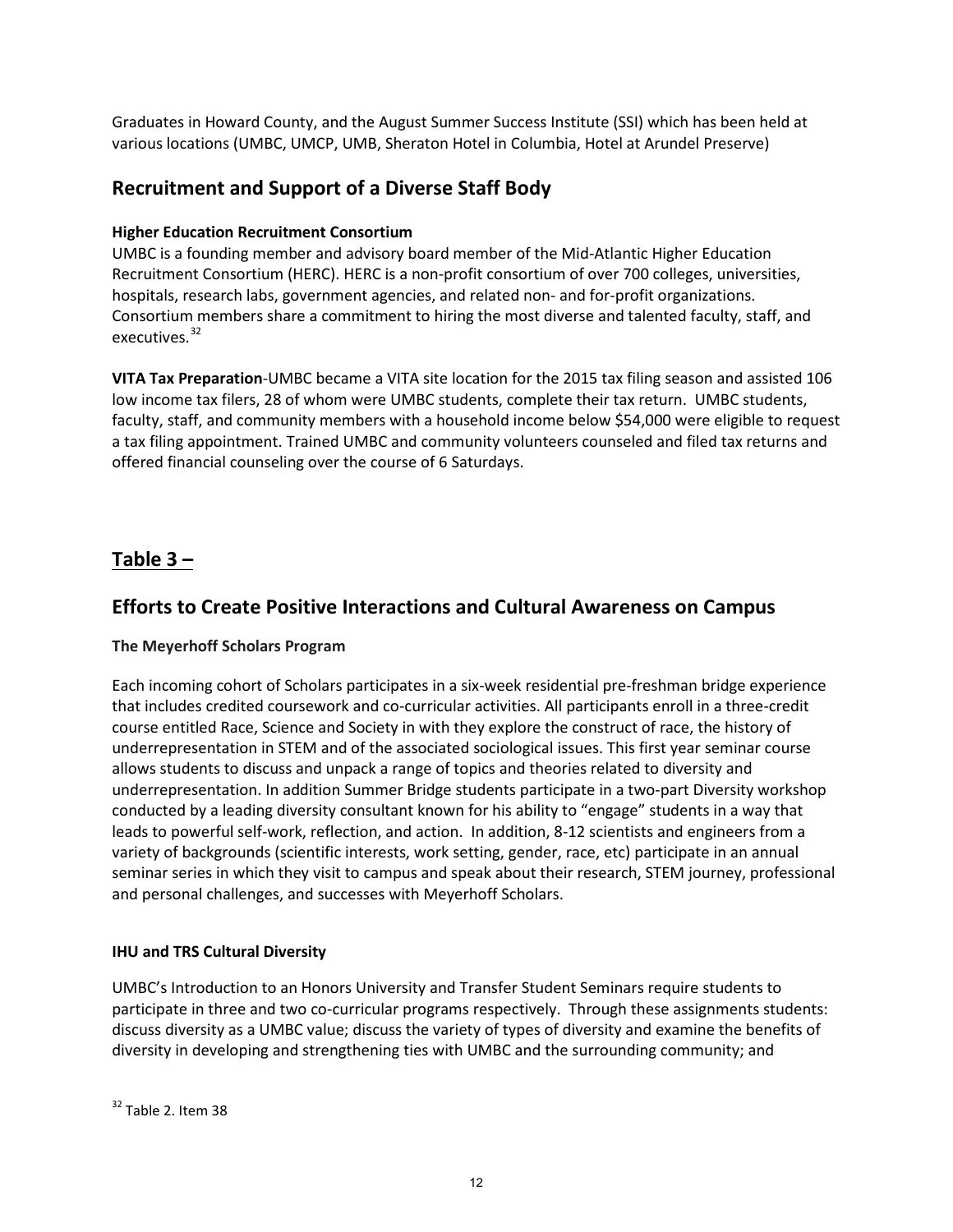appreciate and discuss differences with guidance as to how to manage conversations related to topics that are often found to be challenging. $33$ 

**The Women's Center** prioritizes critical social justice as our community value, with a deliberate focus on women, gender, anti-racism, and feminism. The Women's Center provides cultural diversity instruction and training of students, faculty and staff in various ways to include providing workshop and training opportunities to the campus community and spearheading events and efforts centered around various awareness months to include Sexual Assault Awareness Month, Relationship Violence Awareness Month, Women's History Month, and LGBTQ History. Additionally, the Women's Center is the lead sponsor of Critical Social Justice which is a multifaceted and interdisciplinary programming initiative intended to explore social justice and diversity issues in both theory and practice from academic, activist, and artistic perspectives.<sup>[34](#page-31-1)</sup>

**The Center for Women in Technology (CWIT)** has developed a scholar program model that includes mandatory activities that: 1) provide ongoing academic coaching, 2) build and maintain a supportive peer community, and foster professional development. Over the past three years, diversity topics and activities specifically designed to create positive interactions and cultural awareness have been intentionally added to the scholar experience. For example, the summer retreat for new scholars includes a session about the current demographics in computing and engineering majors and careers and the importance of CWIT's mission and role in increasing diversity. The CWIT first-year seminar course and the annual January Retreat also include interactive activities and discussions intentionally designed to increase scholars' awareness of diversity and their cultural competence. Two sections of an FYE class are offered for new freshman Scholars and a second section for interested CWIT and Cyber Affiliates. Four years ago the Men in CWIT group was established to develop increased awareness and advocacy skills among male scholars for supporting underrepresented groups in computing and engineering.<sup>[35](#page-31-2)</sup>

#### **Athletics**

#### *Staff and Student Athlete Training*

Dr. Derek Greenfield presented-Confronting Ourselves: Promoting Diversity, Cultural Competence, and Inclusive Excellence. Specifically: In this increasingly diverse global work, individuals and organizations must adopt policies and practices that appreciate the power of culture in building relationships and maximizing human potential. This powerful participatory session challenges people to examine their own biases and work together to learn how to achieve inclusive excellence. Staff: April 5th from 9-11am, Student-athletes April 5th from 6:00pm-7:30pm<sup>36</sup>

#### *You Can Play* **Events**

"Every fall, winter and spring, the Athletics Department, in conjunction with the America East Conference, hosts ""You Can Play"" nights during 2 soccer games, 2 basketball games and 2 lacrosse games. You Can Play promotes inclusivity regardless of sexual orientation, with the premise being, if you can play, you can play. Their mission is: You Can Play is dedicated to ensuring equality, respect and safety for all athletes, without regard to sexual orientation.

<span id="page-31-3"></span><span id="page-31-2"></span><span id="page-31-1"></span><span id="page-31-0"></span> $33$  Table 3. Item 12<br> $34$  Table 3. Items 8-11.<br> $35$  Table 3. Item 13-14<br> $36$  Table 3. Item 17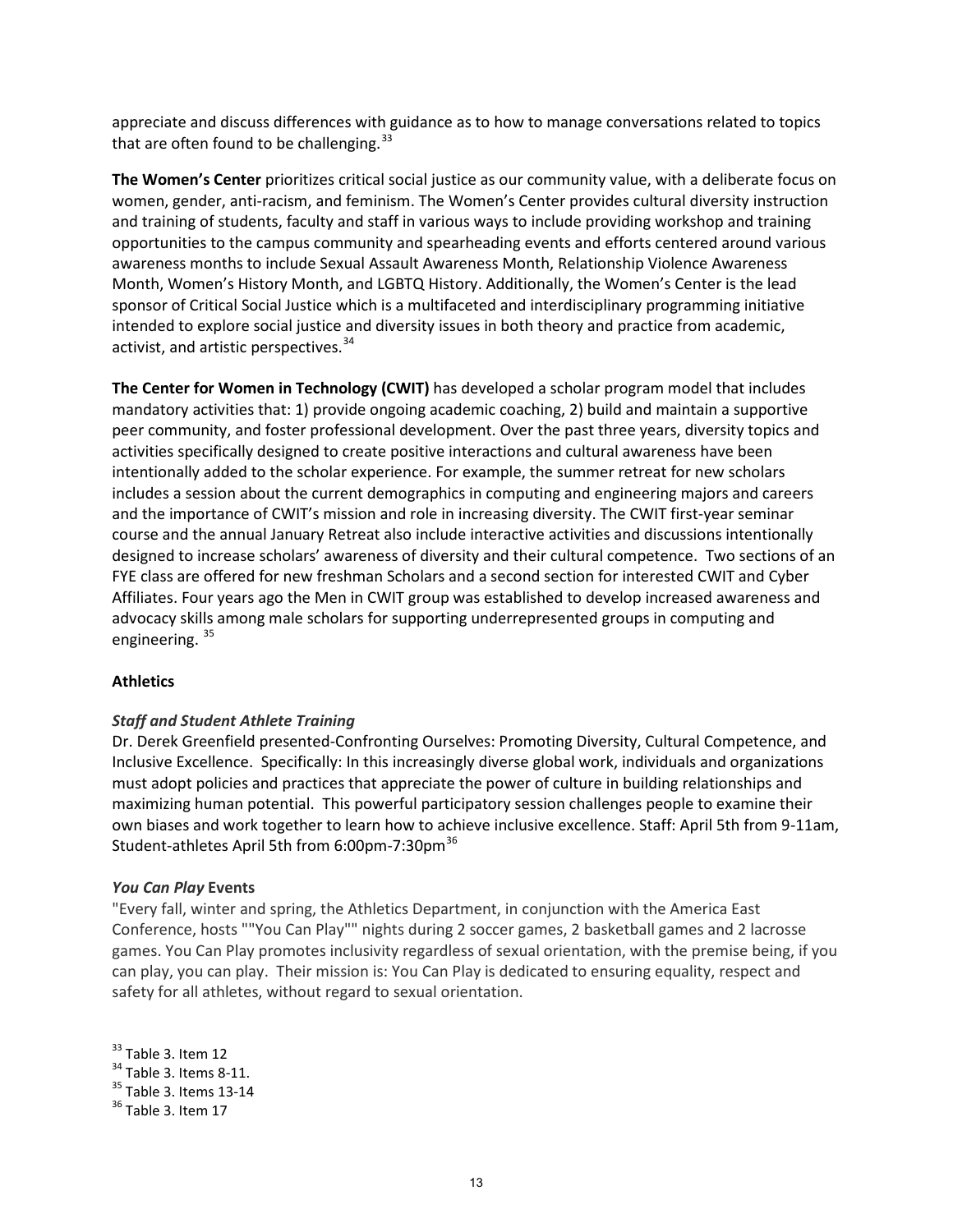You Can Play works to guarantee that athletes are given a fair opportunity to compete, judged by other athletes and fans alike, only by what they contribute to the sport or their team's success.

You Can Play seeks to challenge the culture of locker rooms and spectator areas by focusing only on an athlete's skills, work ethic and competitive spirit. voww.youcanplayproject.org"<sup>[37](#page-32-0)</sup>

Each instructor of PHED 202, a class in which the majority of the freshmen student-athletes enroll, completed a lesson covering multicultural diversity. Three instructors completed a form of a "privilege walk activity" with their students, covering a wide range of topics that included the impact of gender, race, sexual orientation, economic upbringing, and educational opportunities among others. The fourth section's lesson included a social identities activity in which the students were asked to respond to questions about their identity by moving silently to a sign representing an aspect of themselves covering similar topics as previously mentioned. Each lesson included an open discussion following the activity. Some PHED 202 sections also required students to complete an anonymous discussion board post as a response to their experience in class, allowing students an opportunity to share their feelings in a more protected environment.<sup>[38](#page-32-1)</sup>

#### **Residential Life[39](#page-32-2)**

- Attendance at diversity-related professional development for each Asst. Director annually
- Training provided during student staff August training -- Resident Advisors
- Support & Sponsor employee to attend the Social Justice Training Institute (2 applied; 1 accepted)
- **•** Restorative Justice Circles for bias-related incidents where perpetrator identified.<sup>40</sup>
- Residential Life had 121 programs at the halls and apartment communities addressing social justice/diversity August – March $41$
- Interact Program This program being led by the Vice President for Student Affairs is a collaborative team at UMBC that includes faculty from the MLLI program and Student Affairs professionals. The main goal of this program is to create an environment on a floor where students can be comfortable with differences, engage in dialogue, and have confidence in who they are. Three residential floors have been identified in this pilot program and will participate in peer led dialogue groups around difficult topics designed to challenge them as well as prepare them for our diverse society.<sup>42</sup>

#### **Student Life[43](#page-32-6)**

- Safe Zone training offered multiple times a year for students, faculty and staff
- InterACT training for peer facilitators
- Mosaic Diversity Presenters training offered once a year in August to recruited student, staff and faculty volunteers

- <span id="page-32-3"></span><span id="page-32-2"></span>
- <span id="page-32-4"></span>
- <span id="page-32-5"></span>

<span id="page-32-1"></span><span id="page-32-0"></span> $37$  Table 3. Item 17-E<br> $39$  Table 3. Items 19-21<br> $40$  Table 3. Item 23-F<br> $41$  Table 3. Item 24-F<br> $42$  Table 3. Item 25-F<br> $43$  Table 3. Items 22-25

<span id="page-32-6"></span>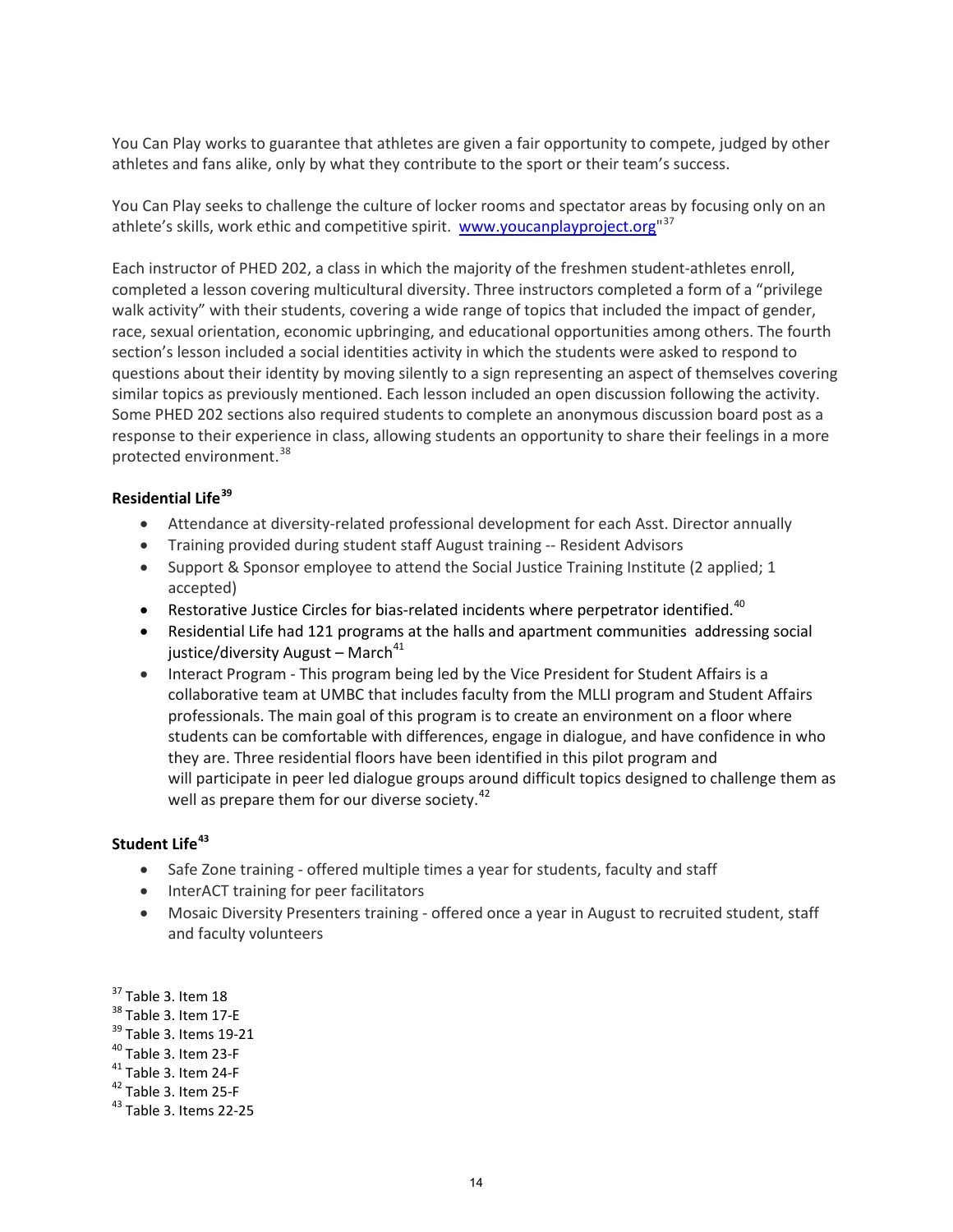- How to be an Ally Workshop series pilot focused on underrepresented populations and offered three times in Spring 2016
- Curriculum for the Foundations of Leadership class is grounded in social justice and cultural awareness<sup>[44](#page-33-0)</sup>
- Workshops presented at IHU classes on cultural competency<sup>[45](#page-33-1)</sup>
- Programs offered by the Mosaic and Interfaith Centers including: What's the Tea discussion series, How to be an Ally series, International Film festivals, National Diversity Awareness Month Fairs, Speakers and Passive Programs (ex. bulletin boards, article posts)<sup>[46](#page-33-2)</sup>
- Programs offered by Student Life supporting the Black African American, African, and Caribbean communities - educational and cultural
- Programs offered by Student Life supporting the Hispanic and Latino/a communities educational and cultural
- Programs offered by Student Life supporting the Asian American, Asian, South Asian and Pacific Islander communities - educational and cultural
- Interfaith Connections Dialogue Group offered by Student Life supporting religious/spiritual education and development in students from diverse, backgrounds
- Programs offered by Student Life supporting the LGBTQ community social and educational in nature
- Critical Social Justice Week co-hosted by Student Life and the Women's Center<sup>47</sup>

#### **Career Center**

- The UMBC Career Center hosts a Diversity Recruitment Event for nearly 200 students each fall to help them build their network and speak with top employers over dinner. All participating employers are interested in diversifying their workforce. This program is co-sponsored by NSBE. A sample of employers who attended the event include: Johns Hopkins Applied Physics Lab, T. Rowe Price, General Electric, CareFirst BlueCross BlueShield, CIA, Lockheed Martin, Morgan Stanley, NSA, DISA, Stanley Black & Decker, and PayPal to name a few. <sup>[48](#page-33-4)</sup>
- The UMBC Career Center arranges a student trip to the BEYA STEM Conference each year. Over 60 students attended this event in Philadelphia this past February. The BEYA STEM Conference is one of the most-anticipated diversity events with a talent-rich environment for recruitment, networking and professional development. In attendance are college representatives and thousands of professionals and students from across the country who represent careers and disciplines in science, technology, engineering and mathematics (STEM). Students can attend the career fair and meet top employers, take advantage of onsite resources designed to enhance their job search, as well as to get tools for a successful STEM career.<sup>[49](#page-33-5)</sup>

<span id="page-33-1"></span>

<span id="page-33-0"></span><sup>&</sup>lt;sup>44</sup> Table 3 Item 18-E<br><sup>45</sup> Table 3 Item 19-E<br><sup>46</sup> Table 3. Item 19-F<br><sup>47</sup> Table 3. Item 17-F<br><sup>49</sup> Table 3. Item 18-F

<span id="page-33-3"></span><span id="page-33-2"></span>

<span id="page-33-4"></span>

<span id="page-33-5"></span>